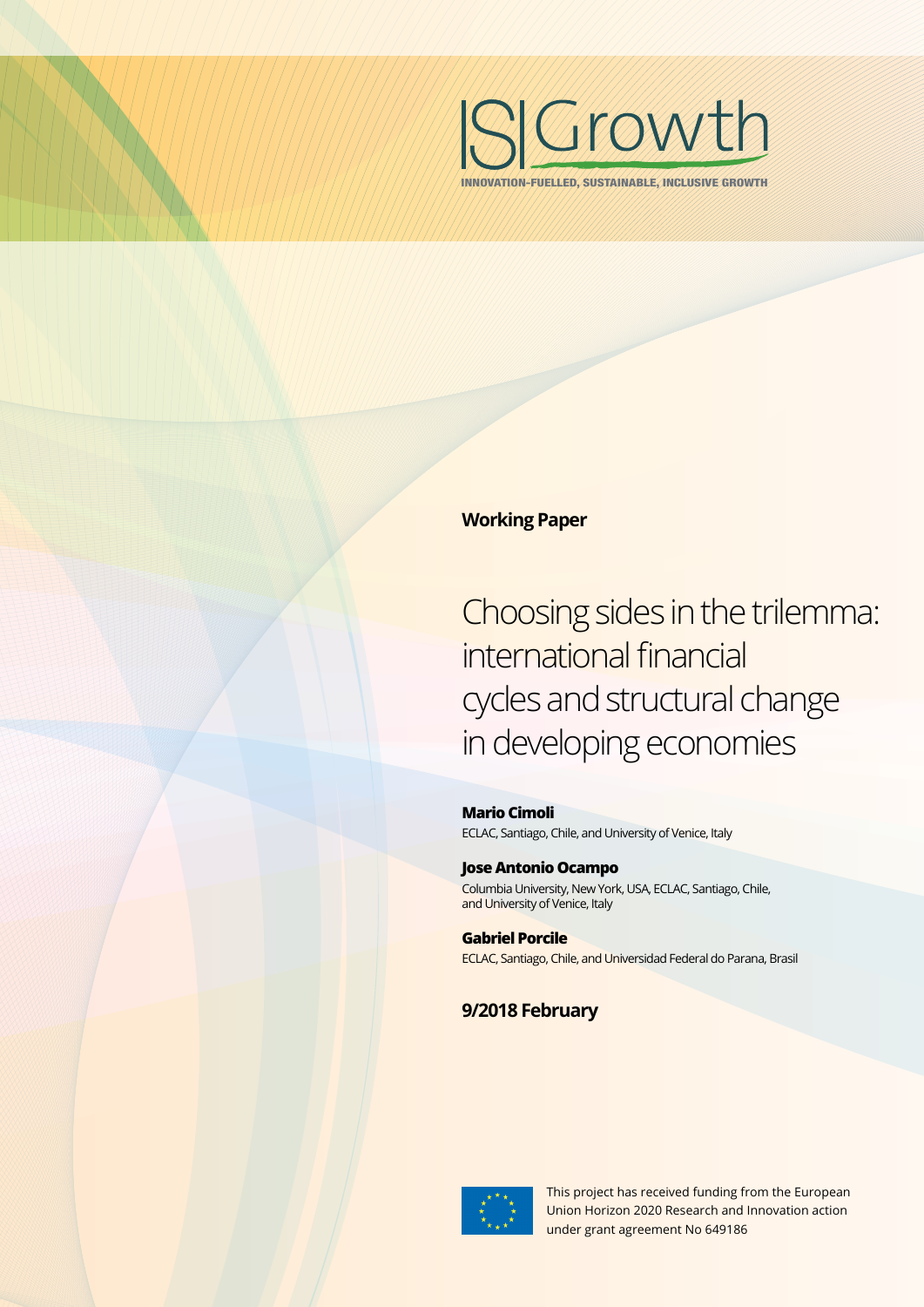**INSTITUTE** OF ECONOMICS



Scuola Superiore<br>Sant'Anna

LEM | Laboratory of Economics and Management

**Institute of Economics** Scuola Superiore Sant'Anna

Piazza Martiri della Libertà, 33 - 56127 Pisa, Italy ph. +39 050 88.33.43 institute.economics@sssup.it

# LEM WORKING PAPER SERIES



Mario Cimoli ° Jose Antonio Ocampo §° Gabriel Porcile ¶

° ECLAC, Santiago, Chile, and University of Venice, Italy § Columbia University, New York, USA ¶ ECLAC, Santiago, Chile, and Universidad Federal do Parana, Brasil

 **2017/26 October 2017 ISSN(ONLINE) 2284-0400**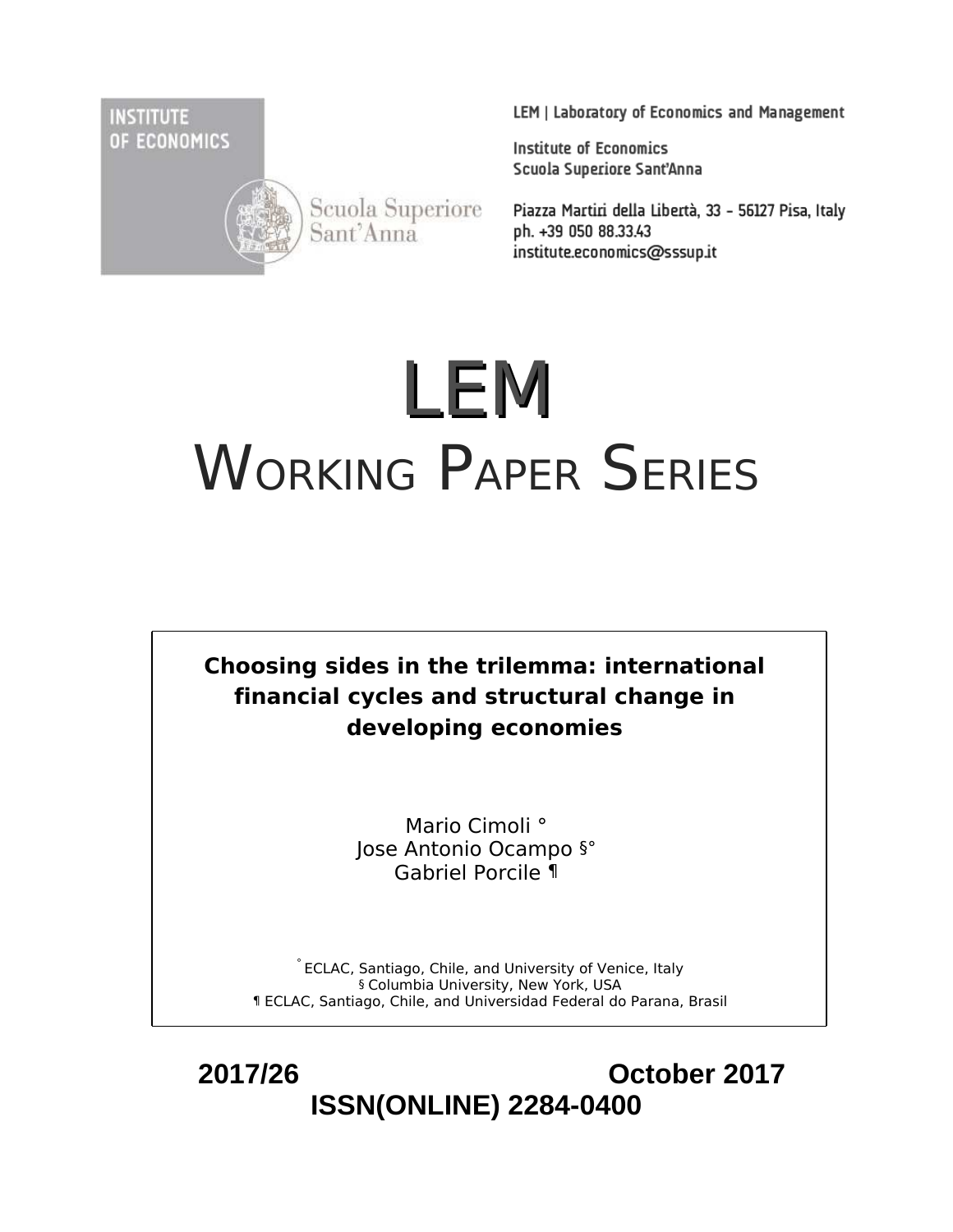# Choosing sides in the trilemma: international financial cycles and structural change in developing economies

Mario Cimoli<sup>(a)</sup>, Jose Antonio Ocampo<sup>(b)</sup> and Gabriel Porcile<sup>(c)1</sup>

(a) ECLAC and University of Venice (b) Columbia University (c) ECLAC and UFPR This version May 01 2017

#### **Abstract**

This paper analyzes the impact of international financial cycles on structural change in developing economies. It is argued that the impact of these cycles depend on the specific combination of macroeconomic and industrial policies adopted by the developing economy. The cases of Brazil and Argentina are contrasted with those of Korea and China. In the Asian economies, macroeconomic policy has been a complementary tool along with industrial policy to foster the diversification of production and capabilities. Inversely, in the case of the Latin American countries, long periods of real exchange rate (RER) appreciation, combined with the weaknesses (or absence) of industrial policies, gave rise to loss of capabilities and lagging behind. Tests of structural break in times series of indexes of technological intensity of the production structure confirm the long run effects of financial shocks in the Latin American case. In the case of Korea there is evidence of hysteresis à la Baldwin-Krugman: a high RER was initially required to export and diversity the economy, but it was no longer necessary when the country had already built indigenous capabilities.

<sup>&</sup>lt;sup>1</sup> The authors are grateful to Nunzia Saporito, Antonio Soares Neto and Martin Fernández for useful comments and competent research assistance. Nunzia Saporito programmed and performed the tests of structural break in time series. The program and data set (in R) are available on request. We are also grateful to Andre Nassif, Pablo Lavarello and the participants of the ISIGrowth session in the 50 Anniversary Conference of the Science Policy Research Unit, held on the 7-9 September at the University of Sussex, Brighton, UK. The ISI project received funding from the European Union Horizon 2020 Research and Innovation action under grant agreement No 649186.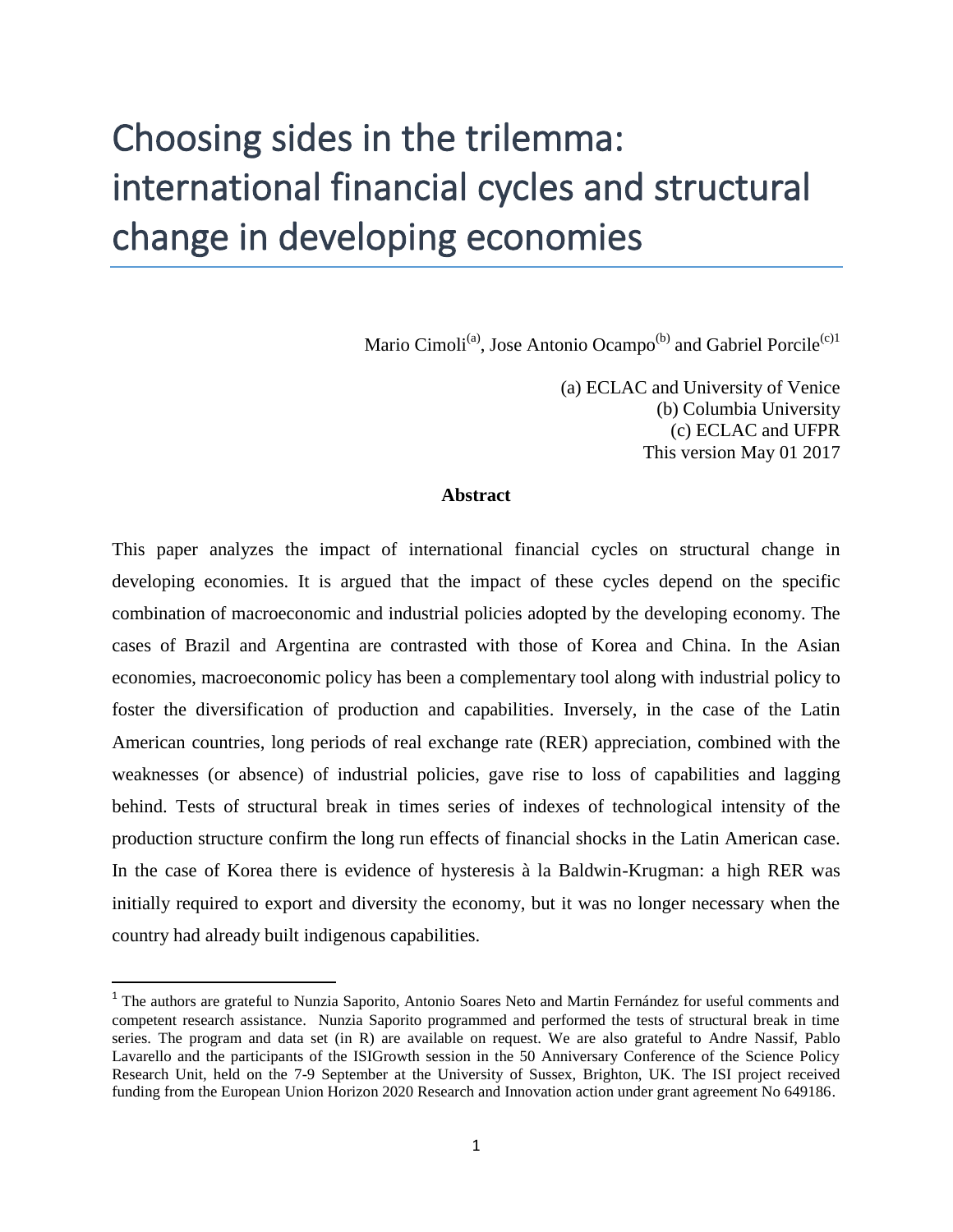#### **1. Introduction**

 $\overline{a}$ 

This paper analyzes the effects of international financial shocks on the production structure of developing economies. Two reasons justify the interest in looking at these effects. Firstly, development is to a large extent a process of structural transformation that moves workers from low-technology sectors to high-technology sectors. If financial shocks hamper this transformation they contribute to the persistence of informality in the labor market and lowproductivity jobs in developing economies. Secondly, financial shocks tend to be seen by policymakers as a short-term issue that can be handled with short-term macroeconomic policies. However, if these shocks affect the production structure, they will have long run implications for productivity and growth<sup>2</sup>. As a result, short-term policies will either heighten or compromise the efficacy of industrial policies<sup>3</sup> in fostering structural change. The interaction between both policies is, therefore, critical for policy makers to prevent short-term shocks from turning into long-run losses of capabilities.

The paper argues that financial shocks have significant structural results, whose direction and intensity depends on the specific policy response of the affected country. More specifically, the effects of financial shocks crucially depend on the country's combination of macroeconomic and industrial policies. They are not fate, as they can be shaped by policy decisions. To shed light on the role of these policies, different experiences in developing economies are contrasted: on the one hand, the experience of two Latin American economies, Argentina and Brazil, that combined the appreciation of the RER with weak (or lack of) industrial policies; on the other, the experience of Korea and China, in which a competitive RER was in place along with an industrial policy aimed at technological catching up and the upgrading of the industrial structure.

The paper consists of 5 sections besides this introduction and the concluding remarks. Section 2 briefly reviews the literature on the trilemma and highlights the differences in

 $2$  The idea that short-run shocks may have more than a transitory effect is not new in the literature. It has been confirmed in empirical studies of the behavior of the unemployment rate; for recent reviews of hysteresis in unemployment, see Blanchard et al (2015), Blanchard (2016) and Yellen (2016). See also Setterfield (2014).

 $3$  The term industrial policy is used in this paper in its conventional meaning, which is a policy that reshapes incentives to favor certain types of activities or sectors over others.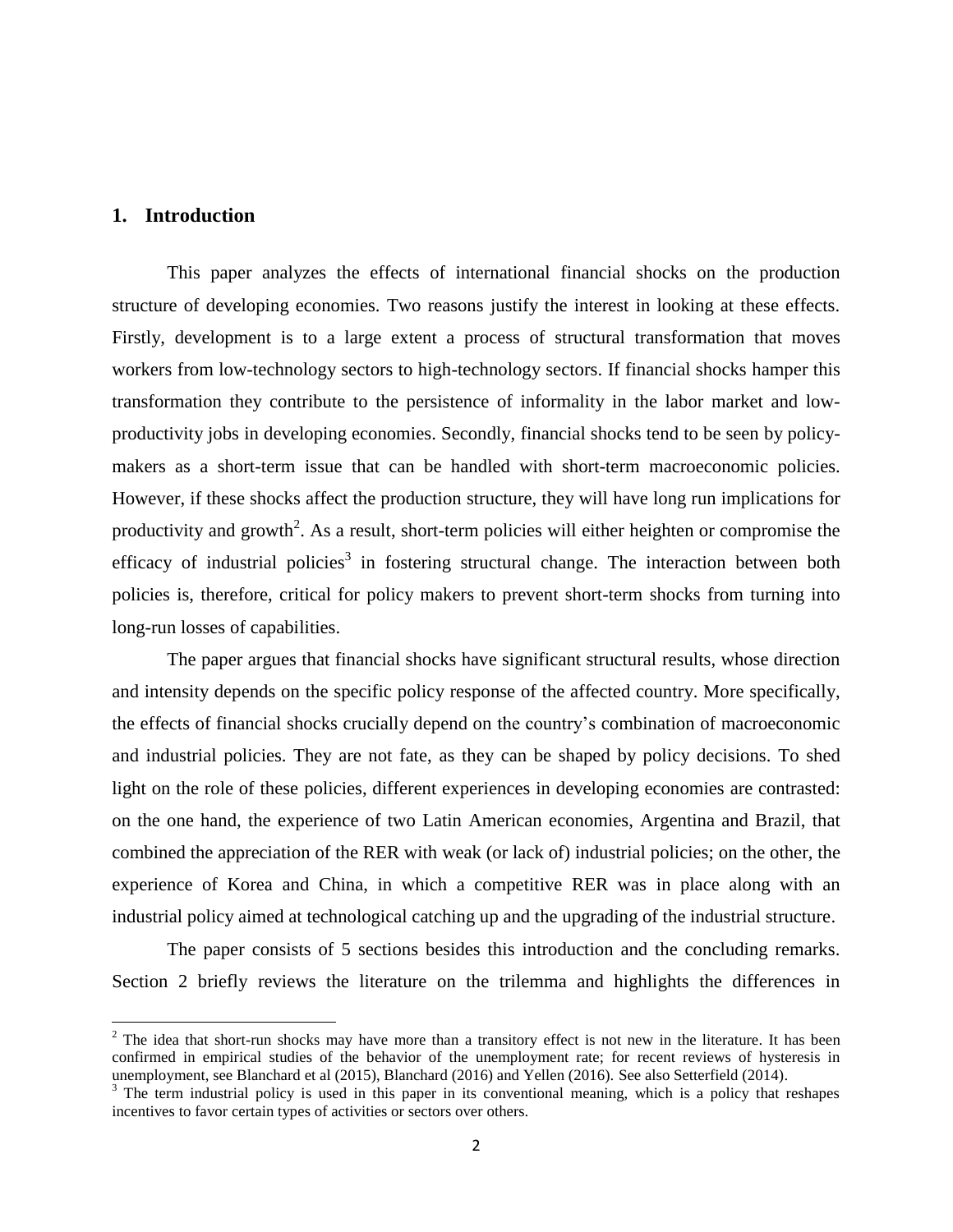macroeconomic policy between the Latin American and Asian economies. Section 3 addresses the macro-micro dynamics of learning and structural change and the role of industrial policy in shaping this dynamics. Section 4 identifies international financial cycles since 1970 and analyzes their effects on the RER, trade and growth in the four countries. Section 5 focuses on the evolution of structural change using different indicators of the technological intensity of the production structure. Statistical tests are performed to identify the years of structural break of each of these indicators and the persistence of the shocks, and to relate them to the international financial cycle and policy variables.

#### **2. The trilemma: macroeconomic policy and external disequilibrium**

#### 2.1 The trilemma and macroeconomic regimes

l

A useful starting point to analyze the impact of financial cycles on the macroeconomic dynamics of a small developing economy is the well-known trilemma or "impossible trinity", which states that it is not possible for policy-makers to have at the same time an open capital account, an autonomous monetary policy and the desired real exchange rate (RER). They can uphold two of them but not the three at the same time<sup>4</sup>. The policies that each country implements define on which side of the triangle it will be.

At least three alternative scenarios potentially emerge from the trilemma. In the first scenario, the monetary policy focuses on curbing inflation by raising the real interest rate at home when the inflation rate is above a desired or acceptable level (which may include an explicit inflation target). In an international system with substantial capital mobility, a rise in the interest rate attracts short-term foreign capital which arbitrates over the rates of return on financial assets denominated in different currencies. The ensuing appreciation<sup>5</sup> of the domestic currency helps reduce inflation, but compromises equilibrium in current account and may lead to an unsustainable deficit. In the second scenario, policy-makers mainly aim at keeping a stable,

<sup>&</sup>lt;sup>4</sup> This is the classical macroeconomic trilemma, but there are others associated with open capital accounts; see Rodrik (2011, chapter 11).

<sup>&</sup>lt;sup>5</sup> The real exchange rate is defined as  $q = P^*E/P$ , where P<sup>\*</sup> is the international price level, P the domestic price level and E the price of the foreign currency (usually US dollars) in units of the domestic currency. Therefore, the appreciation (depreciation) of the real exchange rate implies a fall (a rise) in the country's international competitiveness.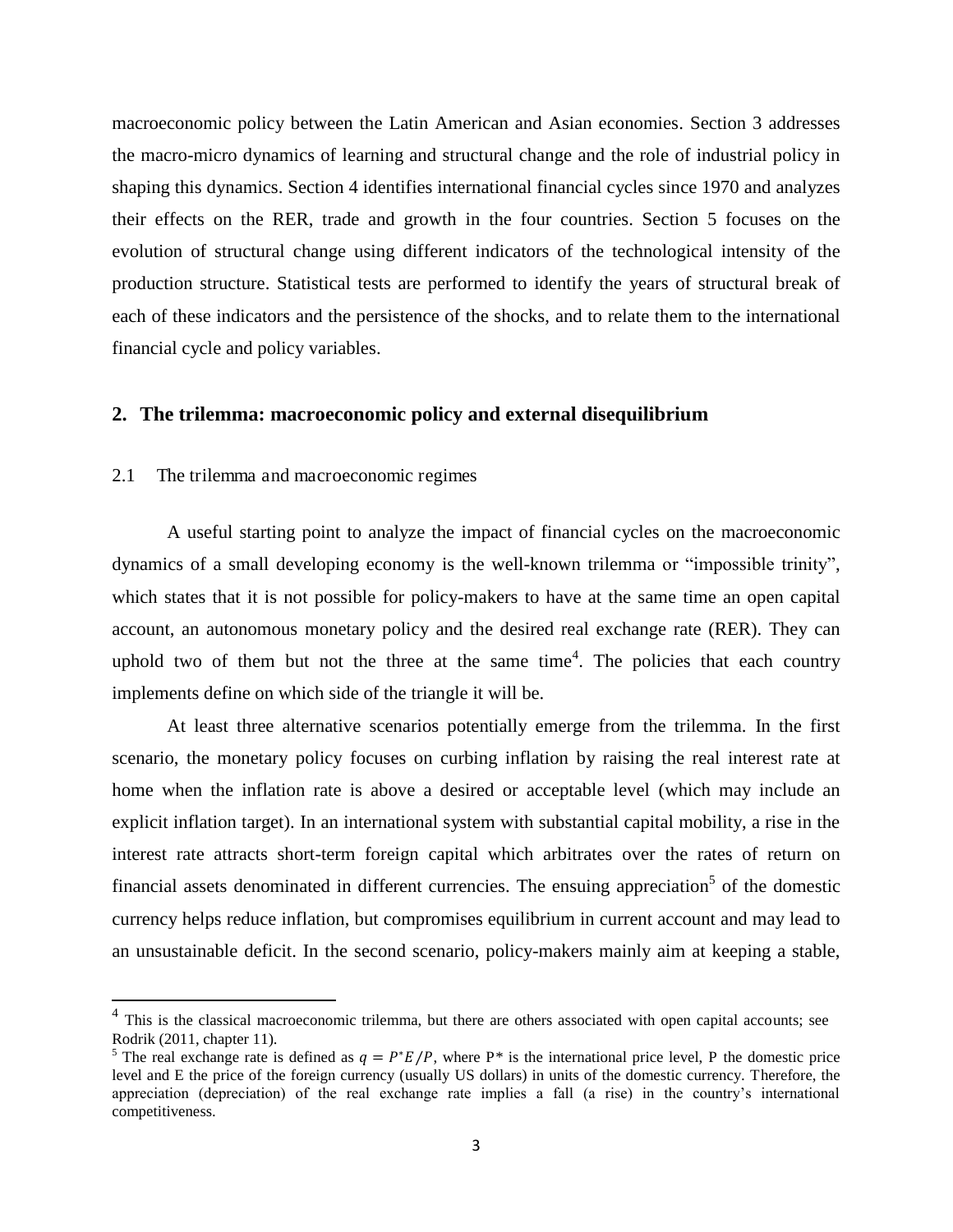competitive RER, in which case the monetary policy is endogenous as the governments is obliged to sell or buy domestic currency in the foreign exchange market. Finally, policy-makers may regulate capital mobility, which gives them more room for maneuver to use the monetary policy as a stabilization tool without compromising competitiveness.

The first scenario can be typically found in most Latin American economies, while a combination of the second and third scenarios characterize several Asian economies. In broad terms, they correspond to what Dooley et al (2003) have called "capital account regions" (which keep open the capital account and let the currency fluctuate as in many Latin American countries) and "trade account" regions (which peg the currency and control capital flows, as in many Asian economies). They define how the economy responds to international financial cycles. Capital account countries have experienced higher external disequilibria and instability than the "trade account" countries. As will be discussed later, this had implications for diversification and the building of indigenous technological capabilities.

The scenarios described above are, of course, "pure types" in the Weberian sense, and assume that the economy is on one of the vertices of the triangle defined by the trilemma. In practice, authorities may adopt a policy mix trying to strike a balance between the different trade-offs involved –in a sense, placing themselves inside the triangle defined by the "trilemma". This is, in fact, what has tended to happen, particularly since the 2008 global financial crisis, as countries have increasingly adopted managed exchange rate flexibility mixed with some form of capital account regulation (Ocampo, 2017, chapters 3 and 4; and on the evolution of exchange rate regimes, Ghosh et al, 2015).

#### 2.2 Latin America: appreciation and stop and go dynamics

The RER has been used in Latin America mainly with anti-inflationary objectives—an anchor for expectations on future inflation rates. The dynamics is characterized by a situation of "balance-of-payments dominance", as defined by Ocampo (2016): a macroeconomic regime in which external shocks, positive or negative, dominate the short-term macroeconomic dynamics. The canonical sequence of the associated cycle has been extensively discussed in the literature (see Frenkel and Rapetti, 2011; Bresser Pereira, 2008; Ocampo et al, 2009; Ocampo, 2016; Palma, 2012). It begins with a period of high international liquidity and low international interest rates which prompts a surge in foreign capital inflows, attracted by higher domestic interest rates.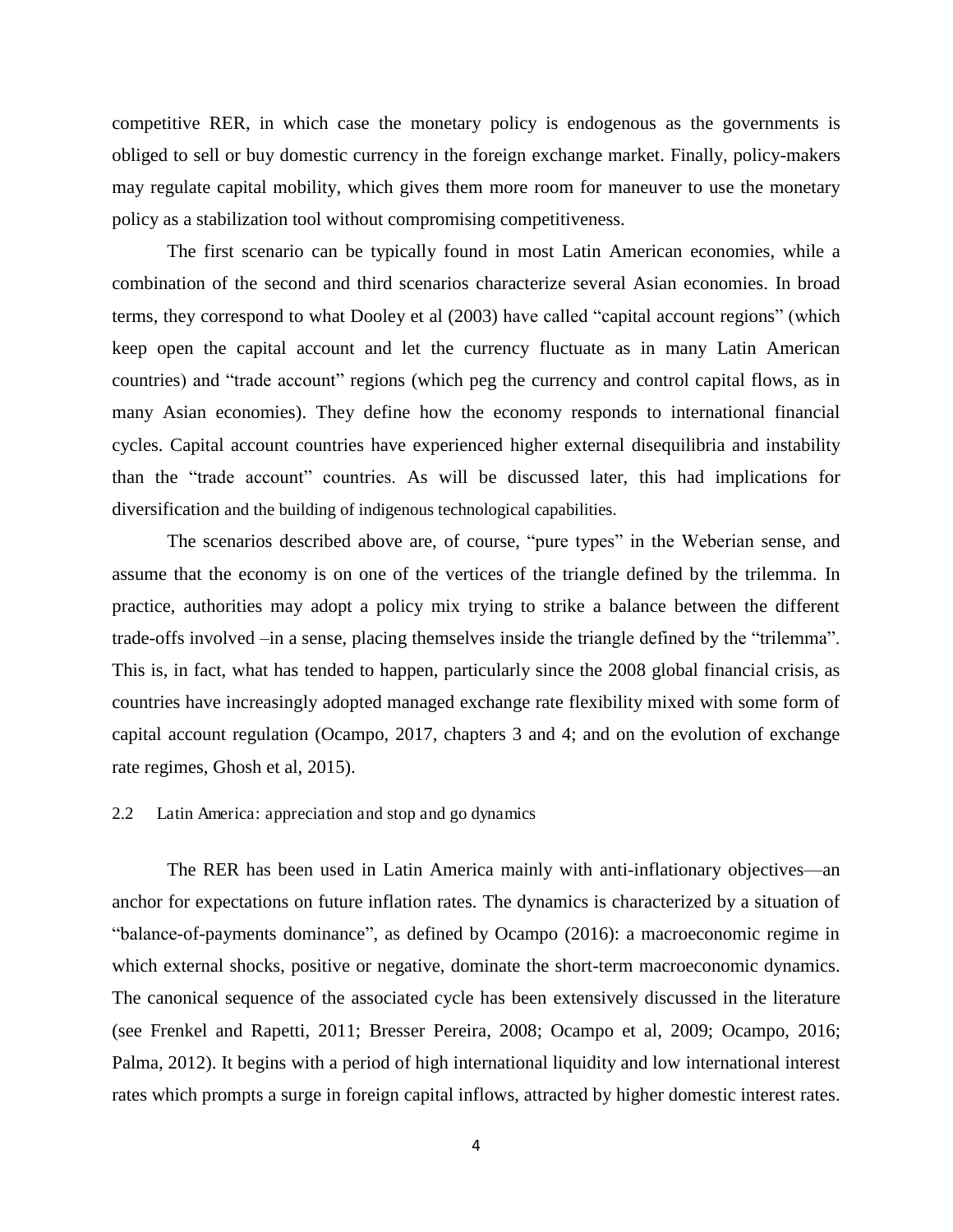Such inflows appreciate the domestic currency, raising real wages and the price of domestic assets. Poorly regulated domestic financial markets give rise to bubbles in the real estate sector, a short-lived boom in consumption and, in some cases, a short-lived surge in investment, with a parallel rise in the external debt. The boom may be heightened by a rise in commodity prices in the international market, which may be boosted by speculative forces at work in these markets.

As a result, expectations on the sustainability of the boom endogenously become—à la Minsky—less optimistic. Mounting external disequilibrium and the deceleration of growth (that may be aggravated by bad news from other developing areas) make foreign capital increasingly wary about lending to already highly indebted economies. The building of uncertainty ends up in a major depreciation and a fall in the rate of growth, or in some cases a recession, the severity of which will depend on the level of the external debt and the intensity of the reversal of foreign investors' expectations (the so-called "sudden stop" syndrome). Uncertainty and the volatility of macro-prices and GDP halt investment decisions.

The impact of the financial cycle varies with the reaction of domestic policies to disequilibrium. The position of each country within the limits defined by the trilemma is not destiny, but reflects policy options. Latin America is the developing region with the most open capital account in the developing world (Chinn and Ito, 2008; Ocampo, 2017, chapter 4). Economic policy in the region has emphasized the role of the RER in the control of inflation over its role in encouraging competitiveness and diversification. Several factors concur to explain why the RER has played such role.

First, appreciations are a powerful tool for taming inflation. By reducing the price of imported consumption goods, they raise real wages and constrain wage demands; by reducing the price of imported inputs and capital goods, they curb production costs. In addition, currency appreciations help discipline firms which face increasing foreign competition. At least in the tradable sector, mark-ups will experience a downward pressure (as firms try not to lose market shares at home and abroad). Second, appreciations may be expansionary, at least in the short run (Krugman and Taylor, 1978). This comes from a temporary boost in consumption (related to higher real wages and wealth effects on consumption) and investment (related to cheaper capital goods and the capital gains generated by appreciation in a situation in which private agents have net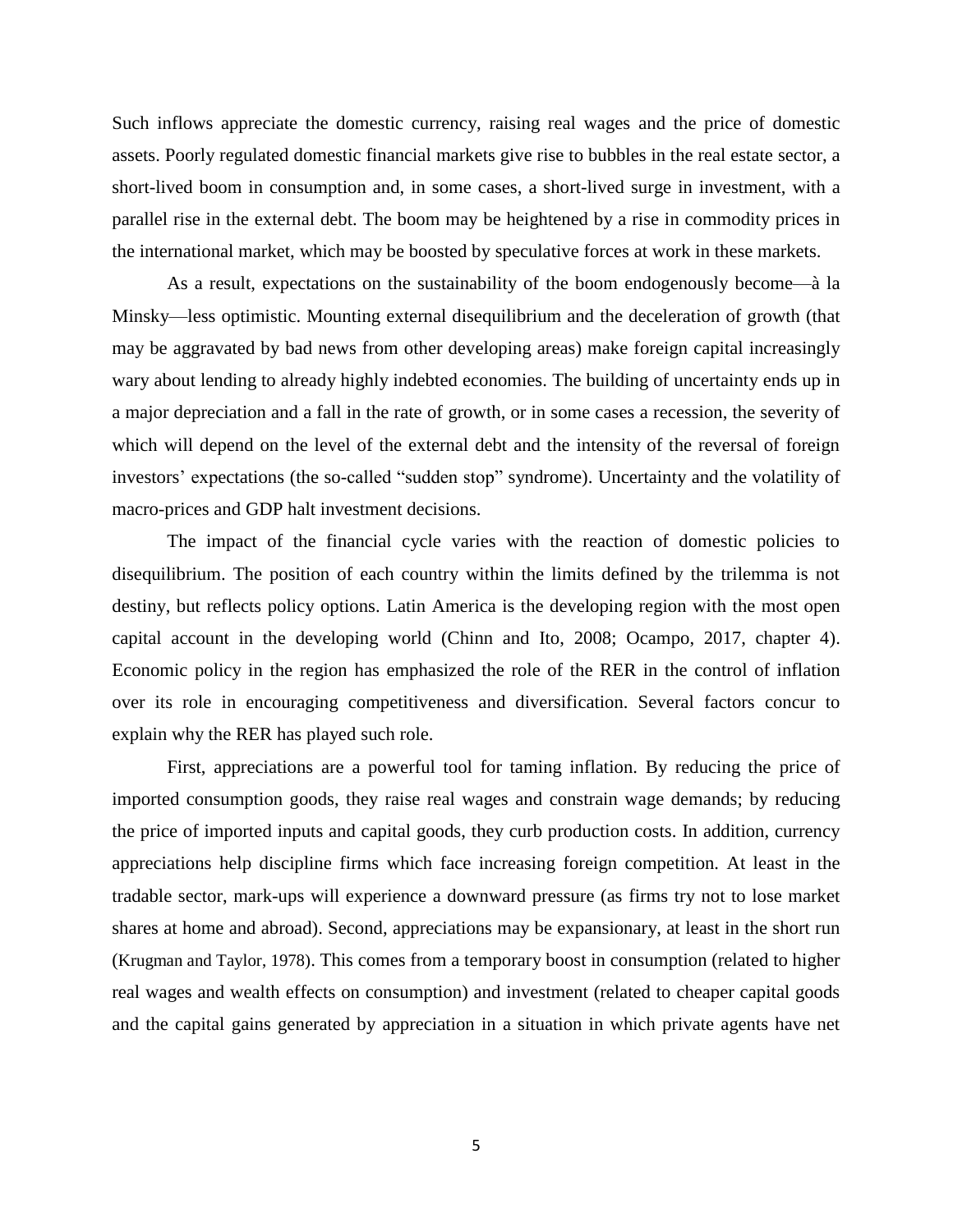liabilities in foreign currency). Falling inflation, economic expansion and rising real wages and wealth, are all ingredients that make "exchange rate populism" so appealing in the short run<sup>6</sup>.

The "balance-of-payments dominance" is reflected in the fact that changes in international liquidity or in the terms of trade drive the behavior of crucial macroeconomic variables (the real exchange rate, the inflation, real wages, consumption, aggregate demand)<sup>7</sup>. Note that if appreciations are expansionary, aggregate demand will increase rather than fall after the rise in the interest rate, which makes monetary policy ineffective as a stabilization tool. More than that, each convolution of the interest rate - capital inflows - exchange rate spiral worsens the current account and makes a crisis more likely. The persistence of appreciation and very high volatility of the exchange rate and other macro prices are the consequence of this dynamics.

#### 2.3 Argentina: early liberalization and macroeconomic orthodoxy

There are several examples of this type of cycles driven by financial liquidity and debt in Argentina and Brazil. In the case of Argentina, the military regime that seized power in 1976 opened the capital account<sup>8</sup> and speeded up unilateral trade liberalization in the second half of the 1970s. Argentina became an extreme case of using the exchange rate as a nominal anchor in stabilization plans—an experiment whose theoretical underpinnings were provided by the socalled "Monetary Approach to the Balance-of-Payments", the dominant vogue in the orthodox macroeconomics of the period. It took the form of pre-announced exchange rate depreciations (―la tablita‖), which should make expectations on future inflation rates converge to the international inflation rate. La Tablita, however, led to large deficits in current account and eventually to the 1982 external debt crisis—aggravated by the political and economic consequences of the disastrous "Malvinas / Falklands War" fought by Argentina and the United Kingdom.

In the 1990s, Argentina espoused a fixed exchange rate regime (Cavallo's 1991 ―Convertibility Plan‖), which took advantage of the return of foreign capital to Latin America after the long drought of the 1980s. Stabilization was a crucial objective as Argentina had

 $\overline{a}$ 

<sup>&</sup>lt;sup>6</sup> For a discussion of why Latin American policy makers show a strong preference for an appreciated RER see. Frieden (2015), Chapter 5.

 $<sup>7</sup>$  As discussed in Palma (2012), causality goes from the capital account to the current account.</sup>

<sup>&</sup>lt;sup>8</sup> The opening of the capital account was a policy adopted by the end of 1976 and subsequently confirmed in the financial reform of June 1977 (see Dornbusch and de Pablo, 1989, pp. 37-56).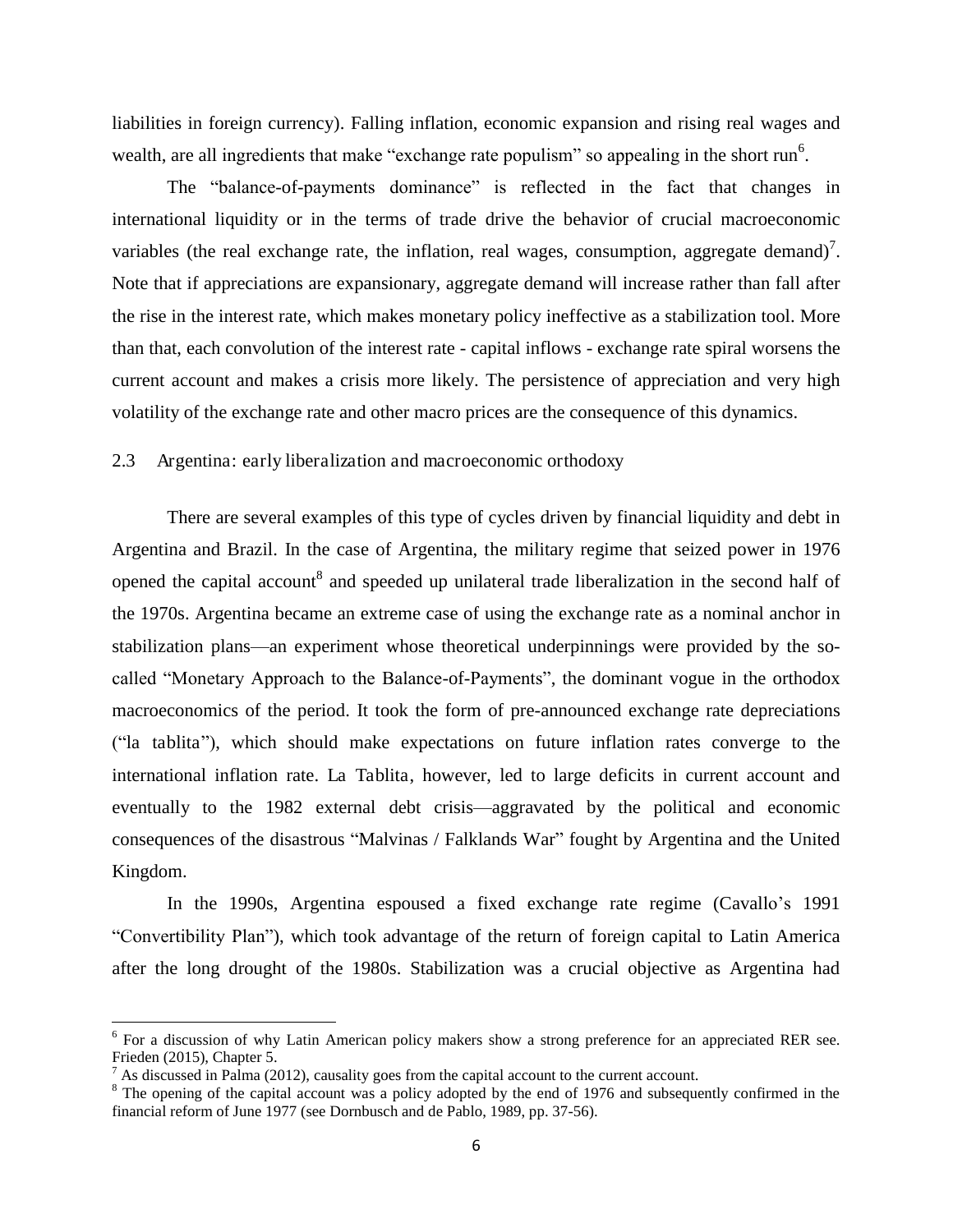experienced hyper-inflation episodes in 1989, which explains why this country adopted such a rigid regime—namely a currency board. This policy resembled to some extent that of the 1970s, not least because this macroeconomic regime was fashionable among orthodox economists in the  $1990s<sup>9</sup>$  as it had been the monetary approach to the balance of payments in the 1970s. In parallel, as part of a broad agenda of neoliberal reforms, tariffs on imports and export duties were eliminated (Salvia, 2015). But again, after a short-lived surge in consumption and investment, growth faltered while current account deficits and external debt were on the rise (prompted by a marked fall in the RER). Financial instability in South East Asia and Russia, and the Brazilian devaluation of 1999, further weakened the Argentine Convertibility Plan, which collapsed in January 2002 engulfed by fiscal and currency crises. The nominal exchange rate, which during the Convertibility Plan (until January 2002) was one peso per dollar, reached four pesos per dollar in July 2002. The RER in July 1993 was 93% higher –expressed in terms of domestic currency needed to buy foreign currency, the typical convention in the developing world— than the average in the years of the Convertibility Plan (Frenkel and Rapetti, 2011, p. 39).

The 2001 collapse forced Argentina to apply strict capital controls<sup>10</sup> in December 2001 that forbade transferring funds abroad. Although most controls were lifted in June 2003, barriers to capital inflows were re-imposed in 2005 (Levi-Yeyati et al, 2010). Starting in 2004, the recovery of Argentina was stimulated by a stable and competitive RER and the positive external shock represented by the commodity boom. In addition, a more protectionist stance was taken in favor of the industrial sector. However, inflation went on the rise since 2005 and so did capital flights. Growth began to abate once again, even before the 2008 global financial crisis, as uncertainty rose and the RER appreciated out of a combination of improving terms of trade, expansionary fiscal policies and the escalation of inflation. The fact that the Argentine government masked the actual inflation figures was another factor that heighteend uncertainty.

2.4 Brazil

 $\overline{\phantom{0}}$ 

 $9$  In the words of The Economist, "(E)very peso in circulation had to be backed by a dollar in reserves. This type of *"currency board" arrangement is super*-fashionable among economists. So much so that Argentina's descent into *economic crisis (...) is also a crisis for the prevailing orthodoxy about emerging*-market exchange-rate policy.", 22 March 2001, "Argentina in a fix".

<sup>&</sup>lt;sup>10</sup> We would use this term here, due to its broader use in international debates, despite the argument by one of us (Ocampo, 2017, chapter 4) that the broader term "capital account regulations" is more appropriate.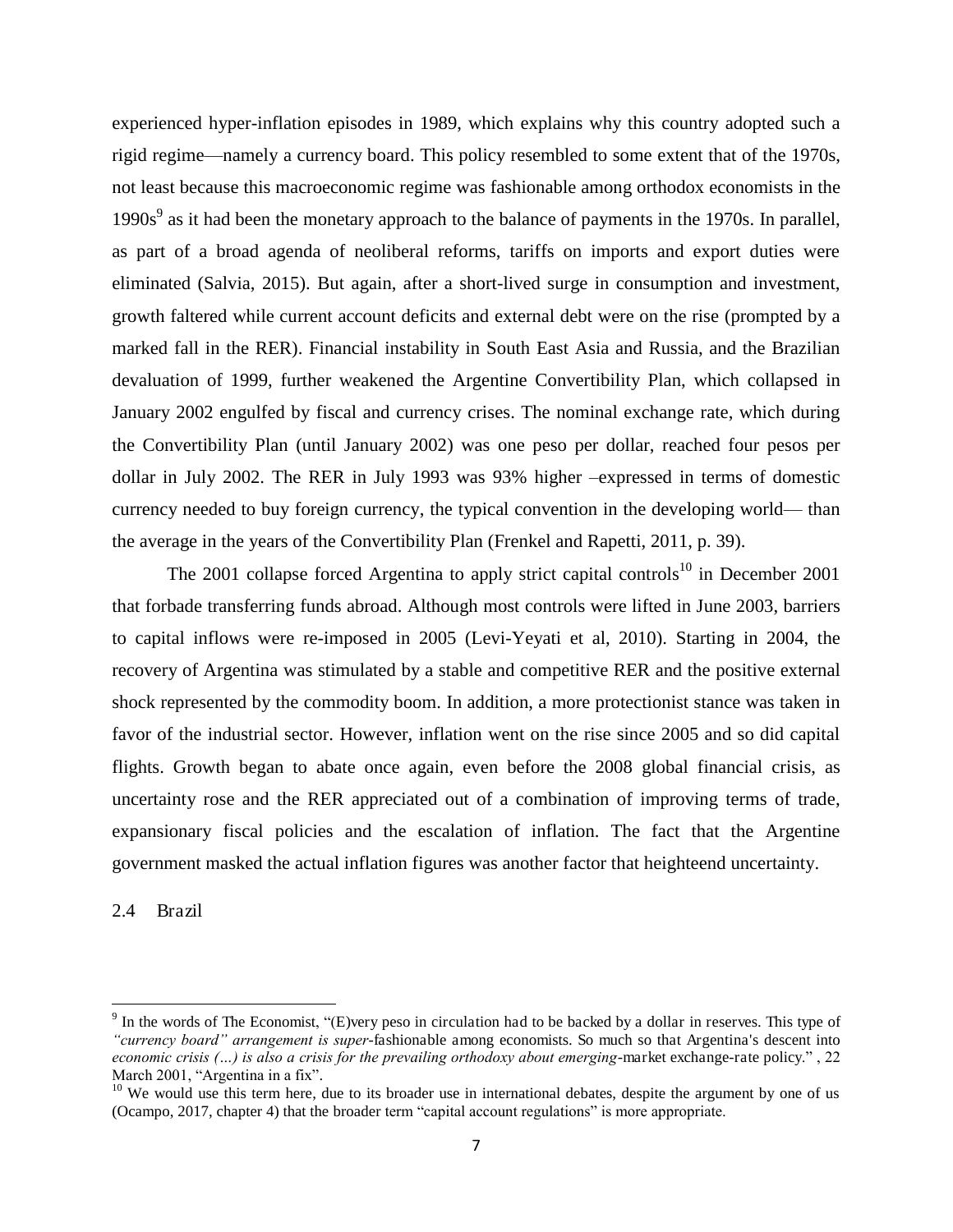Brazil, on the other hand, did not formally open its capital account in the 1970s, but nevertheless sought to take advantage of the high international financial liquidity by allowing private firms to finance their investments in the international capital markets. At the same time, public companies were strongly encouraged to borrow in the Euromarkets. This was part of the effort to sustain high rates of growth in Brazil in the face of the adverse effects of the oil price shocks in an economy that was highly dependent on imported oil, and therefore started to run large current account deficits (Cardoso and Fishlow, 1989). The Brazilian industrial policy aggressively sought to diversify exports and markets, and in this it had some success (Bertola and Ocampo, 2012, chapter 4). The large current account deficits were further enhanced by the second (1979) oil shock and the strong slowdown of the global economy, led to the major currency and debt crises that (like in most Latin American countries) erupted in 1982. The allure of abundant international liquidity was as fatal for Brazil as it was for Argentina, although the routes that led to the crisis were different.

Like Argentina, Brazil went through a difficult period of extremely high inflation rates in the second half of the 1980s, fed by the fiscal burden represented by the external debt—which had been at the beginning mostly private, but absorbed by the public sector after the crisis. Brazil became a massive exporter of capital. This would only be overcome in the 1990s with the adoption of a new stabilization program, the Real Plan (in place between July 1994 and January 1999), which heavily relied on the exchange rate to anchor expectations on future inflation (Prates et al,  $2009$ )<sup>11</sup>. The Real Plan was highly successful in de-indexing the economy and curbing inflation. At the same time, the trade and capital accounts were liberalized.

Brazil's Real Plan was less rigid that Argentina's Convertibility Plan, and was abandoned earlier than the latter. In addition, Brazil imposed a tax on foreign exchange transactions as a response to the surge of capital inflows in 1993-1996 (Goldfain and Minella, 2005; Carvalho and Garcia, 2008). These factors made the Brazilian crisis of January 1999 (that marked the end of the Real Plan) milder and shorter than the Argentine crisis of 2002. However, they failed to curb the appreciation of the Real, given the "attractiveness" of the Brazilian market stemming from

 $11$ In the words of Antonio Delfim Netto, "The great success of the Real Plan was produced in the midst of a disastrous policy of pegging the currency to the U.S. dollar", see the interview by Solange Monteiro in "Tell the truth to society", The Brazilian Economy, FGV, Rio de Janeiro, [https://www2.gwu.edu/~ibi/FGV%20Report%20Files/2014\\_February.pdf.](https://www2.gwu.edu/~ibi/FGV%20Report%20Files/2014_February.pdf)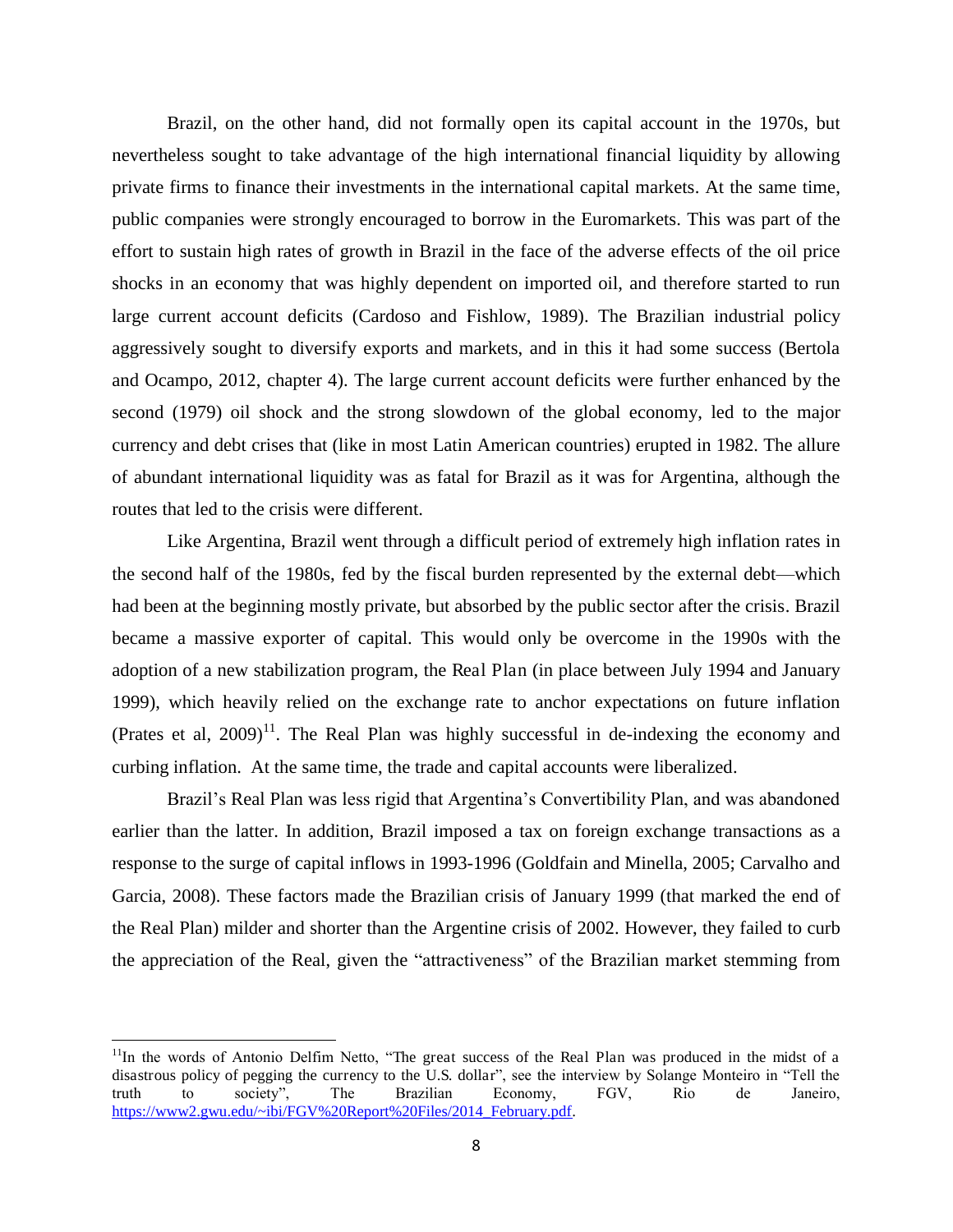the very high interest rate differential that existed between the foreign and domestic financial markets. After the 1997-1999 turbulences, capital controls were lifted $^{12}$ .

The Brazilian economy experienced a strong recovery since 2004, boosted by the commodity bonanza. The shock of the Great Recession of 2008 was relatively mild, as an active anti-cyclical policy combined with the Chinese recovery allowed Brazil to move out of recession in 2010. Since October 2009, Brazil deployed a vast array of capital controls to prevent the Real from continuing appreciating. A tax on the notional amount of derivatives was applied, which complemented other measures to close loopholes that had allowed investors to bypass controls. However, differences in interest rates between foreign and domestic markets remained very high in the 2000 (Kaltenbrunner and Paincieira,  $2015$ <sup>13</sup>. Capital controls began to be dismantled since 2012, as the Real showed increasing weakness and the monetary policy became less restrictive.

2.5 China: shifting objectives for capital controls

 $\overline{\phantom{0}}$ 

A different approach to macroeconomic policy prevailed in the two Asian economies with which the Latin American economies are compared. There was no full-fledged capital account liberalization as it was observed in Latin America (except perhaps for a short period in Korea in the second half of the 1990s; see below).

By keeping closed its capital account and highly regulated its financial markets, China sustained the RER at a stable, competitive level in spite of low international interest rates in the global economy in the 1990s and early 2000. The expression "currency war" highlights, precisely, the Chinese efforts for sustaining competitiveness. Capital controls allowed China to remain relatively untouched by global financial instability, even in the heydays of the Asian crisis in 1997-1998 (in which the Korean won sharply depreciated)<sup>14</sup>.

<sup>&</sup>lt;sup>12</sup> See Baltar (2015). Brazil fell into what has been labeled a "low RER x high interest rates trap" (Oreiro et al, 2012).

 $13$  It was observed that the composition of financial investments was heavily concentrated in short-term maturity assets. Kaltenbrunner and Paincieira, p. 1287, show that in "June 2008, just before the failure of Lehman Brothers, Brazil's total stock of outstanding short-term external liabilities rose to US\$679 billion, or 46.1% of GDP. This compares to a stock of only 28% of GDP before the Brazilian crisis of 1999. This stock stood at US\$883 billion or 39.7% of GDP in March 2011".

<sup>&</sup>lt;sup>14</sup>As Cechetti and Schoenholtz (2014) point out: "Residents of China faced limits on transfers abroad, while nonresidents required government permission to invest onshore. Despite some modest relaxation of the capital account over time, the situation in China was largely the same during the global financial crisis that began in 2007. Again, the economy was shielded from the brunt of the trauma abroad", "China's Capital Controls and the Exchange [Rate Regime](http://www.moneyandbanking.com/commentary/2014/8/28/chinas-capital-controls-and-the-exchange-rate-regime)**",** 24 August 2014, [http://www.moneyandbanking.com/the-authors.](http://www.moneyandbanking.com/the-authors)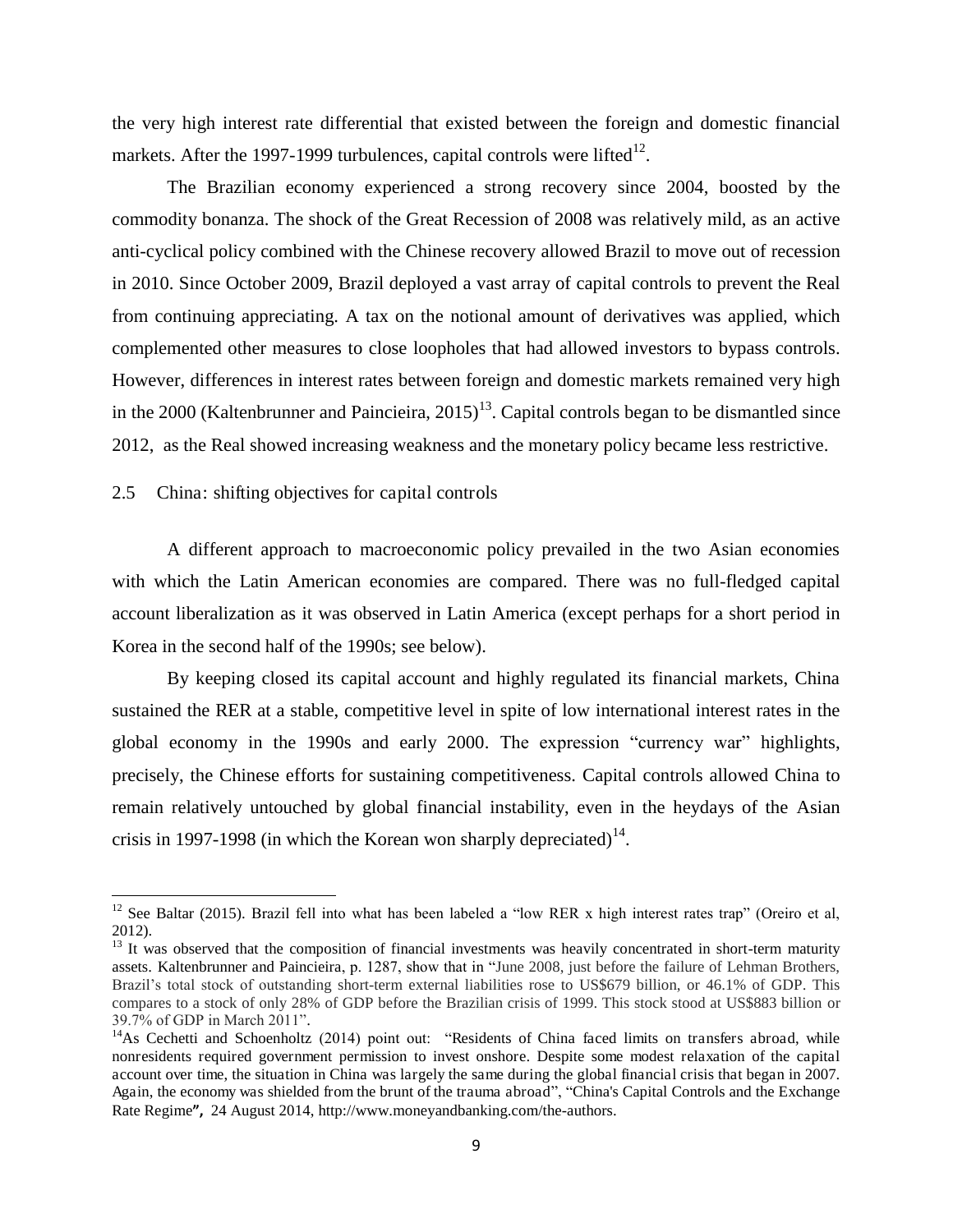China pegged the Renminbi to the dollar in 1994 (the peg was abandoned in 2005), which helped the country remain competitive while it was building new industrial capabilities, supported by a rapid growth in productivity. Frieden (2015, pp. 258-59) observes that:

―(T)here is little question that the Chinese government has purposely kept the renminbi artificially weak at least since the early 1990s, and that this has played a major role in *stimulating China"s manufactured exports to the rest of the world. (…) Many producers in North*  America and Europe see the weak renminbi as one of the more important sources of distress in developed-country industries."

This strategy was not free of inconveniencies. Sterilization policies and the large accumulation of foreign reserves gave rise to an excess of liquidity in the economy, overheating and excess capacity in many sectors. There was also a mounting international pressure on the Chinese government to appreciate the Renminbi and stimulate domestic consumption in order to "rebalance" its growth pattern (Capiello and Ferruci, 2008). Indeed, the Chinese currency appreciated significantly in real terms in the 2005-2015. Moreover, the goals of capital controls changed in China since 2015, from sustaining competitiveness to avoiding the depreciation of the Renminbi. As stressed by Dollar  $(2017)^{15}$ , the problems that China faces now are different from the problems it faced in the 1990s. In recent years, capital controls have been used to curb capital outflows that would depreciate the Chinese currency. While its current account remains favorable and there is no competitiveness challenge to the Chinese economy, the capital account did become negative in 2015. This means that a liberalization of the capital account could prompt capital outflows that further compromise the financial stability of the Chinese economy, already threatened by the rapid growth of domestic credit and shadow banking.

The openness of the Chinese capital account increased in the 2000s, in spite of a short setback in 2008. It is possible that in the next years such a move will continue. Some small-scale experiments with open capital accounts have been taking place since 2013 in the Free Trade Zones of Shanghai, Guangdong, Tianjin, and Fujian. But as noted by Chen and Quiian (2016), this is taking place at a controlled, step by step approach. In addition, the trend to reduce controls affects mostly capital outflows, while capital inflows show cycles of tightening and loosening.

<sup>&</sup>lt;sup>15</sup> Dollar, D (2017), "China is struggling to keep its currency high, not low", Brooking Institutions, 26 January 2017. https://www.brookings.edu/blog/order-from-chaos/2017/01/26/china-is-struggling-to-keep-its-currency-high-notlow/.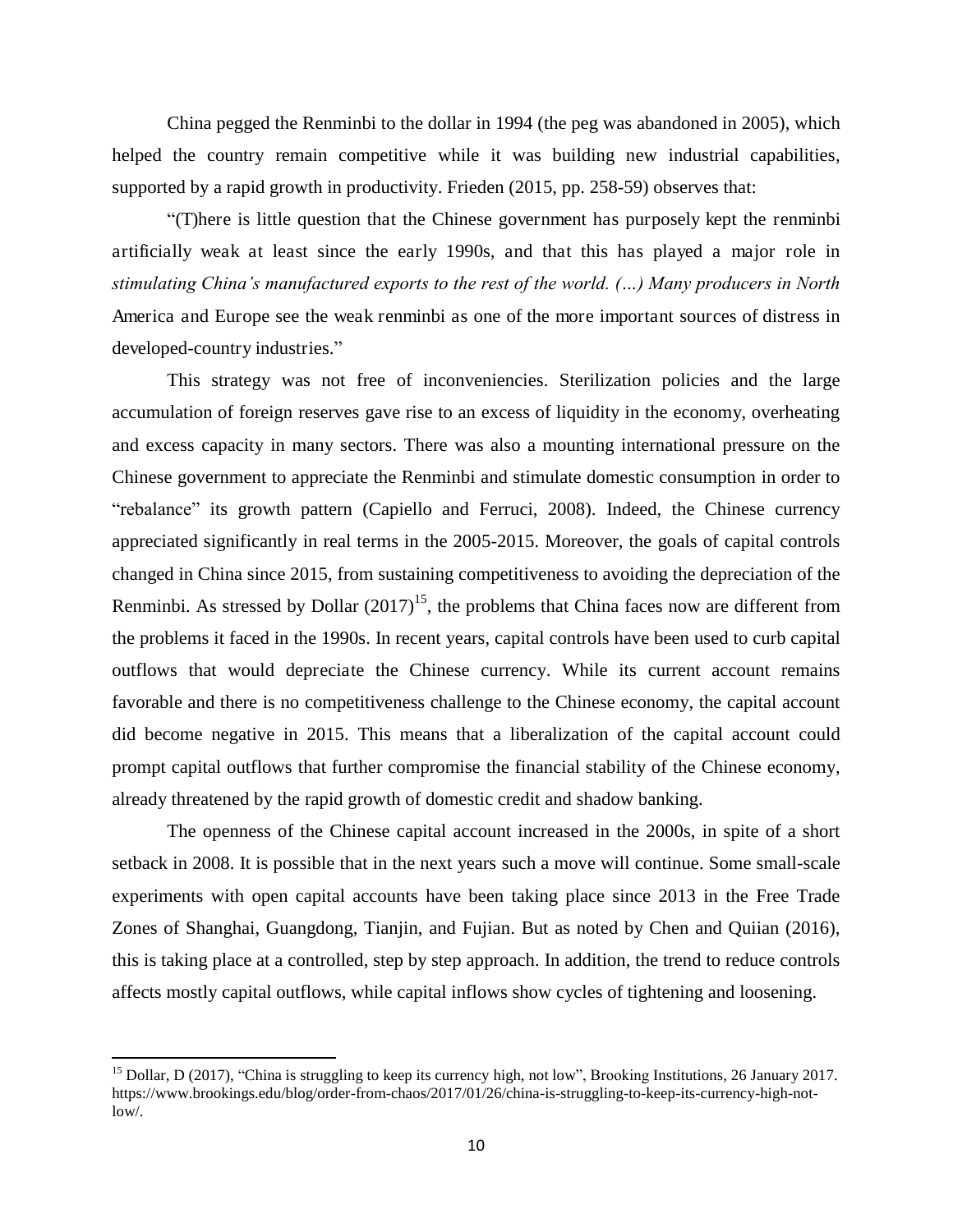#### 2.6 Korea: expanding the room for maneuver of the macroeconomic policy

While the differences in industrial policy between Korea and Latin America received ample attention in the literature (see below), those in financial and monetary policies have been less studied. Korea combined in different degrees import substitution and export promotion throughout its development process, but emphasized export promotion since the early 1960s. In this transition, the won went through major depreciations in February and October 1960 and in May 1964 (when the price of the dollar jumped from 130 to 255 won per dollar). The system of multiple exchange rates was replaced by a single fluctuating exchange rate, which remained high and fairly stable thereafter (Koh, 2012, p. 34).

Financial market and credit allocation remained tightly controlled in the 1960s and 1970s. Korea relied on several specialized public banks to direct from 40 to 60% of domestic loans to selected industries, particularly in the capital and intermediate goods sectors. Last but not least, the Korean government owned all major banks and controlled interest rates (Yoon and Kim,  $1995$ <sup>16</sup>. Such a policy combined with export-promotion (the "acid test" of learning) gave space for Korea to redefine its comparative advantages.

For a long period, Korea also had in place capital controls as part and parcel of its sateled-development strategy. This country delinked domestic and international capital markets during the fast growth phase (Noland, 2017). As set forth by Choi (2013, pp.108-109), former Ministry of Trade, Industry and Energy in Korea, strict regulations of foreign exchange flows were crucial in the early stages of development, and probably necessary even in the mature stages. In the light of the impact of the 1997 crisis, he observed that *"(A) financial crisis is much*  more painful than inflation. The 1997 financial crisis made the streets overflow with unemployed people, and good companies and properties were turned over to foreign speculative capital. Thus, controlling the cross-border flow of capital is more important than containing inflationary *pressures"* (Choi, 2013, p. 201).

As part of the process of joining the OECD in 1996, Korea eased regulations that constrained the ability of banks and financial institutions to operate with foreign exchange and in

<sup>&</sup>lt;sup>16</sup> Noland (2013, p. 486) points out that "(M)odest financial-sector liberalizations that had been undertaken in the late 1960s were reversed in 1972, when interest rates were lowered and direct government control of the banking system was increased in order to channel capital to preferred sectors, projects, or firms".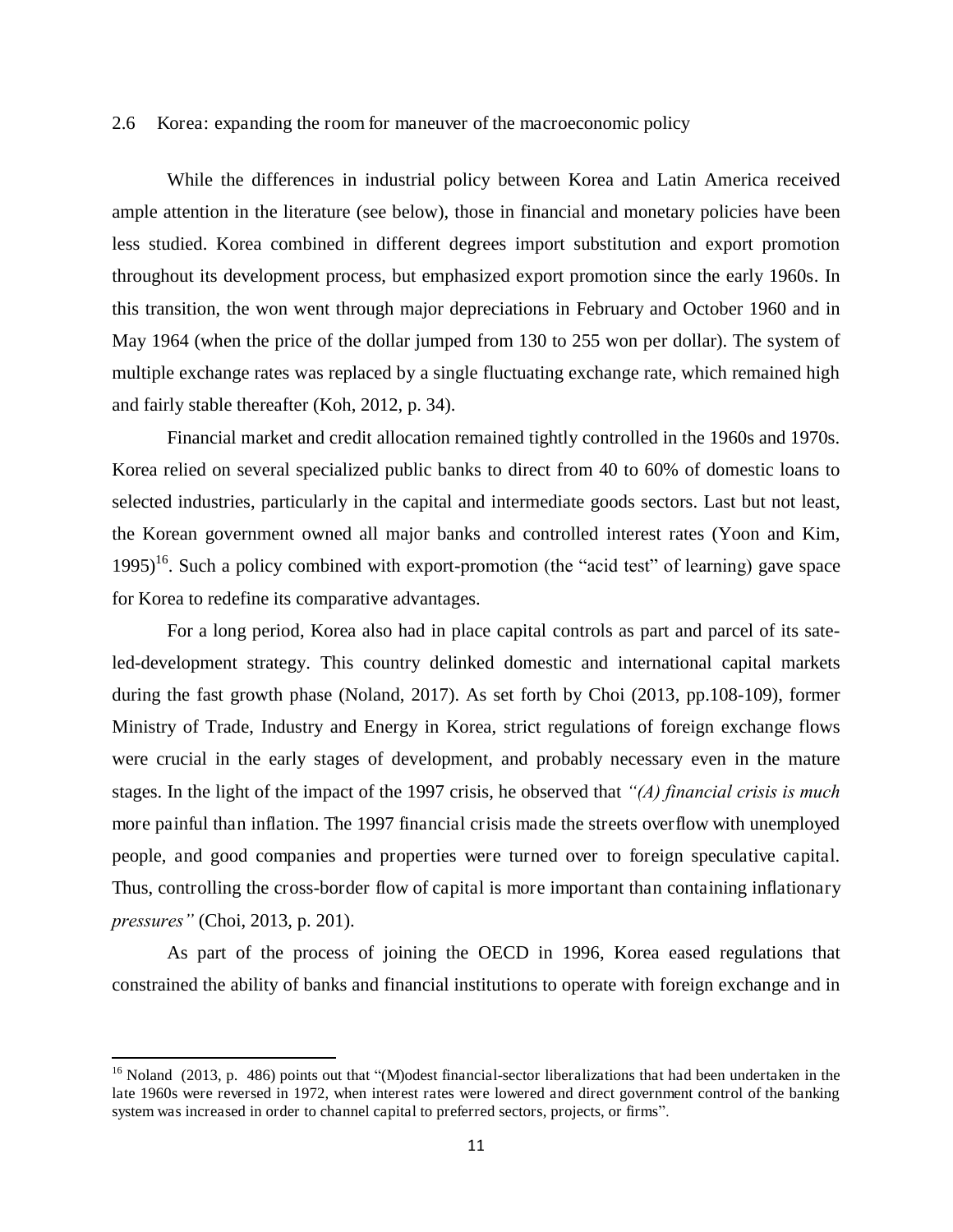foreign markets<sup>17</sup>. This was not matched by the setting up of a domestic macroprudential framework to restrain short-term debts and the appreciation of the  $RER<sup>18</sup>$ . The rapid increase in the current account deficit, along the short-term maturity of debts contracted in the external market, led to the 1997 crisis. The intensity of the economic crisis was aggravated by a contractionary fiscal and monetary policy adopted in December 1997 and implemented in the first half of 1998—which was part of the agreement signed with the IMF that provided a US\$57 billion rescue package. The trend since the 1990s has been clearly towards opening the capital account, although Korea has in some cases resorted to safeguards to protect the country against financial instability and crisis similar to those of 1997 and  $2008<sup>19</sup>$ . In addition, the country sought to build up its stock of foreign reserves with a view to reducing its vulnerability to capital flights $^{20}$ .

To a large extent, macroeconomic management became something very different in the 1990s from what it had been during the period of state-led development tout court. What does explain the policy change in the 1990s? First, the crisis and the idea that the authoritarian regime and the developmental state were Siamese twins weakened the legitimacy of the latter (Chang and Evans, 2005, pp. 99-129). Secondly, by then the technological catching up required for overcoming the underdevelopment condition had been attained in Korea. Last but not least, industrial and technological policies remained highly "developmentalist" and protected learning, as will be discussed later.

Taking stock: despite its differences, both Argentina and Brazil showed a similar path, based on a strong dependence of foreign borrowing, RER appreciation and current account deficits. They were highly vulnerable to cycles of international liquidity. Both liberalized the capital account (Argentina made a first attempt in the seventies, and both countries did so in the 1990s), but capital controls had to be applied as a defensive measure when the crises emerged. Inversely, in Korea and China the macroeconomic policy was subordinated to competitiveness

 $\overline{a}$ 

 $17$  A detailed analysis of the process of liberalization of the capital account can be found in Noland, M. (2017).

<sup>&</sup>lt;sup>18</sup> A Financial Supervisory Commission responsible for setting regulations and standards in the financial market was established in 1998.

<sup>&</sup>lt;sup>19</sup> For instance, Korea has placed some restrictions on derivative markets: "(O)n June  $13<sup>th</sup>$  (the Korean government) set limits to the build-up of foreign-exchange derivatives that it believes makes the won one of the most volatile currencies in the rich world. Local banks will be allowed to have foreign-exchange derivatives no higher than half their capital base. Foreign branches, which have greater access to hard currency, have a higher ceiling of 2.5 times their capital." The Economist, "Capital controls in Korea", June 17 2010.

 $20$  In this the country was extremely successful. Already in the early 2000s there was a debate in Korea about the costs of keeping which was already a massive amount of foreign reserves (see Azeinman and Marian, 2004).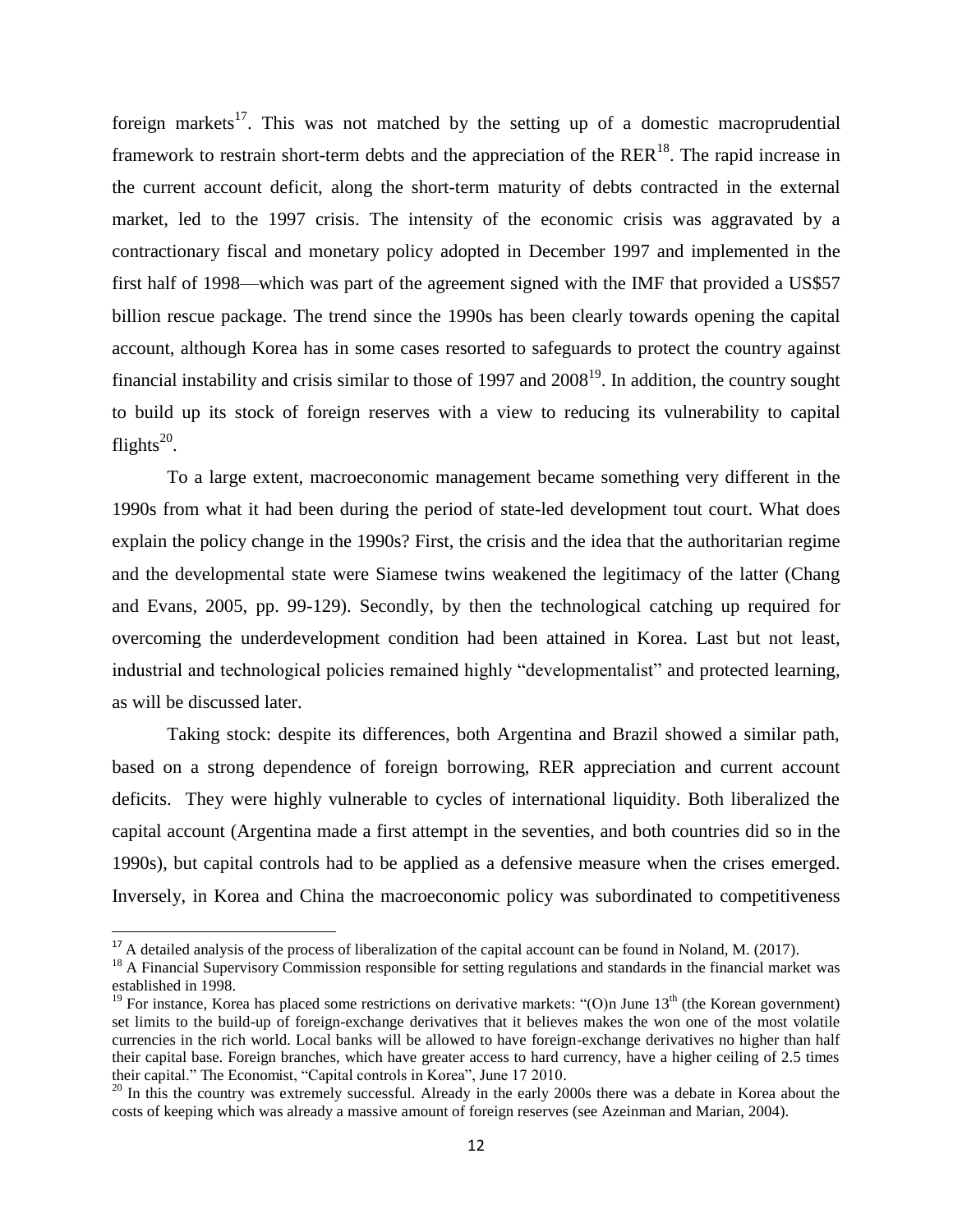and growth. The capital account remained closed in China and it was opened in Korea only after this country had by large overcome the competitiveness challenge.

#### **3. Beyond macroeconomics: short vs. long run and the micro-macro dynamics**

#### 3.1 International financial shocks and the building of technological capabilities

International financial shocks entail very different implications for technological learning and growth in the different macroeconomic scenarios describe above. A key question is how they affect decisions on investment, particularly with respect to diversification towards sectors and activities which are more technology-intensive—considering that this diversification and the building of indigenous capabilities (that reduce the North-South technology gap) are the main drivers of long run growth<sup>21</sup>.

There are several channels through which the financial cycle can affect investment, technical change and specialization. Investment suffers disproportionally from the higher levels of uncertainty associated with external crisis that leads to nominal and real volatility. Economic contraction gives rise to periods of underutilization of the stock of capital, compromising the profitability of investment<sup>22</sup>. Moreover, public debt increases, in part because the public sector frequently absorbs the debt of the private sector, but mostly because the post-crisis recession cripples public finances (Turner, 2011, pp. 82-83). The ensuing loss of fiscal space hampers the ability of public investment to lead and encourage private investment (as discussed in Mazzucatto, 2013; Fagerberg et al, 2010). As firms delay investments in new capital goods or in adopting a new technology, they fall behind in the technological race (the "Red Queen effect").

Not only does the investment rate fall as a result of the external crisis, but its composition varies through the financial cycle. By changing the relative profitability of the various sectors of the economy, financial cycles shape the structure of incentives. Periods of currency appreciation reallocate resources towards non-tradable goods and services. Macro prices have microeconomic

 $\overline{\phantom{0}}$ 

 $21$  Several models have formalized the interactions between technical change, structural change and growth. See for instance Verspagen (1993), Fagerberg et al (2001), Fagerberg and Verspagen (2002) and Cimoli and Porcile (2014). Empirical evidence is provided by Castelacci (2002), Anderson and Ejemo (2006), Ocampo et al (2009) Abdon et al (2010), Gouvea and Lima (2010), ECLAC (2012), Lee (2013), Dosi et al (2015) and Storm and Naastepad (2015).

 $22$  This is a classical theme of the Kaleckian investment functions, but it is also captured by the accelerator in conventional functions.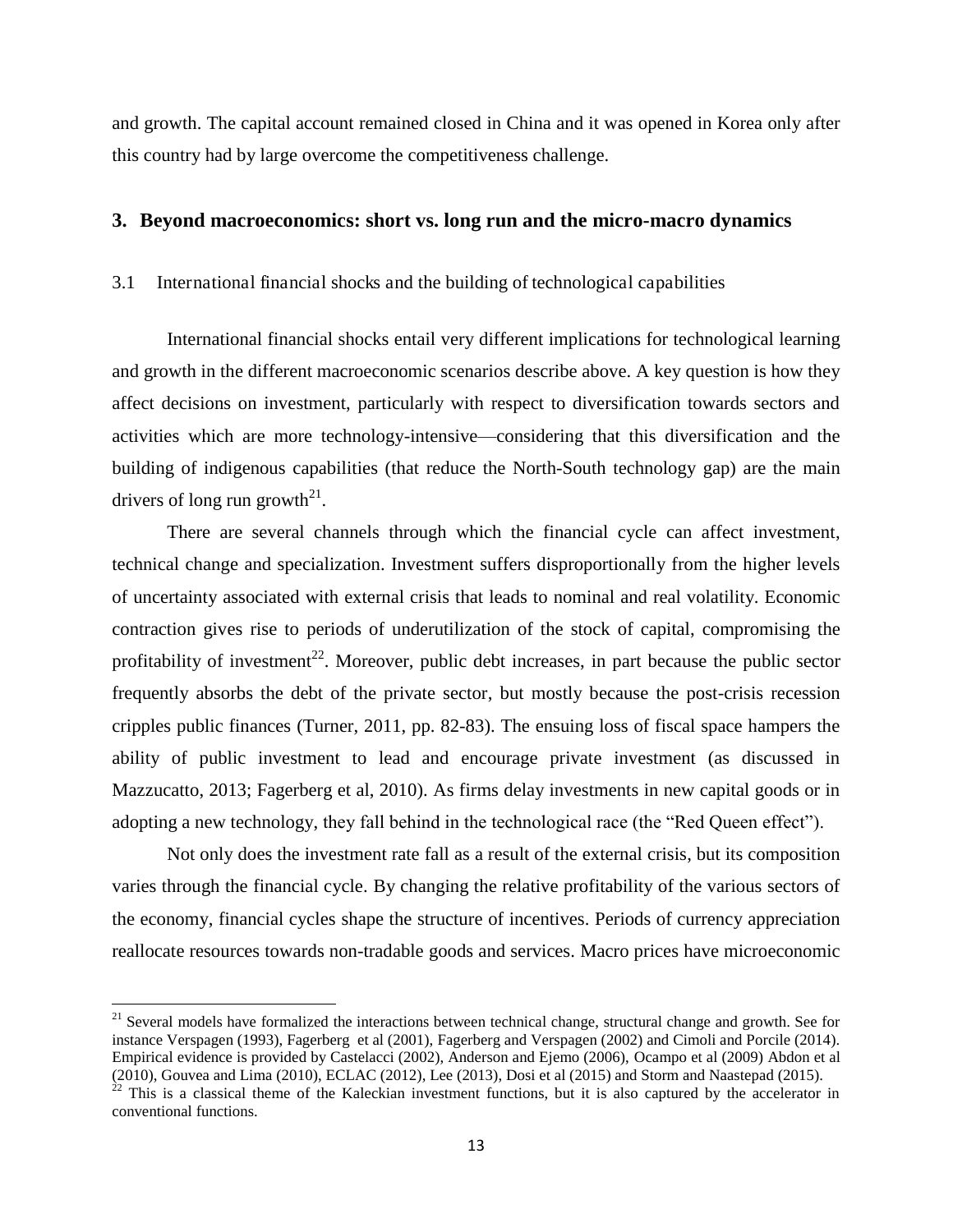outcomes: the share of imported inputs increases, local producers are replaced by foreign producers, and investments are directed at reducing costs rather than at expanding production or diversifying the product mix. This is the micro-macro story set forth by Katz (1997), Katz and Stumpo (2001) andCimoli and Katz (2003).

Some activities will be lost as competitiveness and market shares of exporting firms shrink (McMillan and Rodrik, 2011). Exporting opens a learning trajectory associated with economies of scale in the international market and the flow of information from foreign consumers and producers, who usually face fiercer competition and demand higher quality and production standards. As a result, the loss of industrial diversification, particularly in exporting activities, depresses learning and slows down technical change. The outcomes go beyond the short run. Path dependence and hysteresis phenomena may arise due to the loss of capabilities and lower knowledge externalities across technological-intensive sectors $^{23}$ .

Baldwin (1985) and Baldwin and Krugman (1988) have suggested a different source of hysteresis in specialization. These authors argue that there are fixed costs to enter into the international market. A depreciated RER may be seen as an enabling initial condition: the firm pays these fixed costs to begin to export in the first place. Once the firm has a foot in the foreign market and is already an established exporter, a depreciated RER is no longer necessary to sustain the export drive. Even if the RER appreciates, this would not have a significant impact on the firms' ability to survive<sup>24</sup>. Fixed costs may be interpreted as the time and experience required to building indigenous capabilities to compete.

The impact of financial shocks on learning and structural change does not depend solely on macroeconomic policy and the RER. Industrial policies are also central to mitigate (or enhance) the negative effects of appreciation and macroeconomic volatility on industrial diversification. The influence of financial cycles on growth and structural change is crucially mediated by the industrial policy, as discussed below.

 $23$  Arrow (2004, p. 24) argues that irreversibility is the crucial determinant of path dependence. One cannot revise decisions and change a growth or technological trajectory when investments are irreversible. This is precisely the case of investments in knowledge. Tacit, experience-based learning implies that firms and countries build capabilities that are sector-specific. They cannot use these capabilities in production and innovation in sectors totally unrelated (from a technological point of view) to the one in which they operate.

<sup>&</sup>lt;sup>24</sup> Setser (2016) notes that China, Japan, Korea, Taiwan and Singapore rapidly recovered the levels of savings they had before the 2008 crisis. This author suggests that changes in the RER no longer suffice to reduce the superavit in current account in these countries, but a larger role should be paid buy a larger budget deficit and less corporate savings.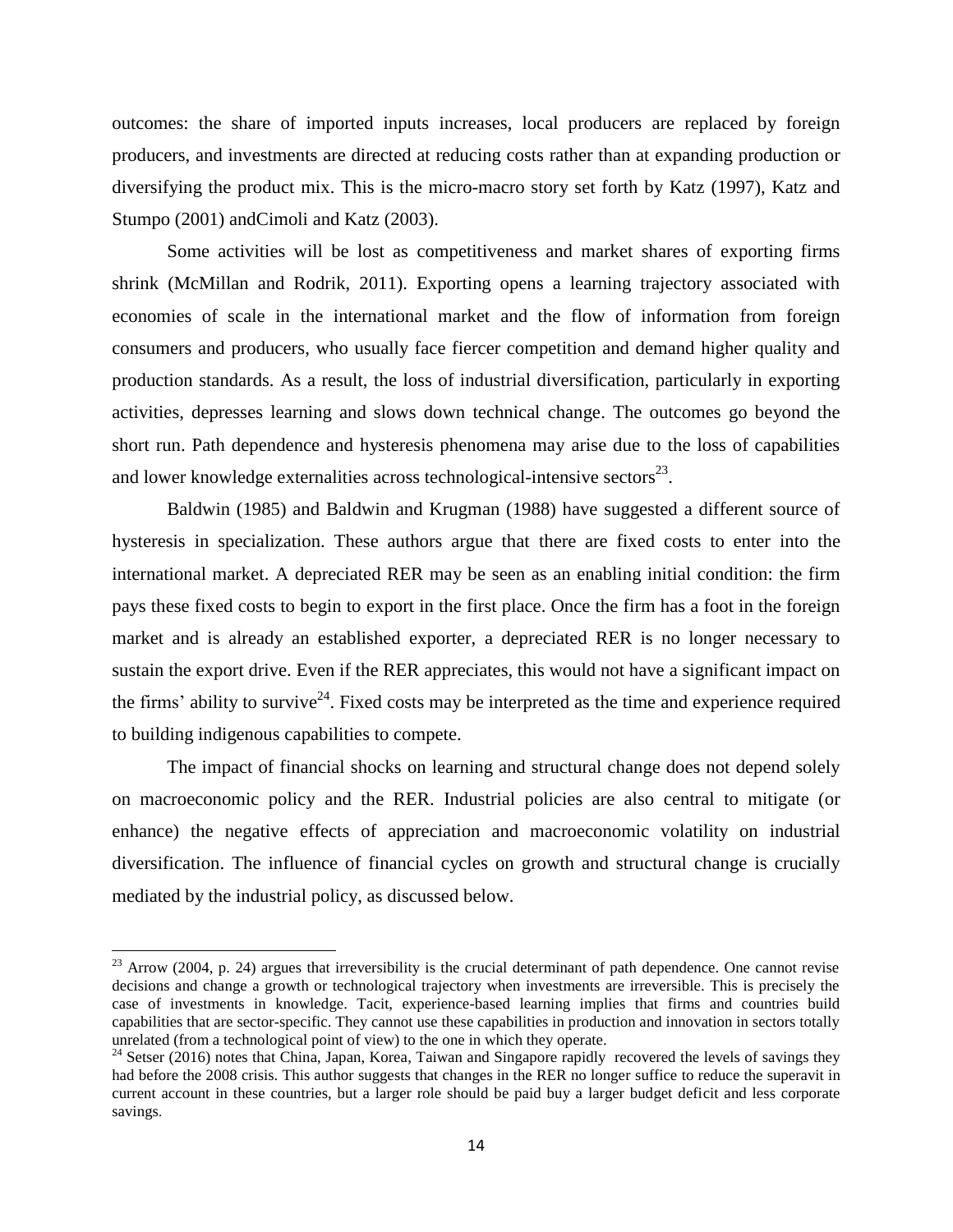# 3.2 Industrial policy in Argentina and Brazil: navigating against the RER (and the political economy)

Differences in industrial policies between Latin America and Asia are well documented in the literature<sup>25</sup>. In a nutshell, the Asian countries followed a persistent, long-term strategy of moving towards increasingly more capital-intensive and technology-intensive sectors, of which China is the latest—and out of its scale, more impressive—example. Building capabilities in new sectors was a moving target. Strategic sectors changed as the economy diversified and (dynamic) comparative advantages upgraded. Conversely, in Latin America prevailed what Fajnzylber (1983) called a "truncated pattern of industrialization", in which diversification was all but halted in the 1980s along with the slowdown in productivity growth. The Latin American failure to advance its own process of structural change gave rise to a process of "premature" deindustrialization" (Palma, 2010) and persistent dependence on exports of commodities and natural resources. This in turn was related to erratic and ineffective industrial policies, increasingly so since the mid-seventies in Argentina and since the early eighties in Brazil.

During the seventies, the Brazilian industrial policy (and productivity path) had more in common with Asia than with Argentina. The latter country dismantled its policy in the second half of the seventies, while Brazil sought to advance industrialization in spite of unfavorable conditions in the international economy<sup>26</sup>. The military government that took office in Argentina in 1976 regarded state-led industrialization as the greatest burden inherited from previous administrations. Appreciation in the second half of the seventies was especially harmful for the Argentine industry because it took place hand in hand with the dismantling of protection.

Brazil, on the other hand, launched its Second National Plan of Development (II PND) in 1974, which represented the country's last major (Asian-type) effort at developing indigenous capital goods and intermediate goods industries. Brazil remained a country relatively closed to international trade in the 1970s. There was a vast array of quantitative import restrictions which

 $25$  See for instance Bell (2006) and Chang (2000).

<sup>&</sup>lt;sup>26</sup> Nevertheless, the Brazilian policy, if compared to that in Korea, was far less effectual. In particular, it lacked the capacity to set targets, assess progress and penalize those firms that fell short of attaining the targets (in terms of productivity growth and competitiveness; cf. Moreira, 1995).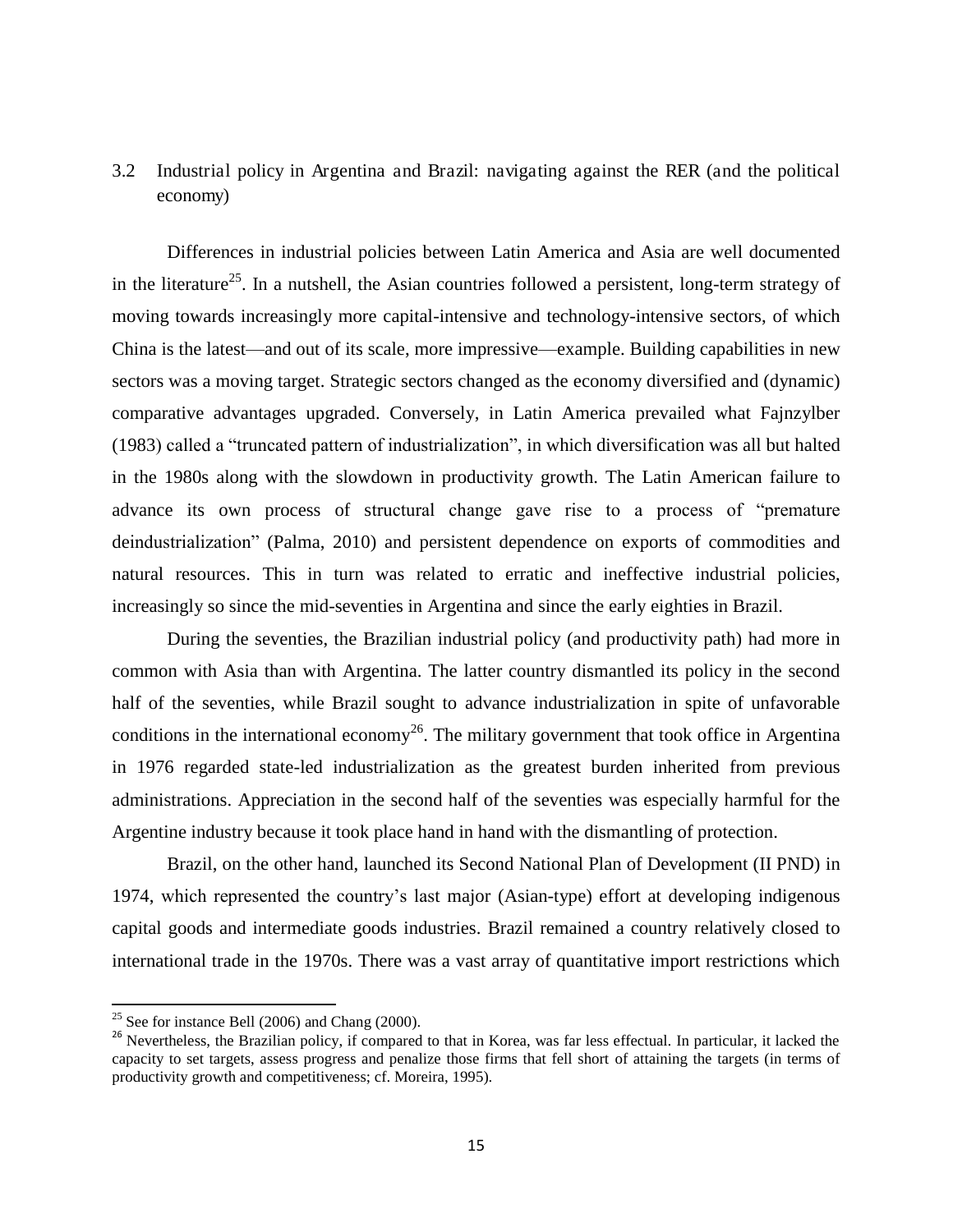limited the impact of RER appreciation on imports. This isolated the Brazilian industry and prevented domestic production from losing market shares to cheaper imports. The Brazilian catching up, however, ended with the 1982 external debt crisis. Thereafter and until the early 1990s all policy efforts were directed at renegotiating the debt and fighting inflation.

The economic and political crises of the 1980s made the Latin American governments particularly vulnerable to external pressure and more inclined to implement a drastic overhaul of their trade and industrial policies. The redefinition of these policies took place in the 1990s, when the idea that the "best industrial policy is none at all" prevailed. With respect to industrial policy, it happened something similar to what happened with the macroeconomic policy in the 1990s: the pace and intensity of changes were much more radical in Argentina than in Brazil. The latter kept some policy tools that partially compensated the overvaluation-cum-liberalization duo, such as "sector funds" to defend investments in  $R&D$ ; a tariff of 14% on imports of capital goods; and financial assistance provided by the National Development Bank (BNDES) to selected sectors. Argentina, in turn, maintained some of the special promotional regimes (like the special free-import zone in Tierra del Fuego) which did very little to mitigate the impact of international competition on manufacturing, and even loss to foster technologial learning<sup>27</sup>.

By the end of the nineties, it was already visible a fatigue with the "neoliberal reforms". Industrial policy entered again in the agenda of the Latin American countries (Peres, 2010). In Brazil in 2003 it was approved the Industrial, Technological and Trade Policy (PITCE by its Portuguese acronym), which favored high-tech sectors and innovation. It also set forth a new institutional framework with a key role for the Agency of Industrial Development (Portuguese acronym ABDI). PITCE was subsequently replaced by the Policy of Productive Development (PDP, 2008), in which the BNDES played a major role in encouraging the internationalization of large Brazilian firms (none of them in high-tech sectors, however). This was eventually substituted by the "Plano Brasil Maior" (2011, under President Dima Rouseff), which showed a more protectionist stance as RER appreciation severely harmed growth and employment (see ECLAC, 2012; Nasssif et al 2012, 2013). Although significant resources were devoted to these programs, and Brazil attained levels of investment in R&D as a percentage of the GDP (almost

 $27$  A remarkable exception was the automobile industry, which remained a protected sector in the two countries subject to managed trade within the MERCOSUR trade agreement For a discussion of changes in industrial policy and their structural impact in Brazil, see Aldrighi and Colistete (2011) and Nasssif et al (2013). For an interesting comparison between Argentina and Brazil see Bekerman and Dalmasso (2014),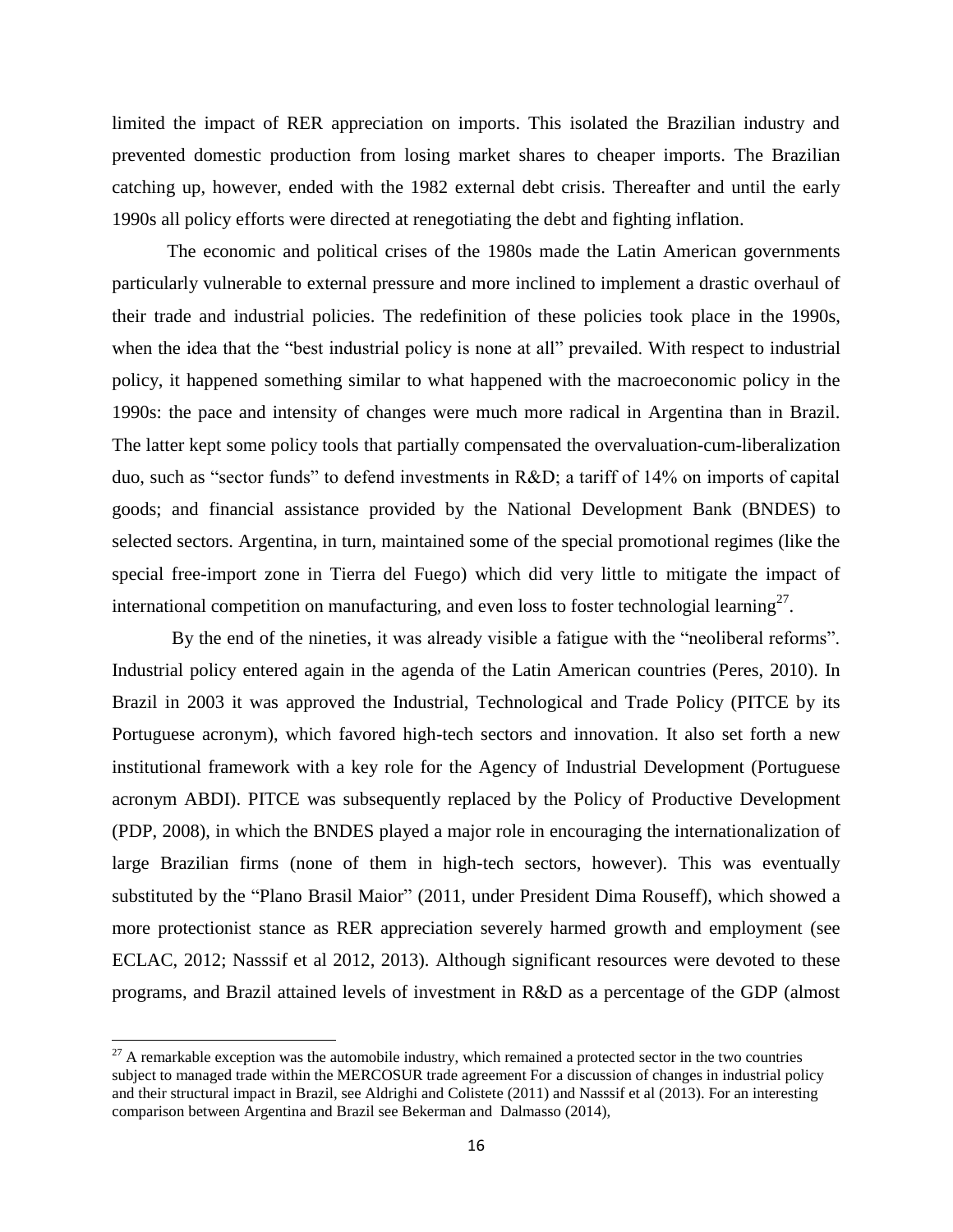1%) higher than the rest of the Latin American countries (but much lower than Korea, which invested in R&D about 4% of the GDP), industrial policy was fragmented and ineffective, driven by cronyism and political short-term pressures, targeting in many cases sectors which had little to do with technological learning and diversification.

In Argentina, the end of the (second) orthodox wave took the form of the 2002 collapse when GDP fell about 11%. Between 1998 and 2002, the accumulated fall in GDP was about 20% (IMF, 2003, p. 63). In 2002 and 2003 Argentina adopted a system of differential taxes on exports that amounted to a multiple exchange rate system that penalized agricultural exports and favored manufacturing (by reducing the cost of the workers' basket)<sup>28</sup>. However, RER appreciation eroded the pro-industry effect of differential taxes. This made the government turn to protectionism (as happened in Brazil). In particular, after the 2008 crisis a set of protectionist measures were adopted, including quotas, non-automatic import licensing (since 2009), managed trade and export requirements.

Some attempts at a technological policy were made in Argentina, albeit in a much modest scale than in Brazil. Sectorial technology funds and sectorial innovation funds (Spanish acronym FTS and FITS) were created to encourage technological learning in biotechnology, nanotechnology and agro-industries. There were as well public research programs in satellite and nuclear energy, and a rise in technology investments by large public firms, including the (re) nationalized REPSOL in the oil sector (Stumpo and Rivas, 2013; Lavarello and Sanabria, 2016, p.  $(73)^{29}$ . Most of the resources for industrial policy, however, remained concentrated in special regimes like in electronics in Tierra del Fuego and the automobile sector, in which learning was not the priority.

Taking stock: in Argentina and Brazil the macroeconomic context—that heavily penalized the production of tradables— and the incapacity of the government to effectively set and monitor productivity and export targets (in exchange for the financial support / protection provided to firms in the public and private sectors), implied that these policies had very little impact on productivity, structural change and growth (Suzigan and Furtado, 2006; Lavarello and Sanabria, 2016; Nassif et al, 2012, 2013). The lack of real political clout was compounded by

 $^{28}$  In Argentina, many of the agricultural goods that make the bulk of the export basket are also key components of the workers' consumption basket.

 $29$  Imports have to be authorized by the government, which had 60 days maximum to giver or not the authorization. This raised the costs of imports, as capital had to be immobilized for 60 days. See Lavarello and Sanabria (2016 ),.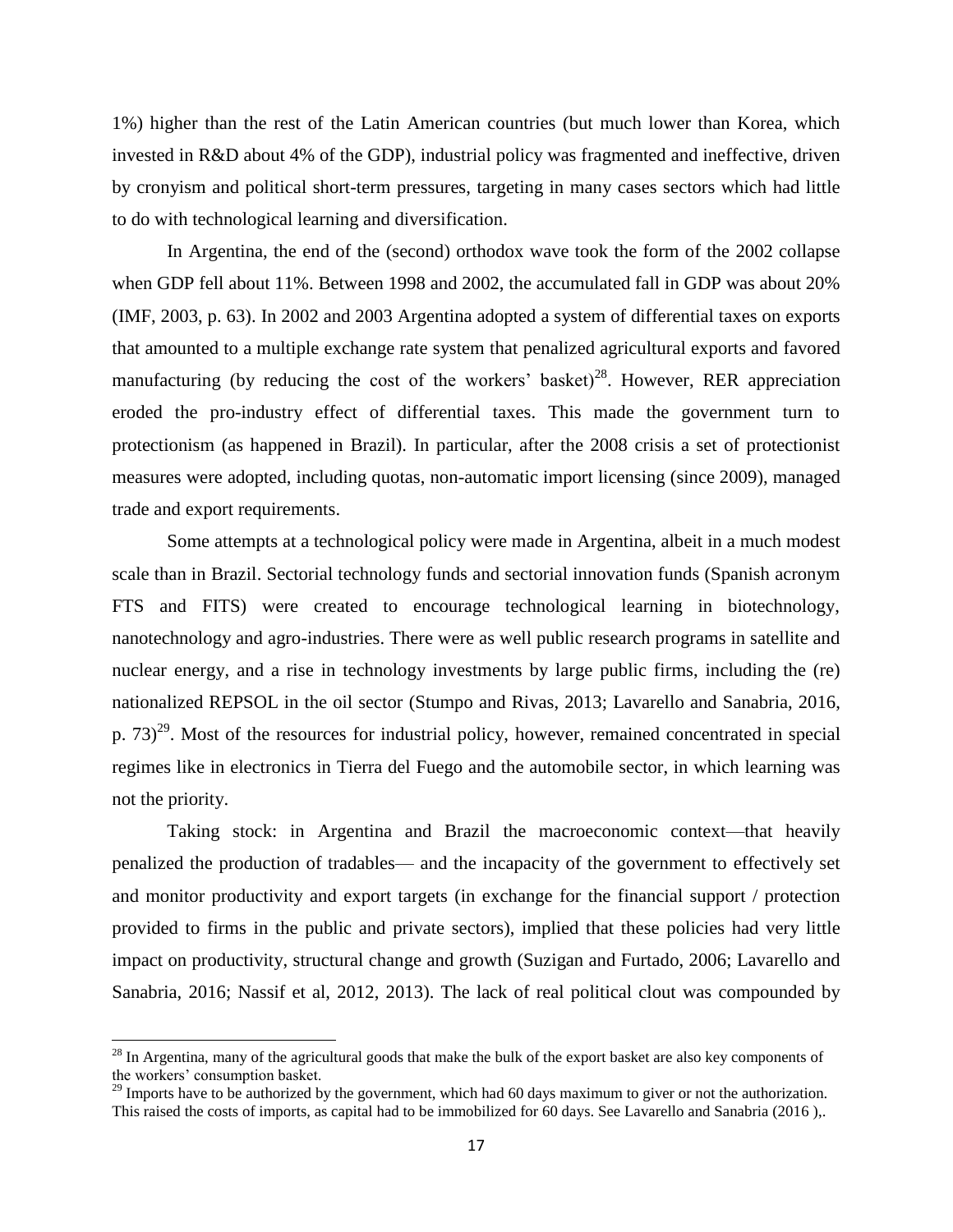rapidly deteriorating fiscal and external conditions which became a severe constraint on the continuity on industrial policies in the two Latin American countries.

#### 3.3 Asia: industrial policy as a moving target

l

There is a striking contrast between the experiences of Argentina and Brazil and that of China and Korea, where industrial policy showed a higher degree of political leverage and continuity.

China reformed its economy in the late 1970s and speeded up industrialization, initially based on the production of consumer goods for its large domestic market and exports by foreign firms in the coastal zone. It relied at this stage on static comparative advantages, in particular on an almost infinite supply of cheap labor. The evolution of the Chinese economy combined rapid structural change with a persistent—albeit gradualist—set of policies aimed at catching up in technology and production. Since the late 1990s and early 2000s, the industrialization strategy shifted to a new phase, encouraging more technologically intensive sectors, with a larger role for state-owned enterprises (SOEs) in the "commanding heights" of industry and joint-ventures with foreign capital (Ahrens, 2013; Brandt, 2014; Lo and Wu, 2014)<sup>30</sup>. Both the central state and provincial governments deployed a vast array of instruments to encourage industrial development, from infrastructure to subsidies and loans (Nahm,  $2014<sup>31</sup>$ ). China sought to develop new sources of energy, ICT industries, bio-industries and equipment of high complexity (high end), as well as automobiles based on clean energy, while making inroads in sophisticated military technologies. The policy commitment with industrial upgrading did not recede with the global financial crisis of 2008 (Heilmann and Shih, 2013; Gourdon, Monjon and Poncet, 2015).

In the late seventies, China also opened its economy to foreign direct investment through the creation of the Special Exporting Zones. Joint ventures of foreign and domestic firms

 $30$  The productivity gap between SOEs and foreign firms in the same sector has fallen steadily since the 1990s. While in 1998 the average productivity of the SOEs was half of that of foreign firms, it was only 10% lower in 2008. The SOEs have played a crucial role in power generation, transportation equipment, iron and steel, petroleum, and coal mining, and is also prominent "in newly emerging sectors" (Brandt, 2014, p.6).

 $31$  In particular, Breznitz et al (2011, p. 20) stress the role of experimentation and trial and error in policy-making, led by subnational entities and shaped by the interplay between the center and the provinces, as well as between conservatives and reformers in the Chinese Communist Party. Naughton (2007, p. 100-102) points out that the balance between center and provinces in policy-making moved towards recentralization, and the restructuring of SOEs, in the second phase of the market reforms led by Zhu Rongji.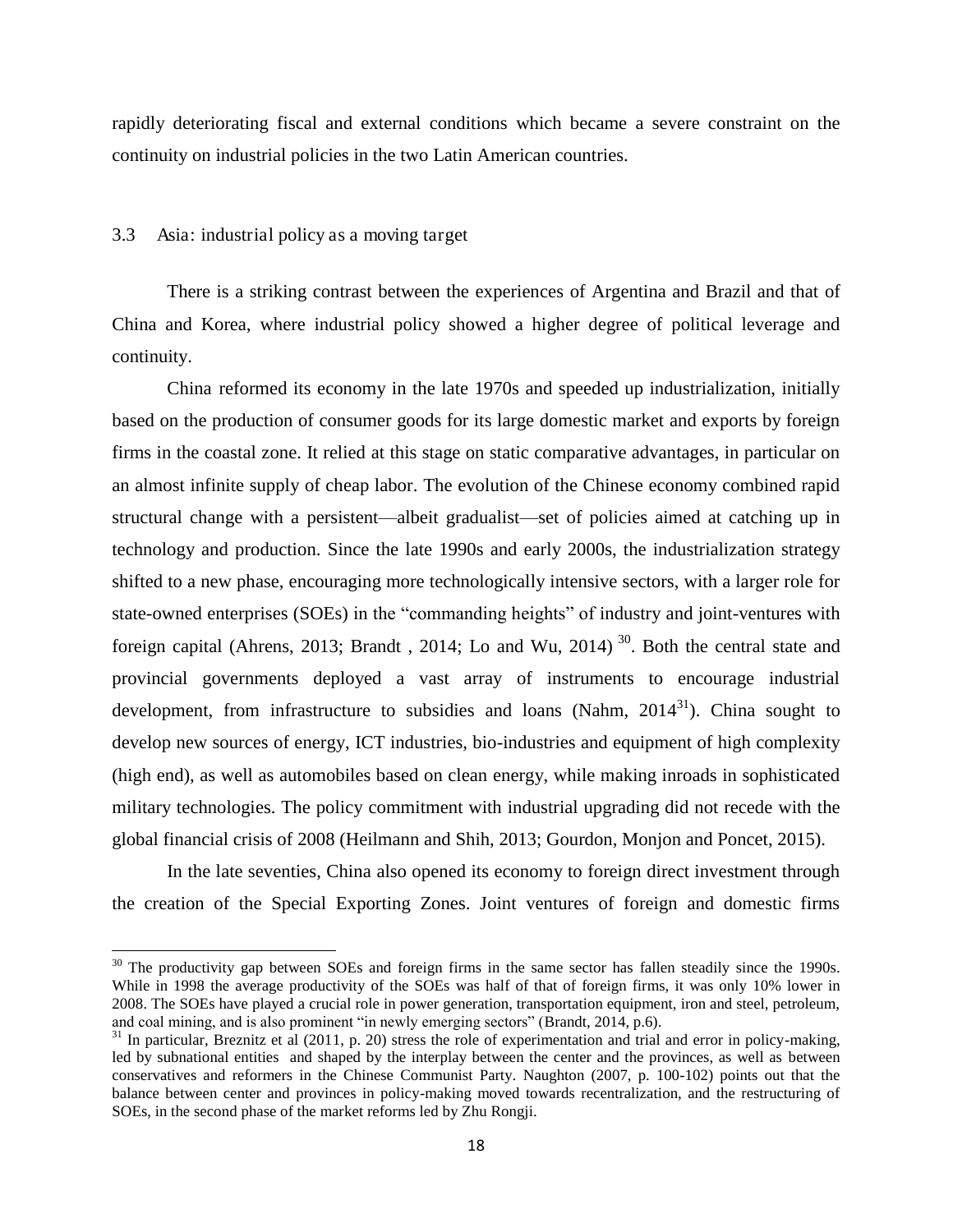(including SOEs) were the main mechanism adopted by FDI until the 1990s (more than half of the FDI between 1987 and 1996), but through time joint ventures lost ground in favor of wholly owned subsidiaries of foreign firms (Noughton, 2011, p. 413). China had a very selective policy towards foreign investment. FDI in China is classified as "encouraged", "permitted", "restricted" or "prohibited". China used these classifications and restrictions with a view to encouraging joint-ventures and the transfer of foreign technology to Chinese firms (Davis, 2013). Access to a protected domestic market was crucial in some cases, as in the automobile industry, where it was followed a "market protection in exchange for technology transfers" strategy (Lo and Wu, p. 316). Restrictions on FDI have been gradually eased as the location factors that attracted FDI to China changed. Low wages lost influence on FDI decisions, while outward FDI from China became increasingly important $^{32}$ .

The role of industrial policy in targeting more sophisticated industries through time was also the hallmark of the Korean development process in the post-war period<sup>33</sup>. Indeed, China may be seen as the last example of the development pattern that characterized several economies in East Asia (the "flying geese"<sup>34</sup>), which combined widespread government intervention with a strong presence in international markets.

A watershed in the evolution of industrial policy in Korea occurred with the military coup of May 1961. The military focused on establishing an industrial basis that would allow South Korea to counterbalance the military power of North Korea and reduce its dependence on foreign finance and aid. With this objective The Economic Planning Board was created in July 1961, in charge of designing and implementing 5-year development plans. The firms' export performance was a key selection criterion used by the Korean government to allocate resources based on the leverage provided by its control over the financial sector (Lim, 2004, p. 144)<sup>35</sup>. President Park himself chaired weekly meetings to monitor the advances in export targets, which clearly reflects

 $\overline{a}$ 

<sup>&</sup>lt;sup>32</sup> See Li Lequiang Report on the work of the Government, Delivered at the Third Session of the National People Congress on March 5, 2015 by, Premier of the State Council. In addition, Chinese firms bought foreign firms going through difficulties after the 2008 crisis; see Poo (2014, p. 19).

 $33$  The classical work is Amsden (1989). See also Rodrik (1994), Kim (1997, 2011), and Lee (2013).

<sup>&</sup>lt;sup>34</sup> See Palma (2010). An interesting early discussion is Wade (1994), who reviews the attempts may by several analysts and international organizations to downplay the role of industrial policy in Korean development

 $\frac{35 \text{ Lim}}{2014}$ , p. 150-51) observes that there was some hesitation with respect to whether stress export promotion or import substitution in the early 1960s. US opposition to the first alternative, and the need to reduce the dependence on foreign loans and US aid, led the Korean government to increasingly favor the second alterative. In practice, the emerging pattern is one in which import substitution offered in many sectors an initial training ground to exporting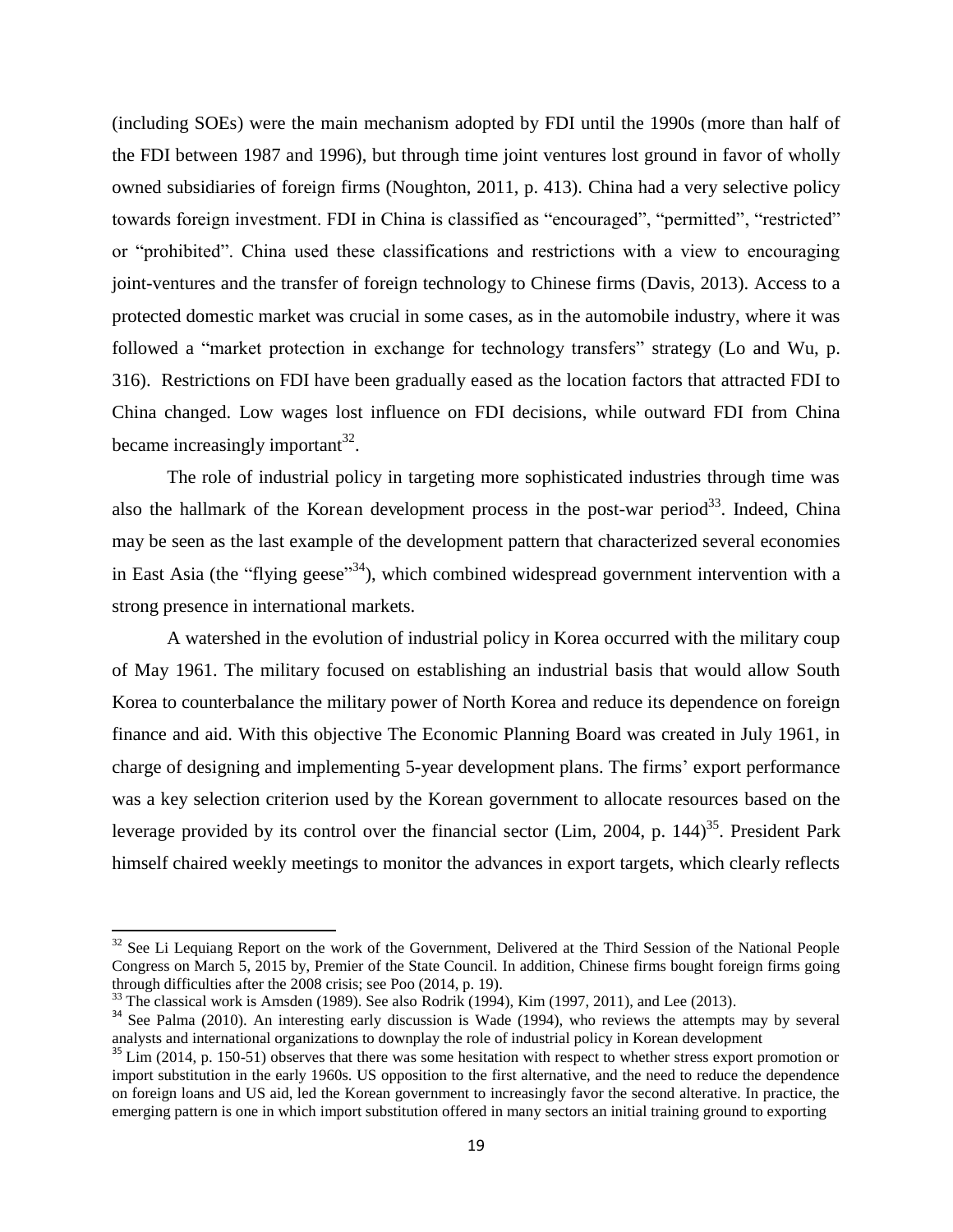the political weight this policy had within the state apparatus. In parallel, Korea invested heavily in education, which supplied highly qualified labor to an increasingly complex industrial sector.

Comprehensive policy support structured in successive 5-year plans helped transform the production structure from consumer goods to heavy industries in the seventies and, since the nineties, towards electronics, ITC, optics and aerospace. In the 2000s the quest for new engines of growth led to stress "green industries", high-tech convergence and high value-added services. As observed by Koo  $(2013)$ : " $(...)$  next-generation growth engine industries received policy attention in 2003 with the development of high technologies, that is, the so-called 6T: information, bio-, nano-, space, environment, and cultural technologies."

The broad transformation of the industrial structure was accompanied by a rise in R&D expenditure in Korea, first led by the public sector and subsequently, from the 2000s, with a larger role for the private sector (whose share in total R&D increased from 30 % in the late 1970s to 75 % in 2011; see Koo, 2013). The liberalization of imports was gradual and followed the path set by industrial upgrading, in such a way that by the mid-nineties Korea had attained a level of import liberalization similar to that of the OECD countries (Koh, 2010, p. 740), while keeping a positive balance in current account (see section 3.2). Indeed, as pointed out by Nassif et al (2016), the gradual, step by step approach to industrial policy in Asia (and its consistency with the macroeconomic policy) is in sharp contrast with the "shock therapy' observed in Latin America.

The next two sections look empirically at how the key endogenous variables in the process of development—structural change and productivity—co-evolved as a result of the interaction between external shocks and the macroeconomic and industrial policies.

#### **4. International financial cycles and the RER: the risks of an open capital account**

#### 4.1 Financial cycles in the international economy

In the same way as the trilemma is a convenient starting point for the analysis of the macroeconomics of open economies, the starting point for the analysis of a financial cycle must be a surge in liquidity: the question to be responded is "*when, how and why' there was this* increase in liquidity*—and how its "clearing process" led to increased "leverages", asset price*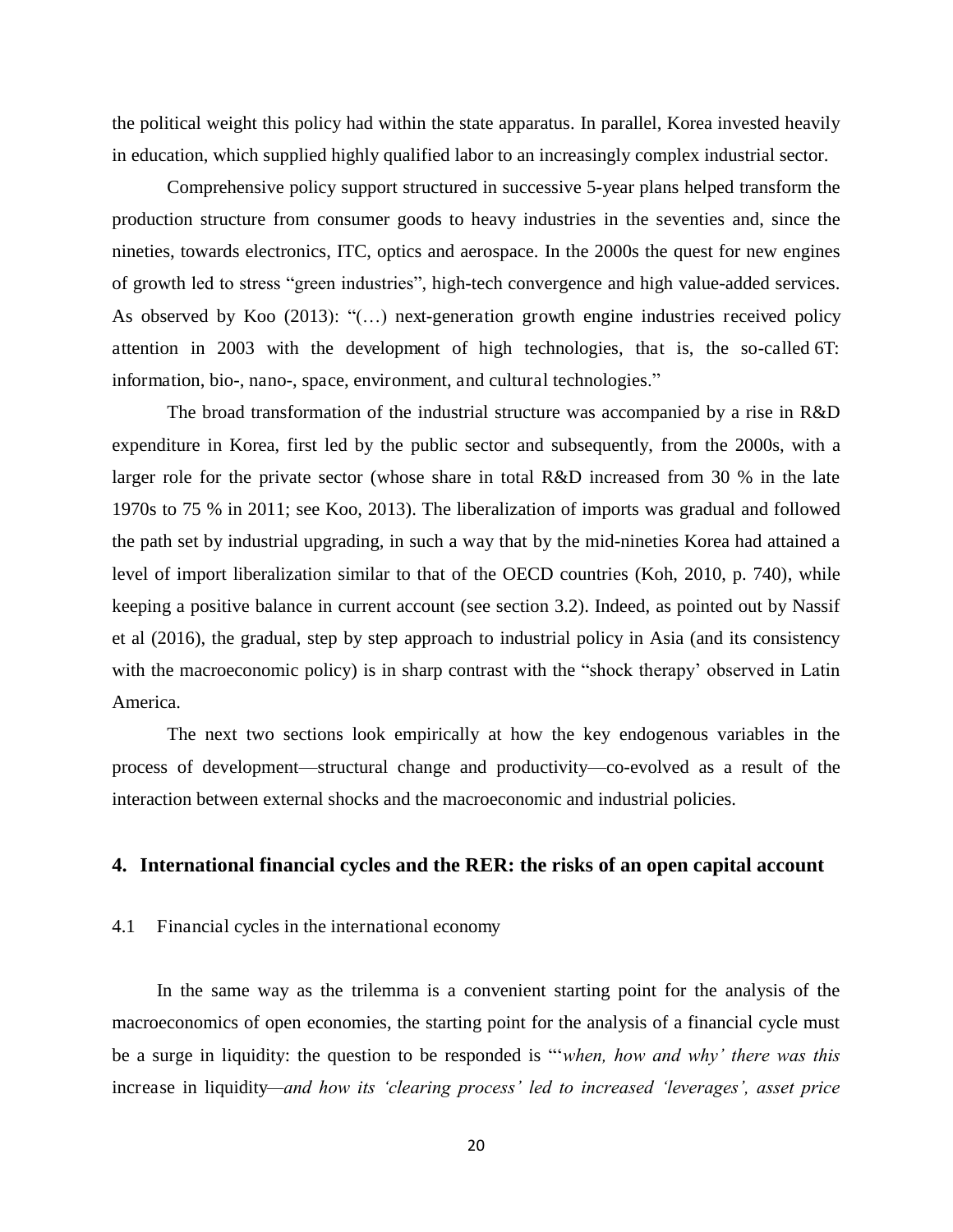bubbles, and the opening-up of new and *more risky "liquidity*-*outlets"*‖ (Palma, 2012, p.5). This liquidity shocks may overlap with shocks in commodity prices; indeed, they reinforce each other.

This section identifies international financial cycles between 1970 and 2015, based on the evolution of the US Federal interest rate used as a proxy for liquidity in the system. The impacts of these cycles on the RER and trade balance in the Latin American and Asian economies are compared in this paper. Graph 1 shows the effective interest rates of Federal Funds in the USA between January 1970 and February 2016. This variable displayed large swings in the late 1970s and early 1980s, followed by a downward trend with milder fluctuations after 1990, which reflects underlying changes in policies, institutions and liquidity in the international financial system.

Five cycles can be identified, understood as phases of low-high-low interest rates. Note that the use of the term "cycle" in this context does not imply any assumption of regularity in the intensity or duration of the fluctuations. The first one occurred in the 1970-77 period and it was relatively mild. There was a peak in the interest rate in 1974-1975, in the wake of the first oil crisis, after which interest rates dropped until 1977. The second cycle that occurred between 1978 and 1986 was much more intense. There was a dramatic rise in the interest rate in 1979-80, after the second oil shock and the nomination of Paul Volcker as chairman of the Federal Reserve. Subsequently, Federal interest rates showed a consistently negative trend. There was a third, short-lived third cycle between 1987 and 1991, marked by a mild rise in the interest rates in 1989-90. The forth cycle covers the 1992 – 2003 period, with a peak in 1994-2001. The rise in the interest rates was associated with a rapid sequence of crises in various countries, such as Mexico in 1994, Asia in 1997, Russian in 1998, Brazil in 1999 and Argentina in 2002. The last cycle took place between 2004 and 2016, with a peak in the US federal interest rate in 2008 in the wake of the Global Financial Crisis that affected mostly the European and US economies. Interest rates fell thereafter as a result of the US "quantitative easing", followed by a similar expansionary monetary policy in Europe, which has kept them very close to zero.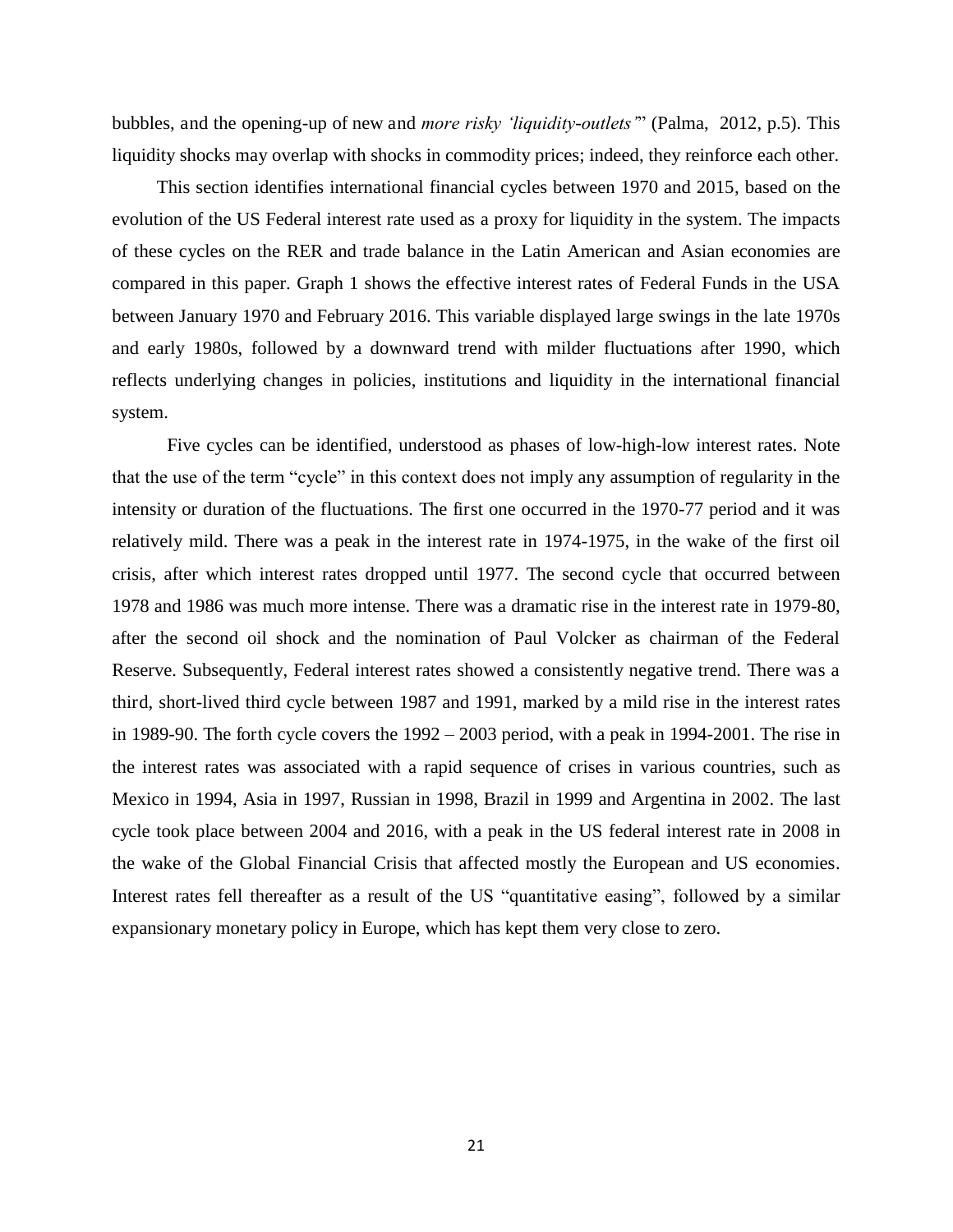

**Graph 1. Federal Effective Interest Rates in the US, 1970-2016**

Source

The negative financial account balance of the 1980s in Latin America (a period in which the region had to pay the debt contracted in the 1970s) would only become positive in the 1990s. Such a positive balance began to falter in 1998 (as a result of the rise in the international interest rates after 1994) and remained at very low levels until 2004, when it moved upwards, stimulated by the commodity bonanza. There was a fall in the positive balance in 2008, but it experienced a strong recovery in 2010. The intensity of the recovery probably reflects both US quantitative easing and the phenomena of decoupling of the financial and real spheres, which multiplied financial assets and derivatives in a scale that has no correspondence with the increase in world GDP (ECLAC, 2014).

#### 4.2 Trends in the real exchange rate (RER) and the trade balance

The impact of the financial cycles on the macroeconomic performance of Argentina, Brazil, Korea and China will be analyzed looking at the evolution of the RER and the trade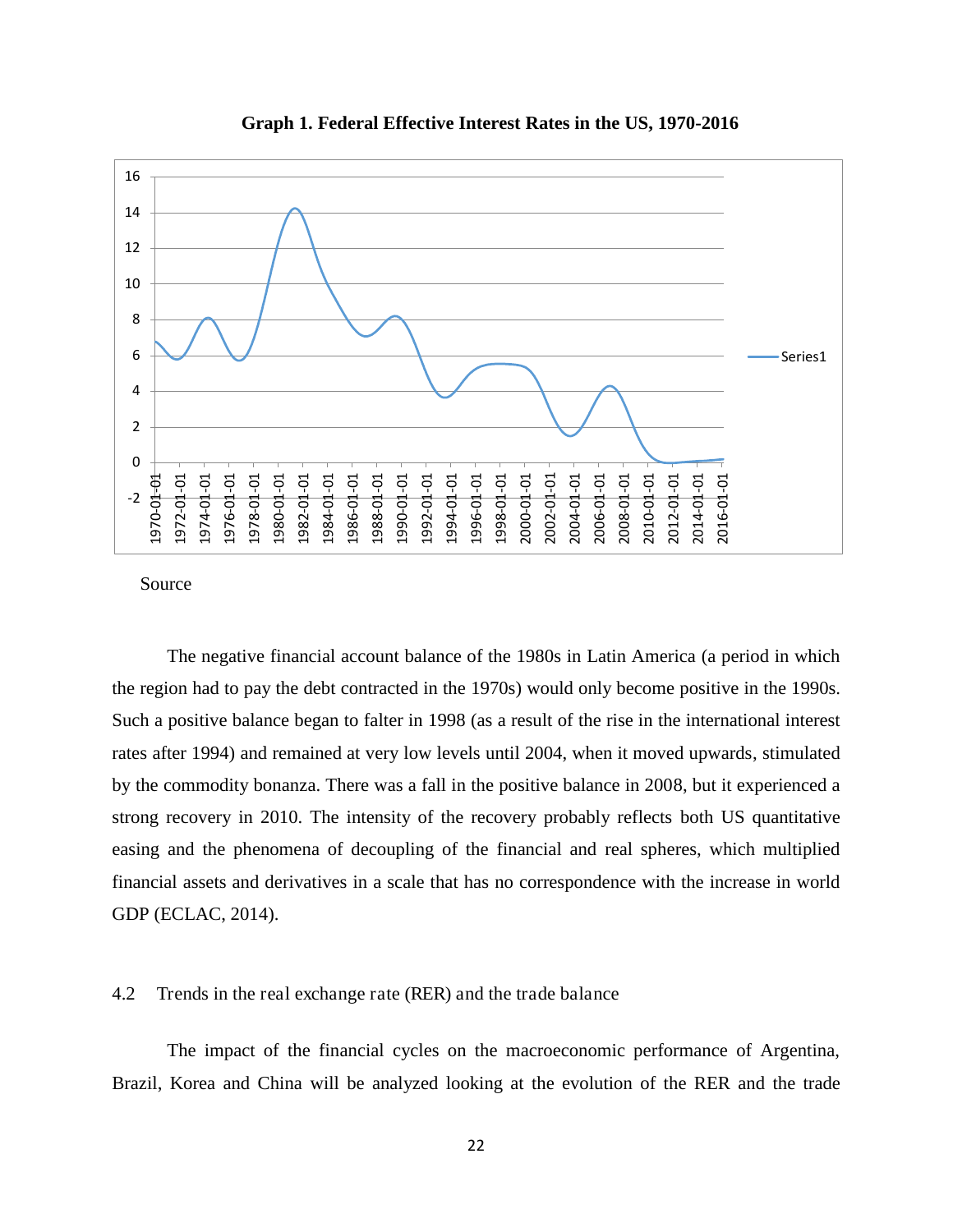balance. Periods of appreciation and depreciation with respect to the equilibrium RER are identified using the Balassa correction (as in Rodrik, 2008). There are some elements in common in the path followed by the Latin American countries. First, the RER appreciated in the phases of low interest rates in the USA and high financial liquidity leading to strong capital inflows in Latin America―as predicted by the trilemma in the case of an economy with open capital account in which the exchange rate is used as a nominal anchor to curb inflation (see graph 3A-3B). Second, periods of appreciation (such as those in the 1970s and 1990s) were followed by external crises, major depreciations and sharp contractions in economic activity (1981-82 in Argentina and Brazil, 1998-99 in Brazil and 2001-2002 in Argentina), fostering real instability.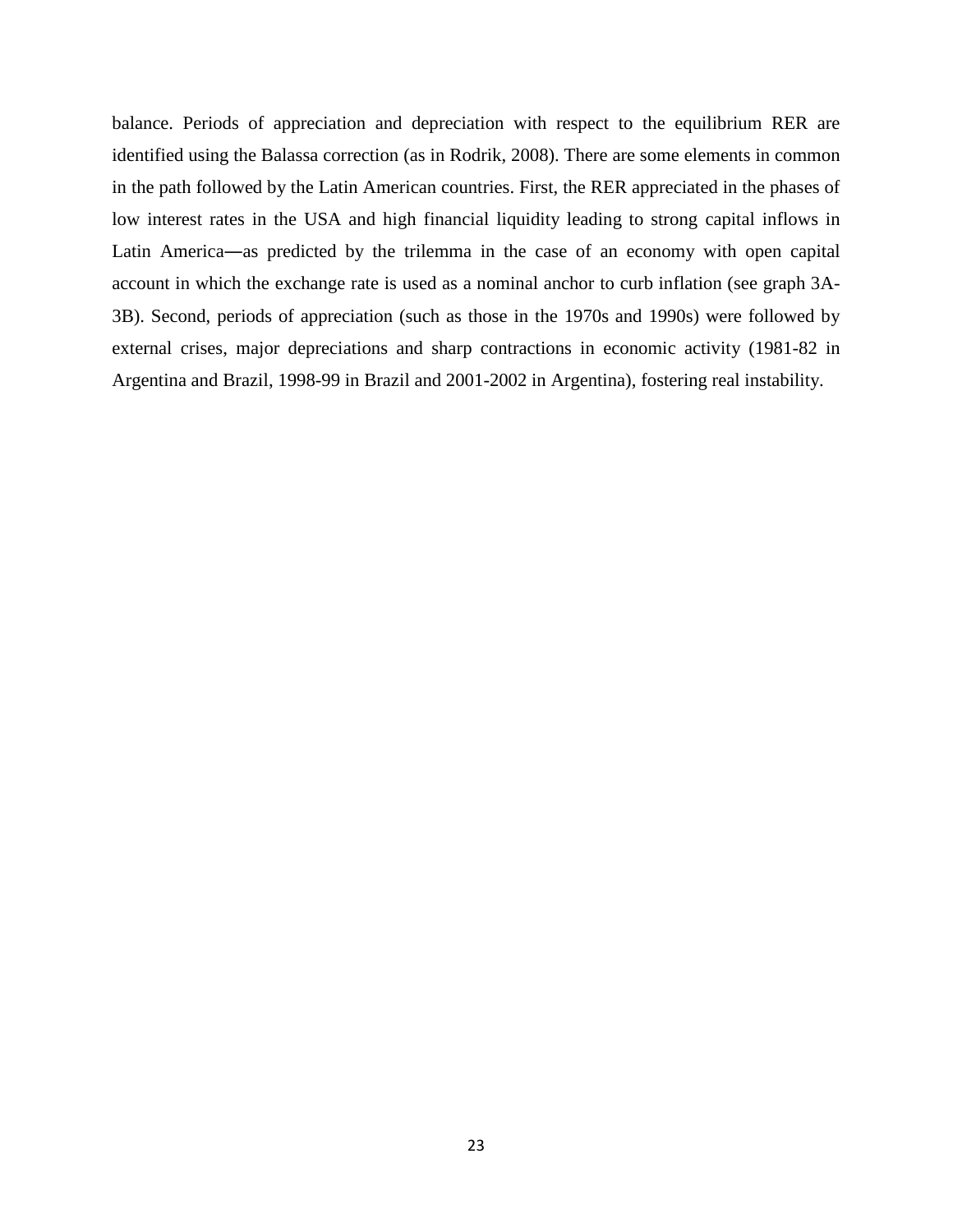



Source: Authors' calculation based on Penn World Tables and World Bank

Note: As in Rodrik (2008), we build an undervaluation index. If the real exchange rate is negative (as it is from 2005-2010), it means that the real exchange rate is overvalued.





Source: Authors' calculation based on Penn World Tables and World Bank. As in Rodrik (2008), we build an undervaluation index. If the real exchange rate is negative (as it is from 2005-2010), it means that the real exchange rate is overvalued.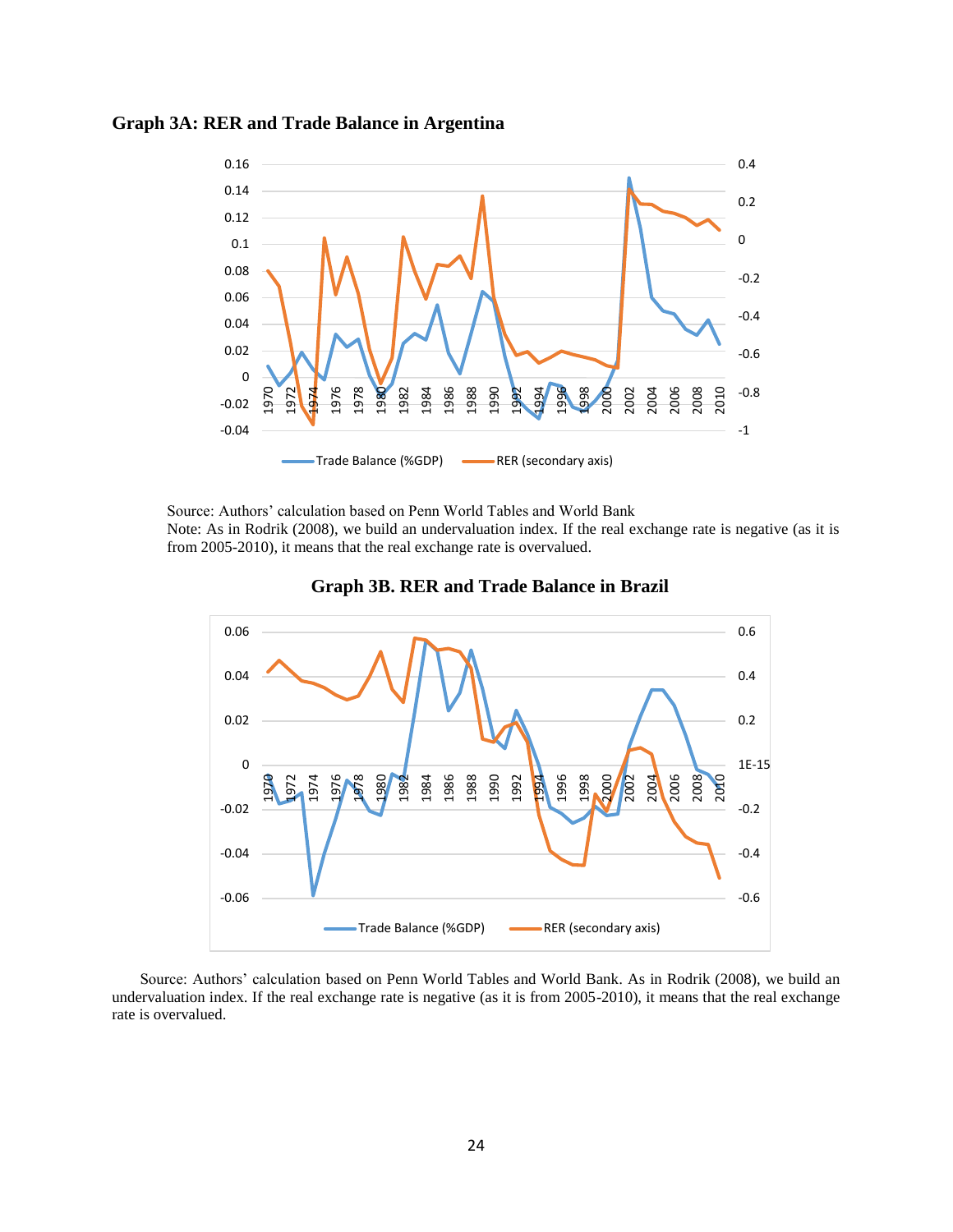

#### **Graph 3C. RER and Trade Balance in China**

Source: Authors' calculation based on Penn World Tables and World Bank. As in Rodrik (2008), we build an undervaluation index. If the real exchange rate is negative (as it is from 2005-2010), it means that the real exchange rate is overvalued.



**Graph 3K. RER and Trade Balance in Korea** 

Source: Authors' calculation based on Penn World Tables and World Bank. As in Rodrik (2008), we build an undervaluation index. If the real exchange rate is negative (as it is from 2005-2010), it means that the real exchange rate is overvalued.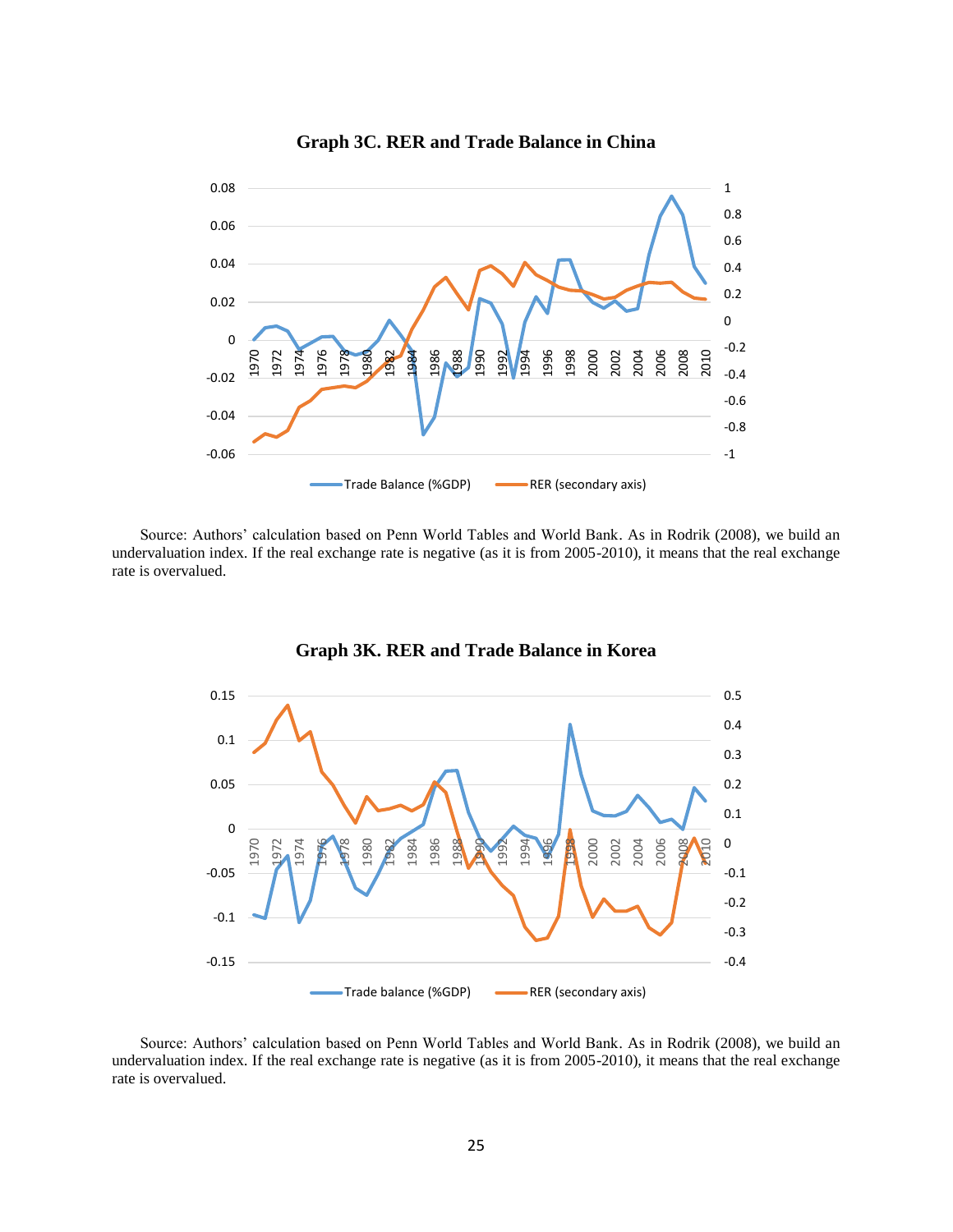Differences can be detected within Latin America. First, Brazil's "closeness" in the 1970s explains the decoupling between the RER and the international financial cycle in this period. Second, Argentina tended to keep the RER appreciated for longer periods and with more intensity than Brazil, until the dramatic depreciation of 2000. Thereafter, the two countries changed positions and Brazil was the one in which appreciation and trade deficits were higher. Third, the trade balance remained positive albeit deteriorating in the 2000s in Argentina (which had no access to international credit after the 2002 default on its external debt), while Brazil plunged into a deficit after 2008.

As regards the trajectory of the RER in the Asian countries, it remained depreciated in Korea the 1970s and 1980s and appreciated thereafter. To some extent such a path reminds that of Brazil. There is a crucial difference between the two countries, however: appreciation in Korea in the 1990s was associated with the sophisticated, technology-intensive production structure developed in the previous decades. In Brazil, appreciation was related to external shocks (capital inflows in the 1990s and the commodity boom in the 2000s) and not to an endogenous process of convergence in productivity.

Korea kept a depreciated RER when it was developing its own technological capabilities and the RER was a key competitive tool; once it had built a sophisticated, diversified production structure, the country no longer needed a depreciated RER to compete internationally—to the extent that industrial and innovation policies had already given rise to a major reduction of the technological and productivity gaps. An evidence of this point is that Korea moved from deficits in the trade balance until the mid-1990s towards a surplus thereafter, while Brazil run a deficit in spite of the commodity boom (see graph 4).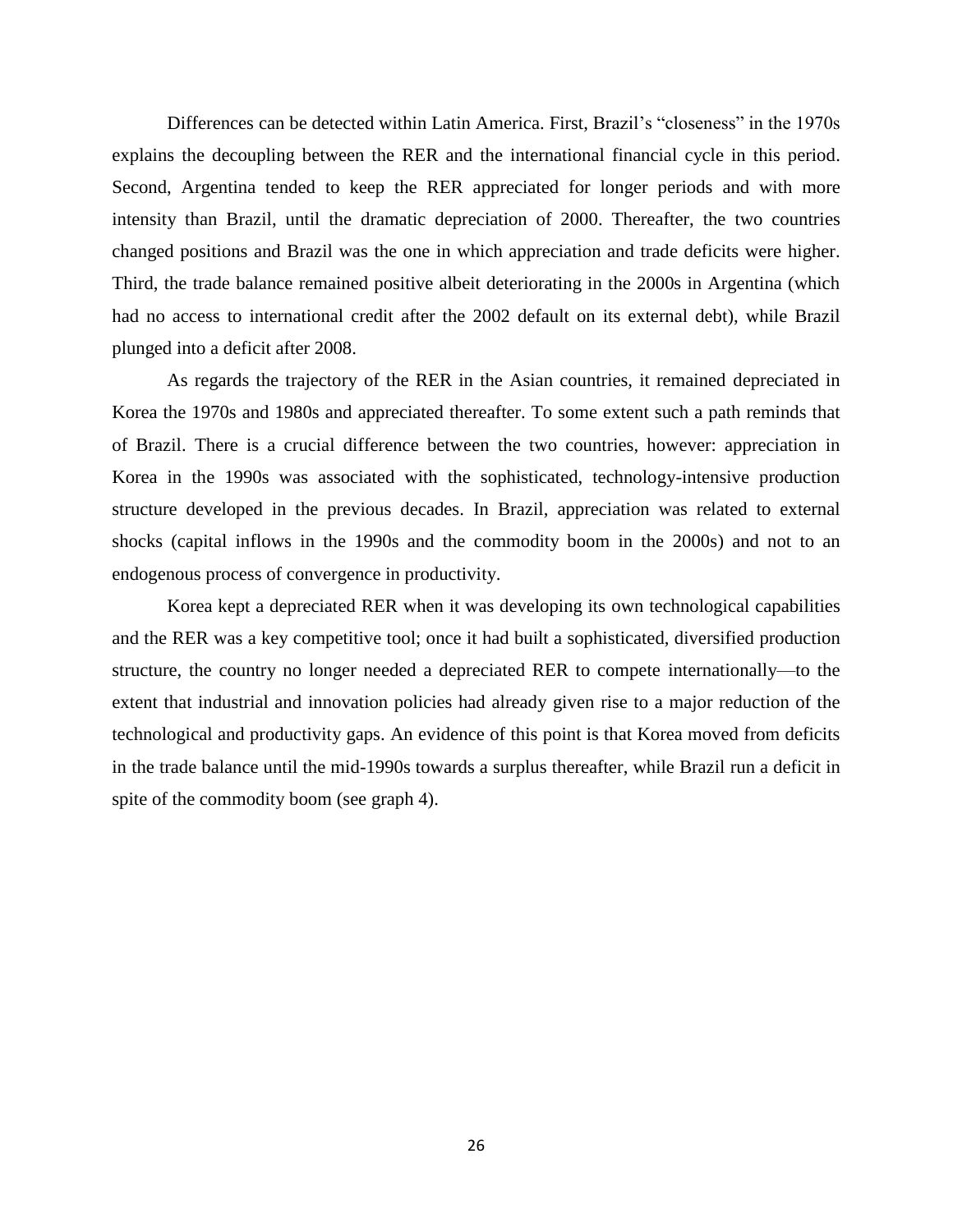

**Graph 4: Brazil and Korea: Current Account Balance (%GDP), 1976-2015** 

Note: Growth is on the left axis and the trade balance on the right axis. Source: World Bank

In the same vein, China strongly depreciated the RER when it opened its economy to international trade (see graph 3C). At variance with the experience of Argentina (in the 1970s and 1990s) and Brazil (in the 1990s), trade liberalization in China advanced pari passu with a rising RER. From that point and until recently, China sought to keep its RER at a competitive level, while its economy rapidly diversified and increased the share of capital–intensive and technology-intensive industries in total manufacturing value added. The Chinese Renminbi appreciated since the early 1990s, but this did not prevent the trade balance to remain positive as a result of the country's rising competitiveness in new dynamic sectors. It is likely that in the future China would allow its currency to appreciate as its competitiveness would become increasingly less dependent on a high RER and low salaries.

In sum: in Latin America appreciation reflected positive shocks in the terms of trade and/or favorable financial conditions abroad, while in Korea and China appreciation mostly reflected these countries' stronger competitive position associated with higher productivity and structural transformation. This is consistent with the description of the "capital account" regime versus the "trade account" regime suggested by Dooley et al (2003). In China, trade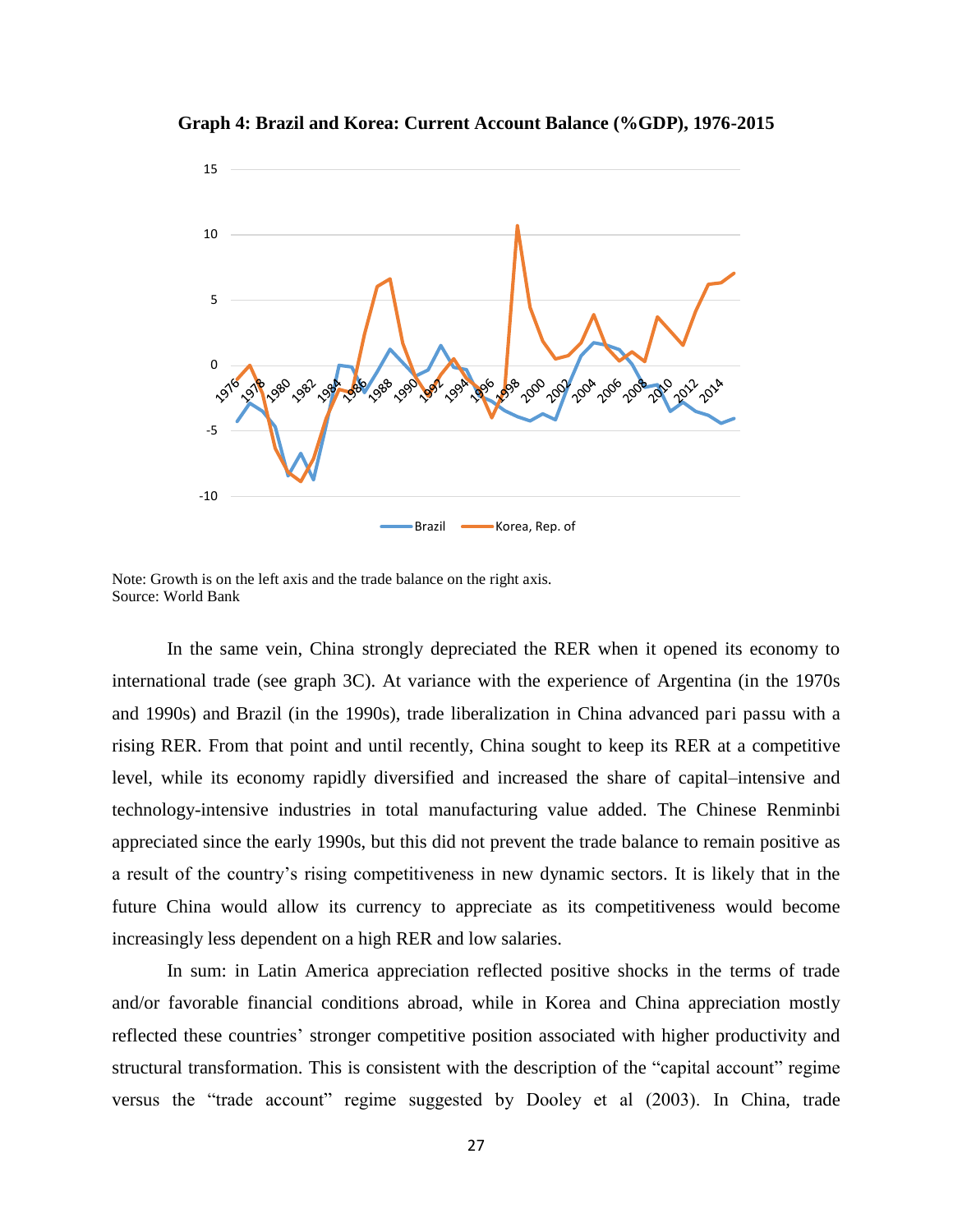liberalization occurred with a large depreciation of the Chinese currency that had a positive and sustained impact on the Chinese trade balance. In Latin America, on the other hand, trade liberalization took place pari passu with the appreciation of the currency, which explains why major crises incubated. Appreciation cum trade liberalization heightened the intensity of the crisis.

## **5. The financial cycle and structural change: linking the short run with the long run**

#### 5.1 Investment in the financial cycle in a open developing economy

The level and composition of today's investment shape the production structure of the next period. If short-term fluctuations affect the level and direction of investment, there will be consequences for capabilities and specialization.

The effect of the expansionary phase of the financial cycle on investment is ambiguous. From one hand, it increases firms' access to finance. In addition, the appreciation of the RER implies that intermediate and capital goods are cheaper―a crucial point for developing economies which are strongly dependent on imports of capital goods. The consumption boom in one period raises the level of activity and―via accelerator and a higher rate of capital utilization―stimulates investment in the next period. All these factors make investment in capital goods more attractive. On the other hand, a lower RER in the expansionary phase implies that domestic production becomes less competitive both at home and abroad. Market shares will fall and so will the expected rate of profit. The favorable incentives that stem from cheaper capital goods and loans will be challenged by shrinking market shares and lower mark-up factors.

Which of these contradictory forces would prevail is an empirical matter. Non-tradable sectors intensive in foreign inputs would be the most favored, while exporting sectors that use mostly domestic inputs (such as land or labor) will be the worst affected by appreciation. The timing of the effects also matters. It is more likely that the positive effects of credit supply and chap capital goods on investment occur in the short run, while in the long run the contractionary effects should prevail.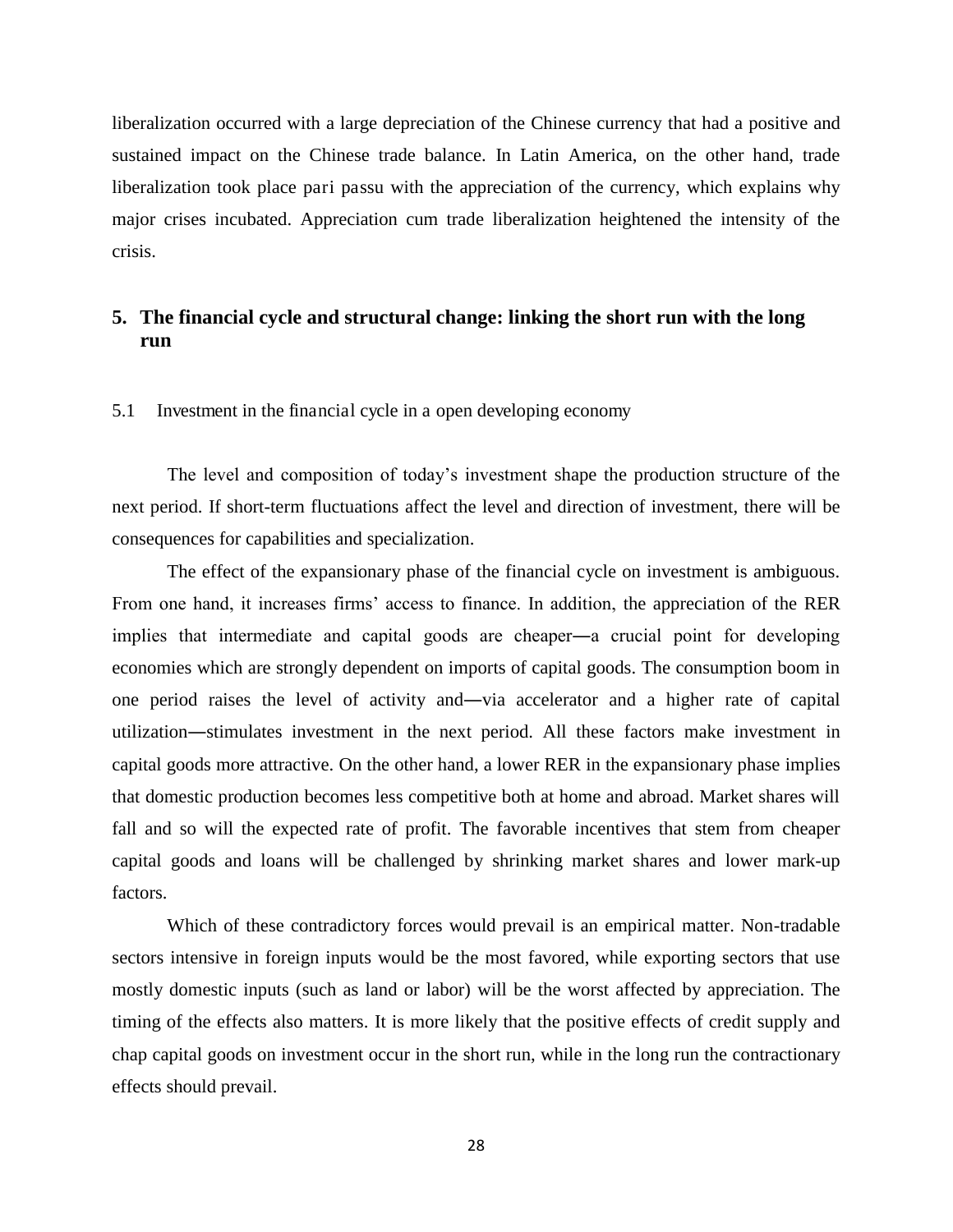The evolution of gross capital formation (graph 5) suggests that investment tended to be higher when financial liquidity was higher. Such periods are also associated with faster economic growth. During the height of overvaluation in the 1970s, the investment rate was at its highest level in Argentina and Brazil for the entire 1970-2012 period. It also experienced a recovery in the 1990s, after the collapse of the 1980s. The crucial point, however, is that the expansionary phases―the 1970s and 1990s―were not sustainable. They ended up with major crises and recessions which made investment collapse. The increase in investment attained in the boom led to a more than proportional contraction in the bust. The recoveries after each crisis were not strong enough to fully compensate for the previous fall. In particular, the 1982 crisis in Argentina and Brazil seems to have reduced in a permanent way the investment rate, which never came back to the levels of the 1970s. This suggests that hysteresis phenomena, well documented in empirical studies on unemployment, may also occur in investment.



**Graph 5. Gross capital formation, 1970-2012** 

Policy responses can halt a downward trend. The Latin American pattern stands in sharp contrast to that in Asia. Graph 5 shows that not only fluctuations were milder in Asia, but there was also a positive trend in investment in Korea until the late 1990s (when the investment rate

Note: Hodrick-Prescott filter, lambda  $= 6.25$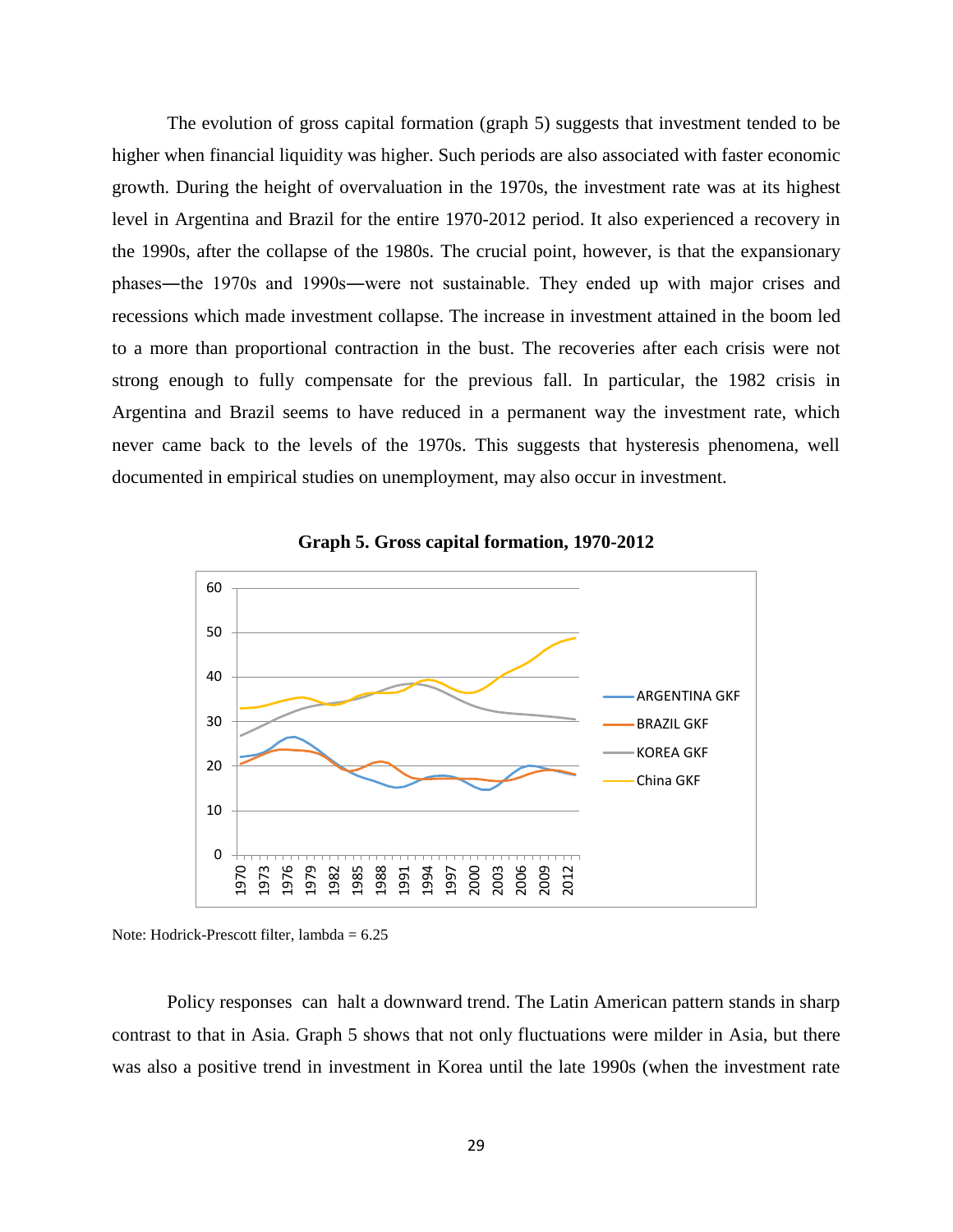fell but still remained at a much higher levels than in Latin America) and in China, where only recently receded.

In sum, the long-run negative impact of the financial cycle on growth and investment dominates the positive short-term impact of the boom.. As will be shown in the next sub-section, the analysis of the evolution of different indicators of structural change gives support to the hypothesis that financial shocks may have long run effects on economies characterized by "capital account regimes" and weak industrial policies.

#### 5.2 Structural change: the proxies

 $\overline{\phantom{0}}$ 

To discuss whether shocks in international liquidity produce persistent effects on the production structure, this section tests for structural breaks and analyzes whether such breaks are subsequently reverted or not. In particular, we are interested in the technological intensity of the production structure for this is a key driver of long run growth (see section 3.1). If financial cycles and the ensuing external crisis compromise the upgrading of production towards sectors with higher technological intensity, then these cycles produce long run consequences for growth and catching up.

Different proxies will be used to measure the technological intensity of the production structure. The first is the Engineering Index (EI), defined as the ratio between the relative share of the engineering industries in total manufacturing value added<sup>36</sup> in a certain country, and this share in a country on the technological frontier, usually the USA. For instance: an  $EI = 0.5$  in country "i" means that the share in value added of the engineering industries in total manufacturing in "*i*" is half of that share in the USA. An increase in the EI indicates a move towards a pattern of production which is more technology-intensive. It also implies a catching up process, since the indicator considers that the technological frontier (captured by the denominator) is not static. The period of analysis is limited by the availability of data to compute the EI index, which is between 1970 and 2008 (in the case of China, 1980-2008).

The second proxy is the Economic Complexity Index (ECI) suggested by Hidalgo, Hausman et al (2014), which measures the diversity and sophistication of the export structure of country "i". The index is constructed on the notion—shared by this paper—that "what you

<sup>&</sup>lt;sup>36</sup> Engineering Industries comprise in the Standard International Trade Classification (SITC): Fabricated metal products, except machinery and equipment; Machinery and equipment; Transport equipment.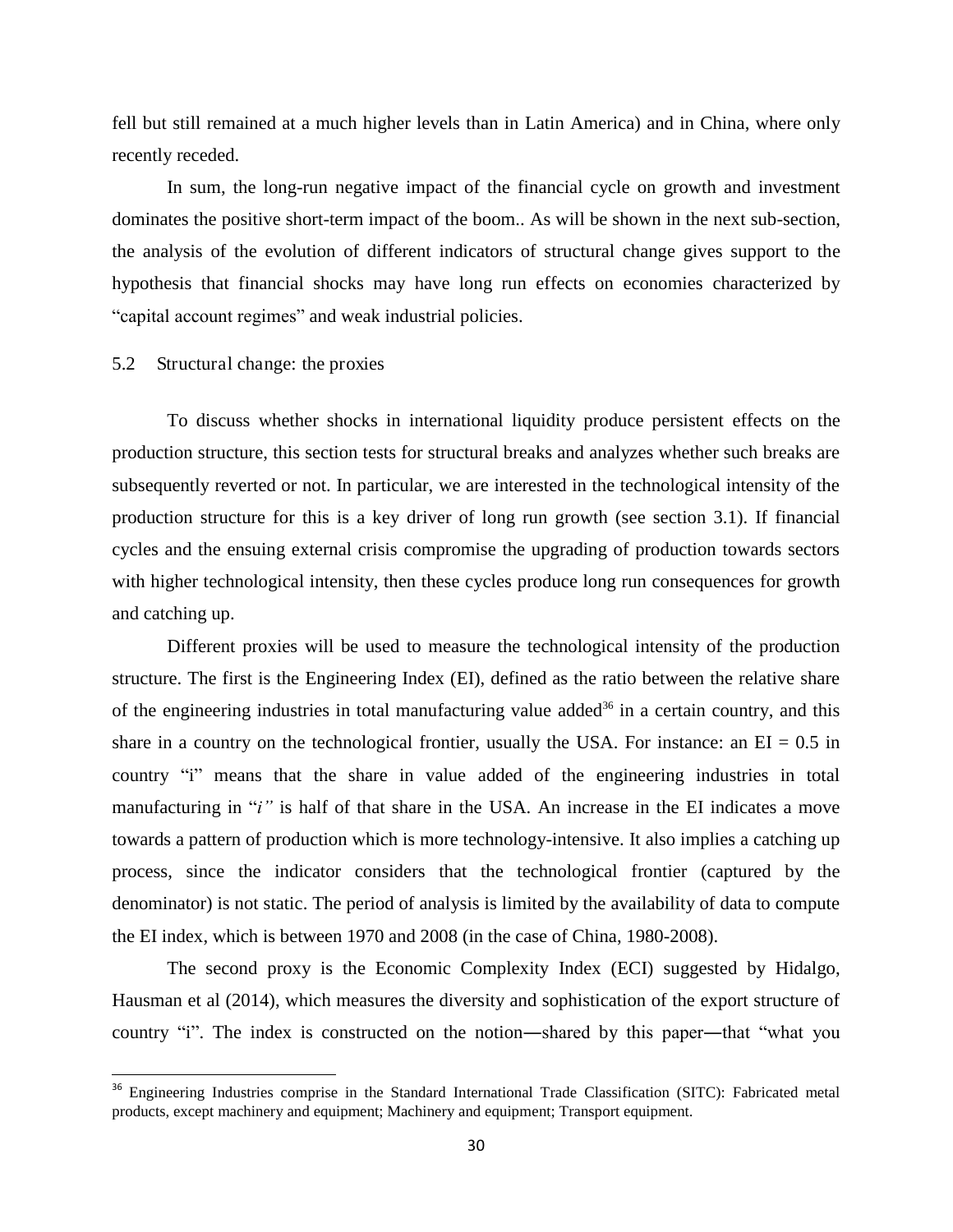export matters" and that production capabilities reflect underlying technological capabilities. The ECI is based on trade data and computed from an iterative process which combines information about the diversification of the production structure of the country and the ubiquity of the goods it produces. If a country produces a good which very few countries produce, and it also has a diversified structure, this means that this country commands sophisticated capabilities that provide an advantageous position in international competition. As suggested by the authors (p.3), ―*diversity and ubiquity are (…) crude approximations of the variety of capabilities available in a*  country or required by a product".

Both proxies of the technology intensity of the production structure—EI and ECI—have advantages and disadvantages and to some extent are complementary. EI is circumscribed to manufacturing and does not capture changes in other sectors of the economy. The ECI, on the other hand, covers all traded goods in the international economy and therefore entails a much broader scope than the EI. However, in certain cases the ECI overestimates technological capabilities. In particular, the vertical fragmentation of production (trade in tasks) implies that developing economies frequently participate at the very low-end of global value chains in sectors which are formally classified as high tech. From a statistical point of view, these exports are high tech; from a technological point of view, they are indeed labor-intensive segments of global value chains with little endogenous capabilities.

The question to be addressed in the empirical analysis is whether international shocks and the appreciation of the RER had a persistent impact on the production structure. If these effects are persistent, then policies aimed at protecting the economy from financial shocks are still more relevant for growth than is usually accepted. Macroprudential policies, capital controls and the stability of the RER should therefore be seen as part and parcel of the (long run) development policy.

#### 5.3 Outcomes: EI and ECI

The EI and ECI followed divergent paths in the two Latin American countries and in the two Asian countries considered in the analysis. To describe these paths, structural breaks are identified in the means of the time series of each indicator (EI and ECI) using Perron's tests as suggested in Zeileis et al (2013). The evolution of the EI can be seen in graph 6, and the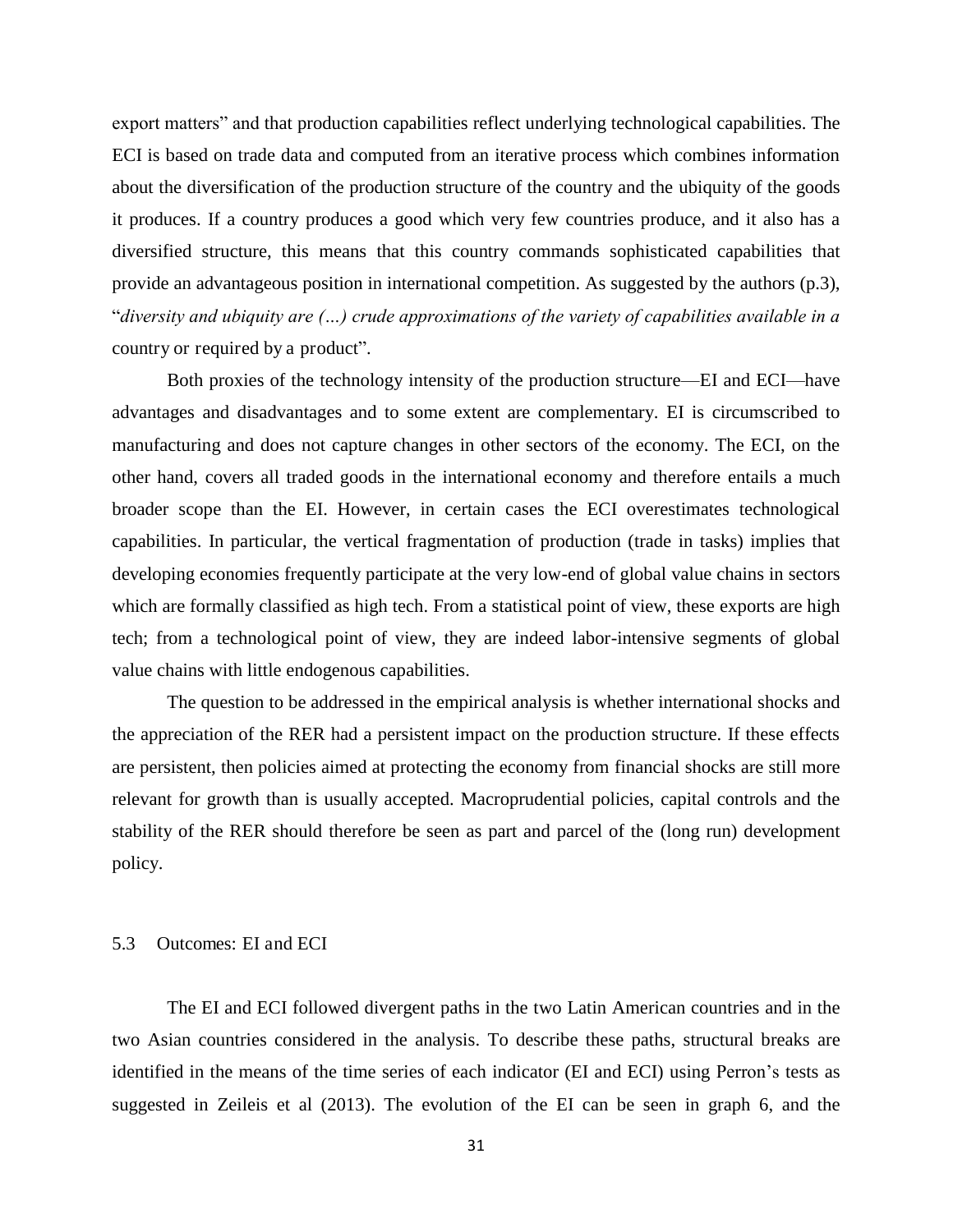evolution of the ECI in graph 7. The vertical lines indicate the years in which structural breaks occurred.

In Argentina, since the late seventies / early eighties, a downward trend in both indicators is apparent (graphs 6 and 7). Each crisis—the external debt of 1980, the hyperinflation crisis of 1988-1989, and the debt crisis of 2000-2002—placed the country at a lower level in terms of relative technological intensity of its production structure. Subsequent recoveries were unable to bring the economy back to its previous position. EI and ECI differ in the years in which they show structural breaks, but in all cases the breaks occurred after a period of appreciation and in the vicinity of a major external crisis.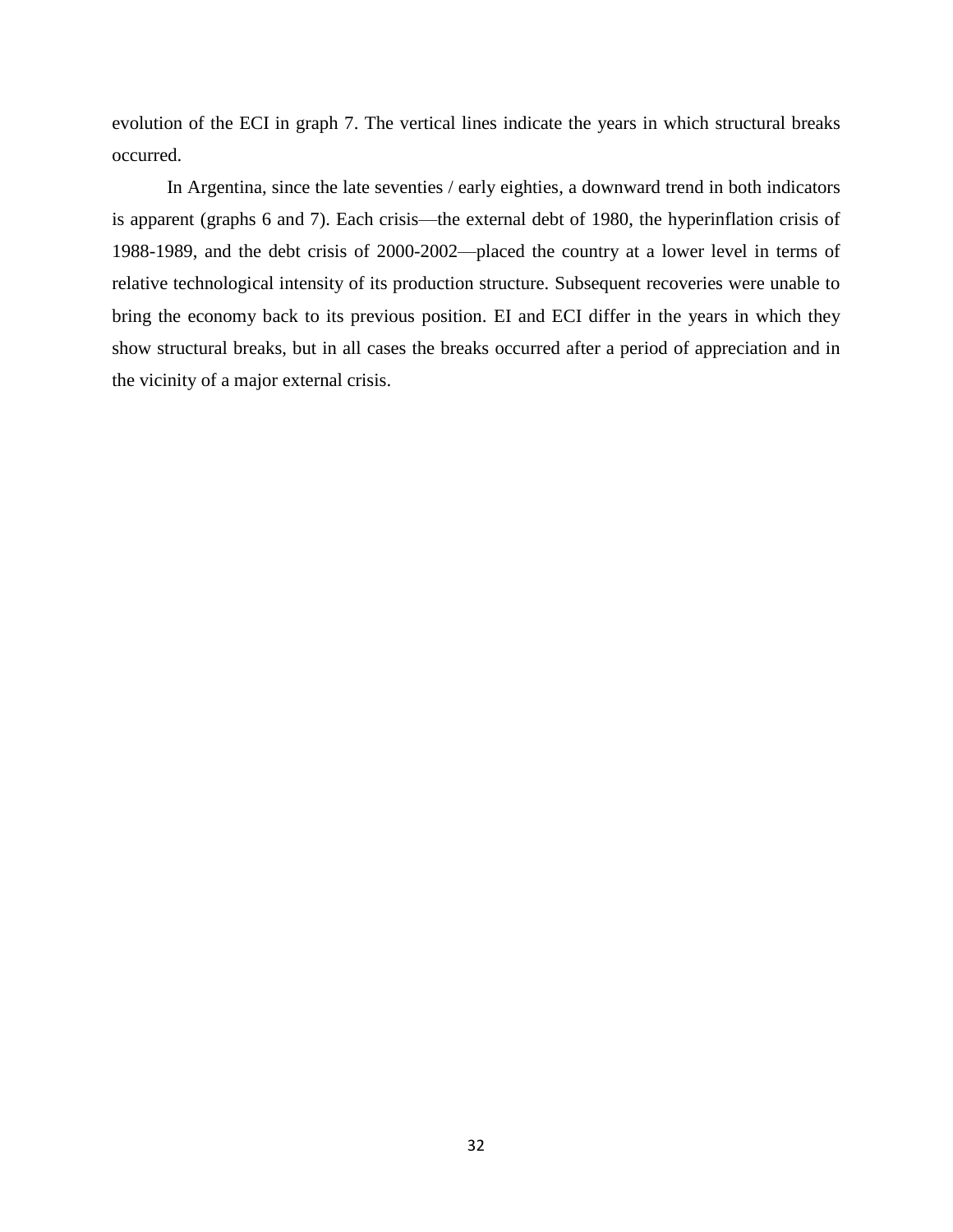



**Graph 7. Argentina: ECI** 



In the case of Brazil, the EI and ECI increased until the end of the 1970s, stagnated in the 1980s and remained more or less stable until the mid-nineties, when a downward trend emerged (graph 8 and 9). The downward trend of the 1990s is more visible in the EI than in the ECI. The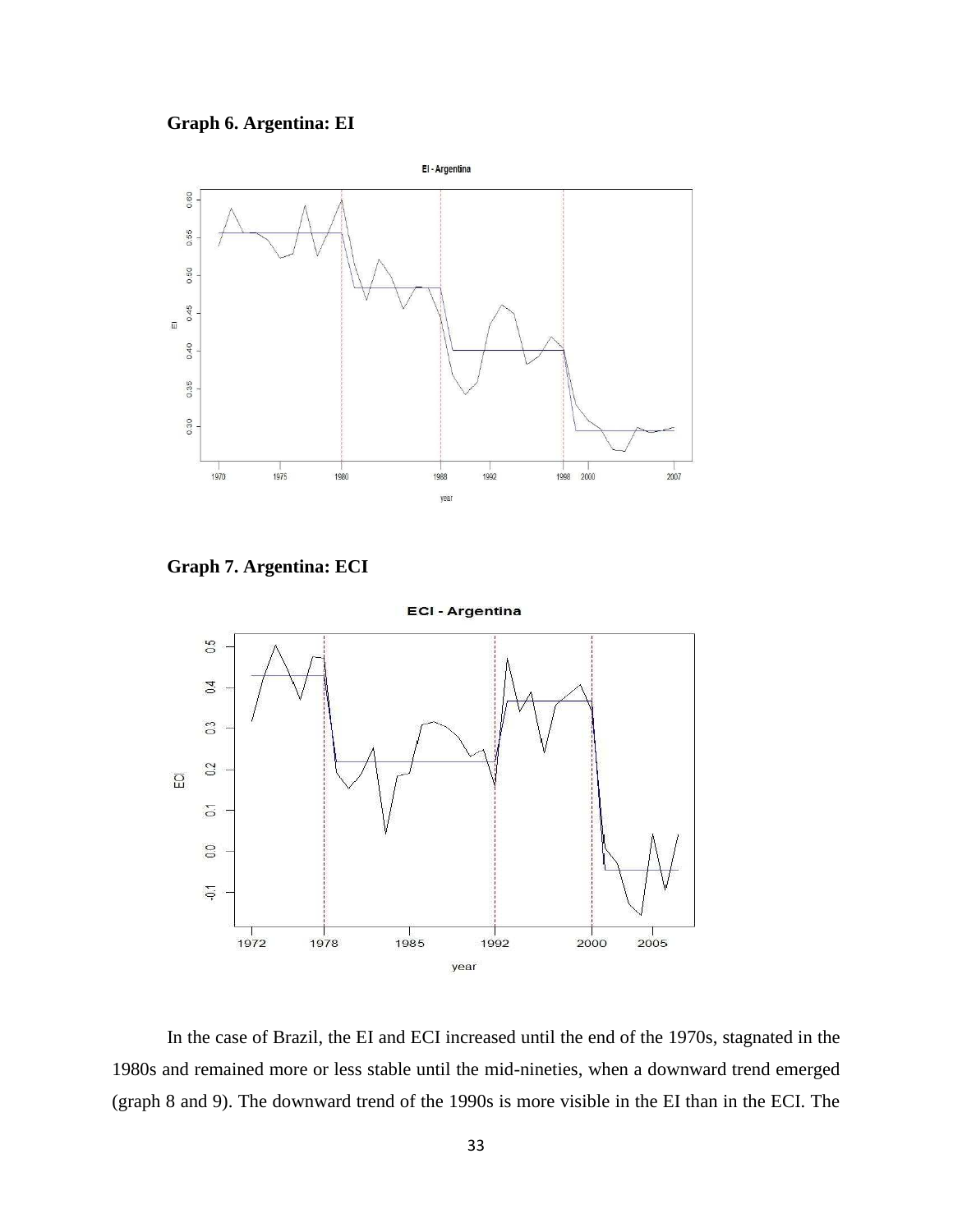story told by the indicators is different from that of Argentina, because in Brazil the EI and ECI are on the rise in the 1970s and stagnated in the1980s. This points out to the importance of industrial policy—and that the position of each country in the trilemma is a choice, not fate. The coincidence between the rise in EI and ECI with the implementation of the Brazilian II PND (1974-79) is remarkable. The impact of the II PND translated into a positive shock in the mid-1970s. A downward trend in EI and (to a lesser extent) in the ECI would eventually emerge in Brazil after the 1999 crisis, in association with a persistently lower rate of investment.

In the case of Brazil, the positive effect of industrial policy overcame the negative effects of appreciation on industrial diversification in the 1970s. Inversely, the overlapping of trade liberalization and a persistent overvaluation of the RER in the 1990s, combined with a faltering industrial policy in the 1980s and 1990s, help explain why structural change receded in Brazil in the past 30 years.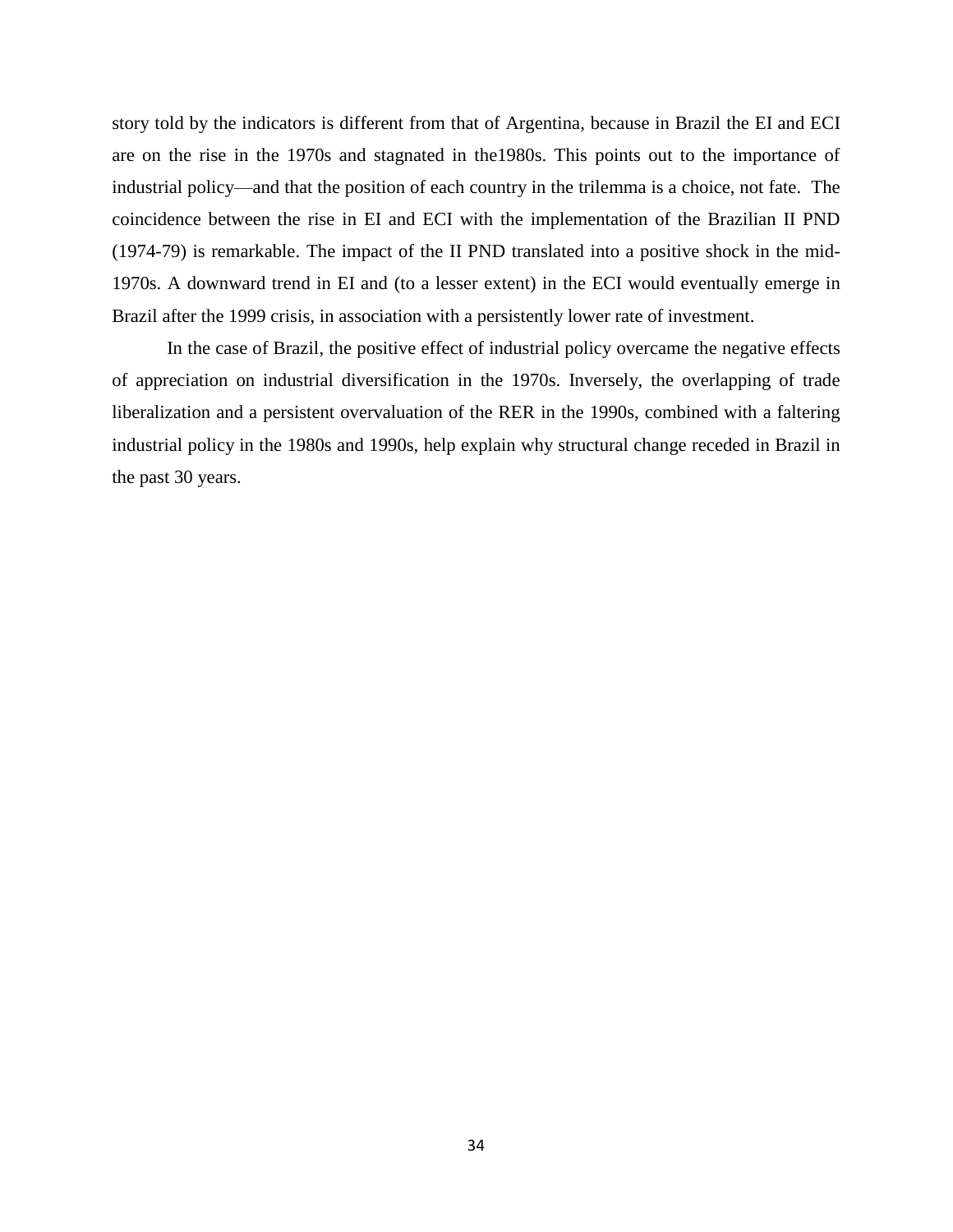



**Graph9. Brazil: ECI** 



In spite of their differences, Argentina and Brazil shared a common process of slow structural change after 1980. In the case of Argentina, the EI in the 2000s was almost half of that at the beginning of the period (1970). In the case of Brazil, the EI and the ECI increased in the 1970s, but in the 2000s were approximately at the same level of the 1980s.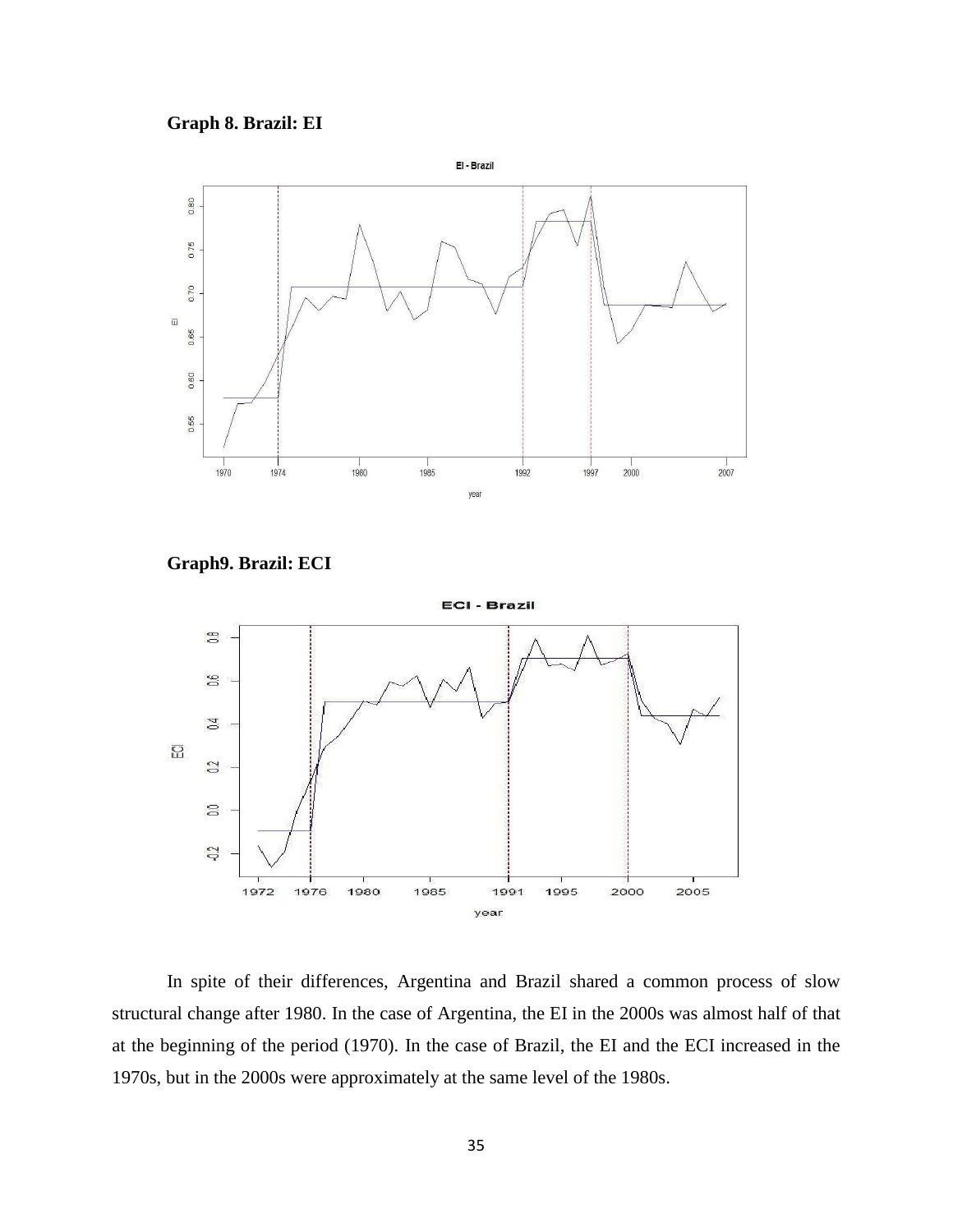Korea, on the other hand, shows a strong upward trend in the technological intensity of production (graphs 10 and 11). The EI in Korea was below the EI in Argentina in 1970, but it became five times higher in 2008. The EI increased in Korea with almost no discontinuity, in correspondence with this country's "moving target" approach to industrial policy. The ECI, however, tells a less straightforward than the EI. The behavior of the ECI in Korea remained on average at the same level until the early 1990s, when it fell sharply. This was the period in which the process of trade and financial liberalization accelerated, which had an impact on industrial growth. The ECI had an impressive recovery thereafter and was about 50% higher in the 2000s than in the 1980s.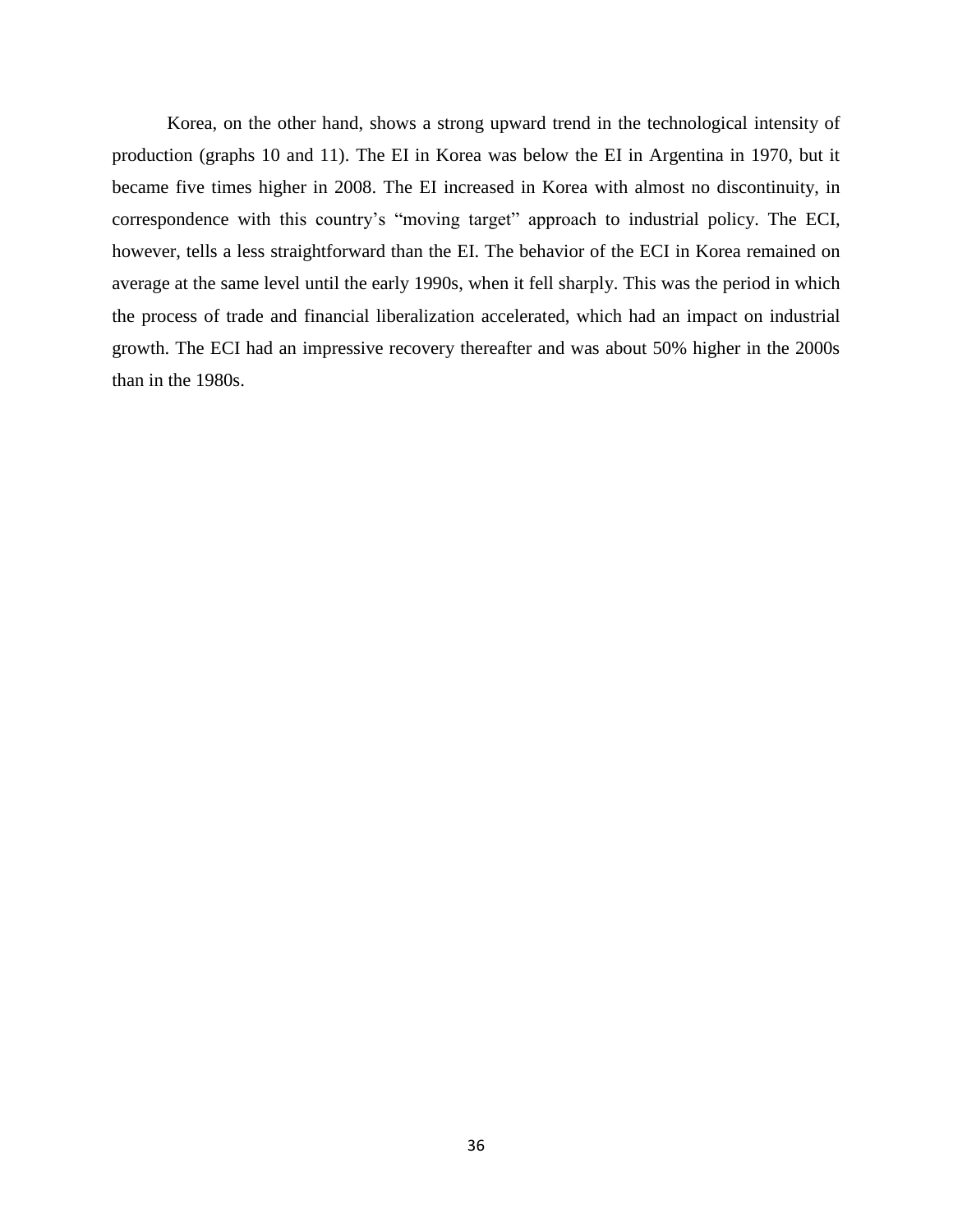





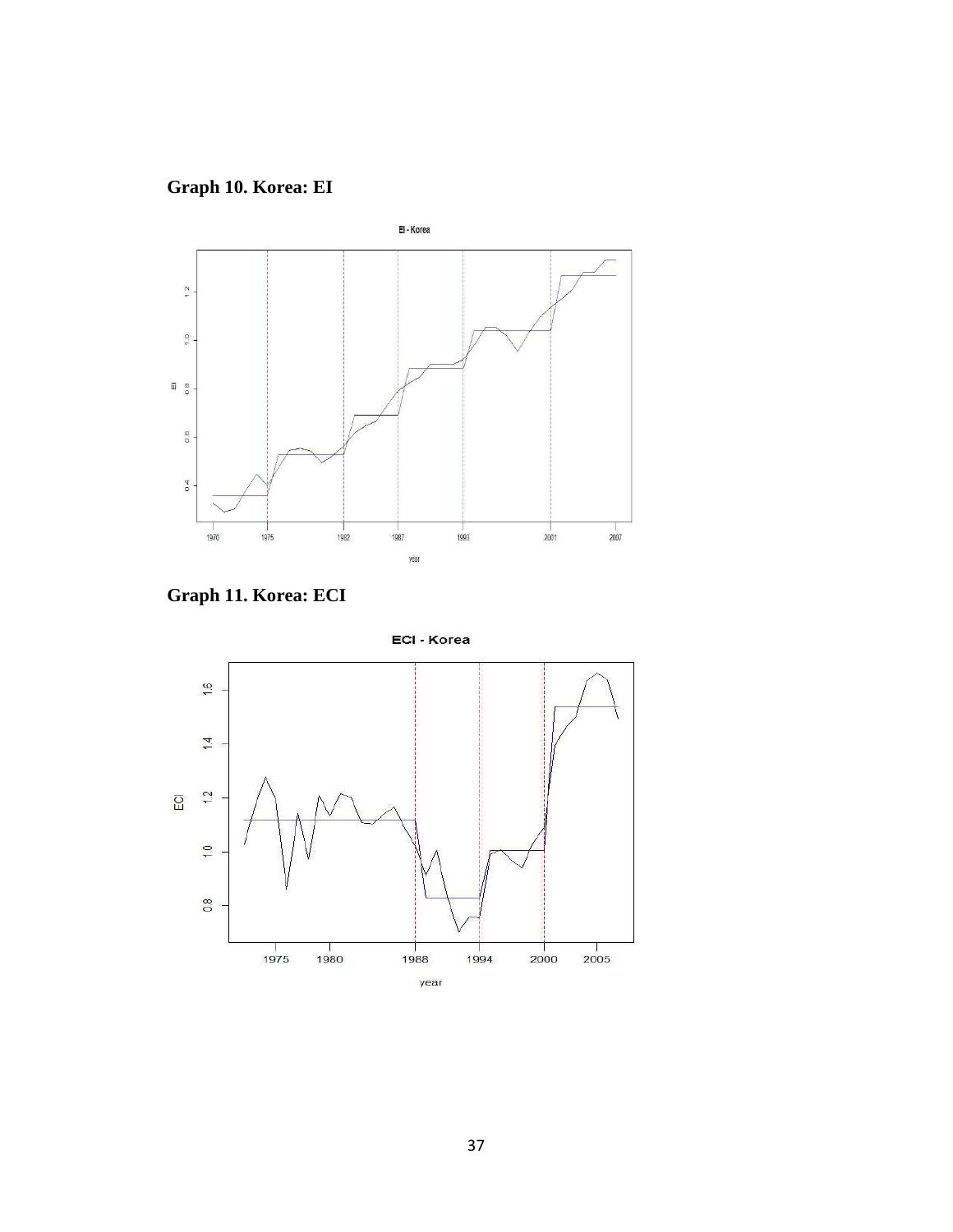**Graph 12. China: EI** 



**Graph 13. China: ECI** 



The estimation of the EI for China is constrained by the availability of industrial data before 1980. The EI was stagnant in the 1980s and fell in the 1990s. The period of the fall in the EI in the 1990s broadly overlaps with the period in which the ECI also fell (see below). The reason why these falls happened is not clear, but they may reflect the impact of the Asian crisis and the transition towards a new industrial policy in China. Both factors were no longer present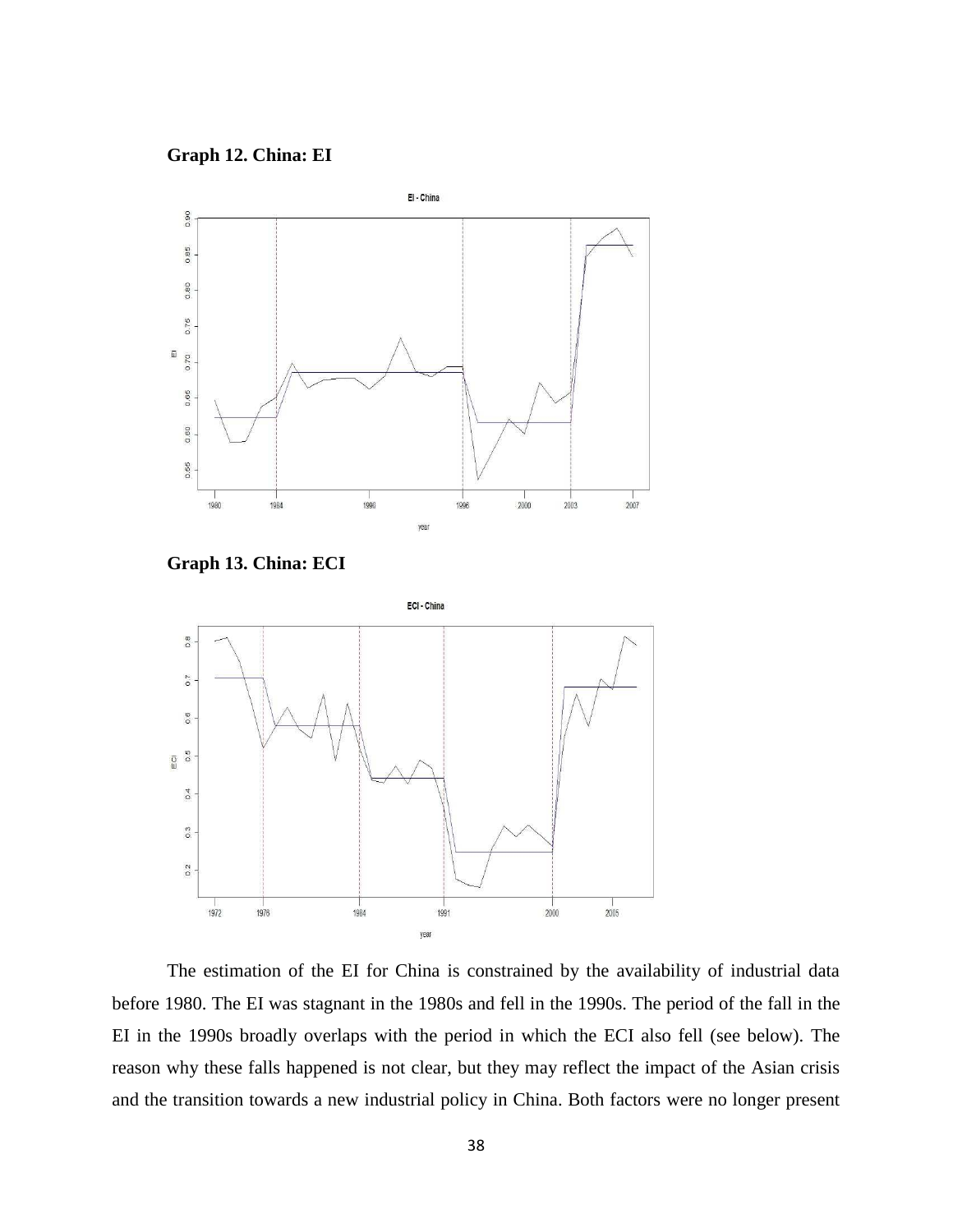in the 2000s, when the EI jumped to levels similar to those displayed in the early seventies, but now in the context of an open economy and with a strong Chinese presence in international markets.

China began its transition towards an open economy in the late 1970s. This transition reshaped its specialization pattern, initially in favor of labor-intensive, low-technology sectors. This explains why the ECI fell in China as its pattern of exports became more similar to the pattern of other developing economies (Graphs 12 and 13). The falling trend of ECI would only change with the new industrial policy of the 2000s, when China escalated positions in technology-intensive and capital-intensive industries. This made the export pattern much more similar to what advanced countries export (and this is why the ECI increased).

#### **6. Concluding remarks**

The trilemma suggests that small open economies are bound to choose a side of the triangle formed by an open capital account, an autonomous monetary policy and a fixed exchange rate. "Capital account countries" maintains fully open the capital account and allow the RER to float; "trade account" countries focus on a competitive RER and either give up monetary policy or apply capital controls which expand the room for maneuver of both the exchange rate and monetary policies. In an attempt to manage the trade-offs in the face of the trilemma of open economies, with authorities increasingly friendly to mixed regimes.

Argentina and Brazil, in different moments, embraced the "capital account" approach— Argentina since the mid-1970s, Brazil since the 1990s. This reinforced the canonical stop-and-go cycle of the Latin American economies driven by shocks in the terms of trade or in international finance. Relying on the RER as a key tool to fight inflation made appreciation and external disequilibria more intense, and the Latin American economies more prone to exhibit both foreign exchange and debt crises. Inversely, capital controls and a focus on a competitive RER was a key tool in Korea and China for diversifying exports and gradually move upwards in the technological ladder.

Macroeconomic policies may have long run effects on growth and productivity for appreciation and external crisis produce volatility, uncertainty and a set of relative prices that conspires against diversification. But this is just part of the story. Industrial policy and its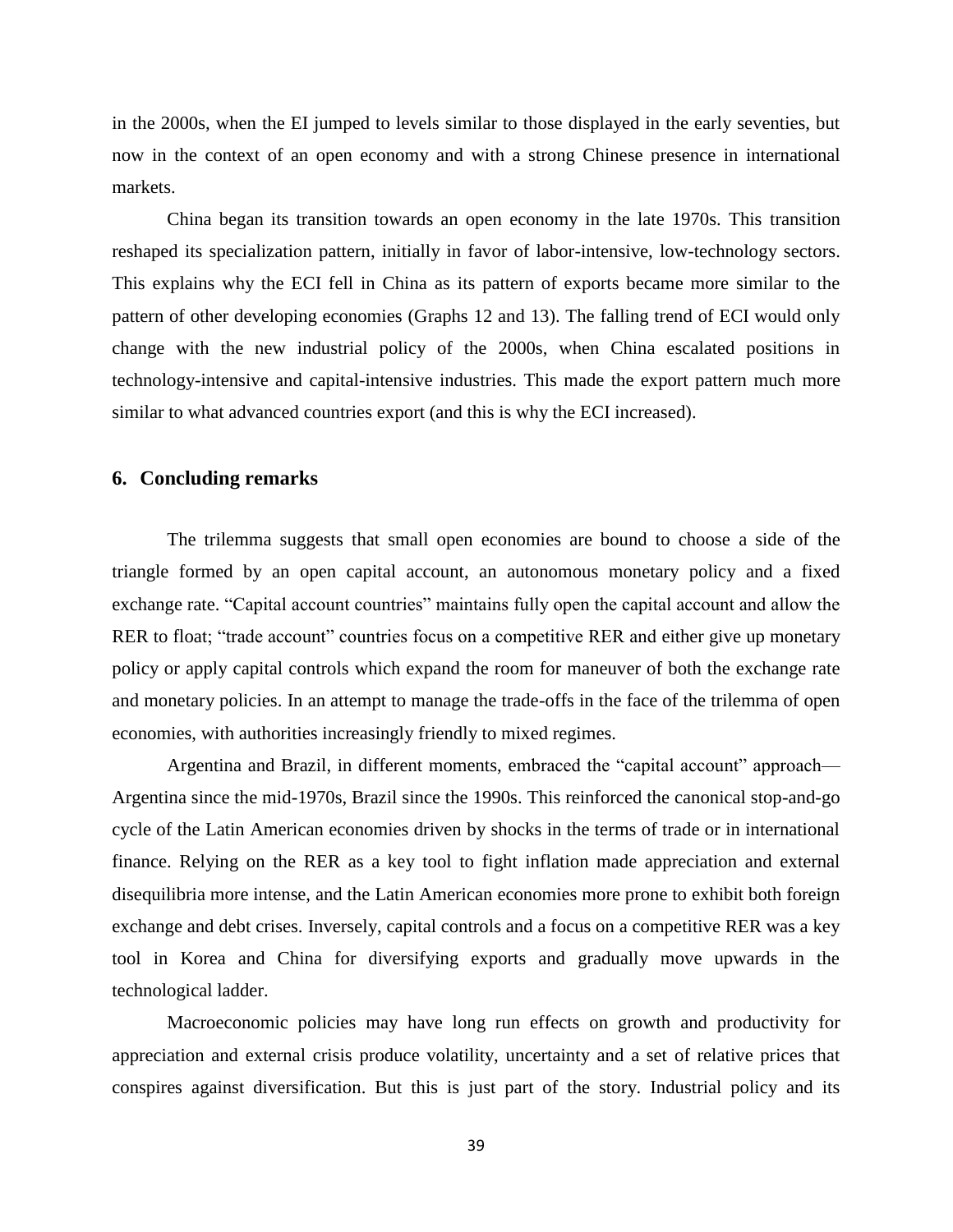interaction with macroeconomic policies are also crucial for learning and diversification. The paper briefly revisits industrial policies in the two regions and argues that that having or not in place these policies determined the ability of the country to resist international shocks, keep the external sector in equilibrium and avoid the loss of technological capabilities.

Economists tend to look at the short run and the long run as separate entities driven by totally different forces. Although such a sharp separation may be useful for certain analytical purposes, they should not be separated in policy-making. Short-term financial shocks change the volume and direction of investments and reshape the production structure. Since learning and productivity co-evolve with the production structure, development policy by necessity must combine, in a consistent way, the macroeconomic and the industrial policies. This is also related to the possibility of the emergence of hysteresis phenomena in structural change. Structural break tests give support to the idea that crises have persistent effects on the structure in Argentina. This country suffered two major external shocks that affected in a permanent way the levels of EI and ECI. The results are less clear-cut for Brazil; there is evidence of hysteresis only after the crisis of the 1990s. Finally, there is evidence of hysteresis effects à la Baldwin-Krugman in the case of Korea: a high RER was initially required to export and diversity the economy, but it was no longer necessary when the country had already become an exporter of sophisticated goods.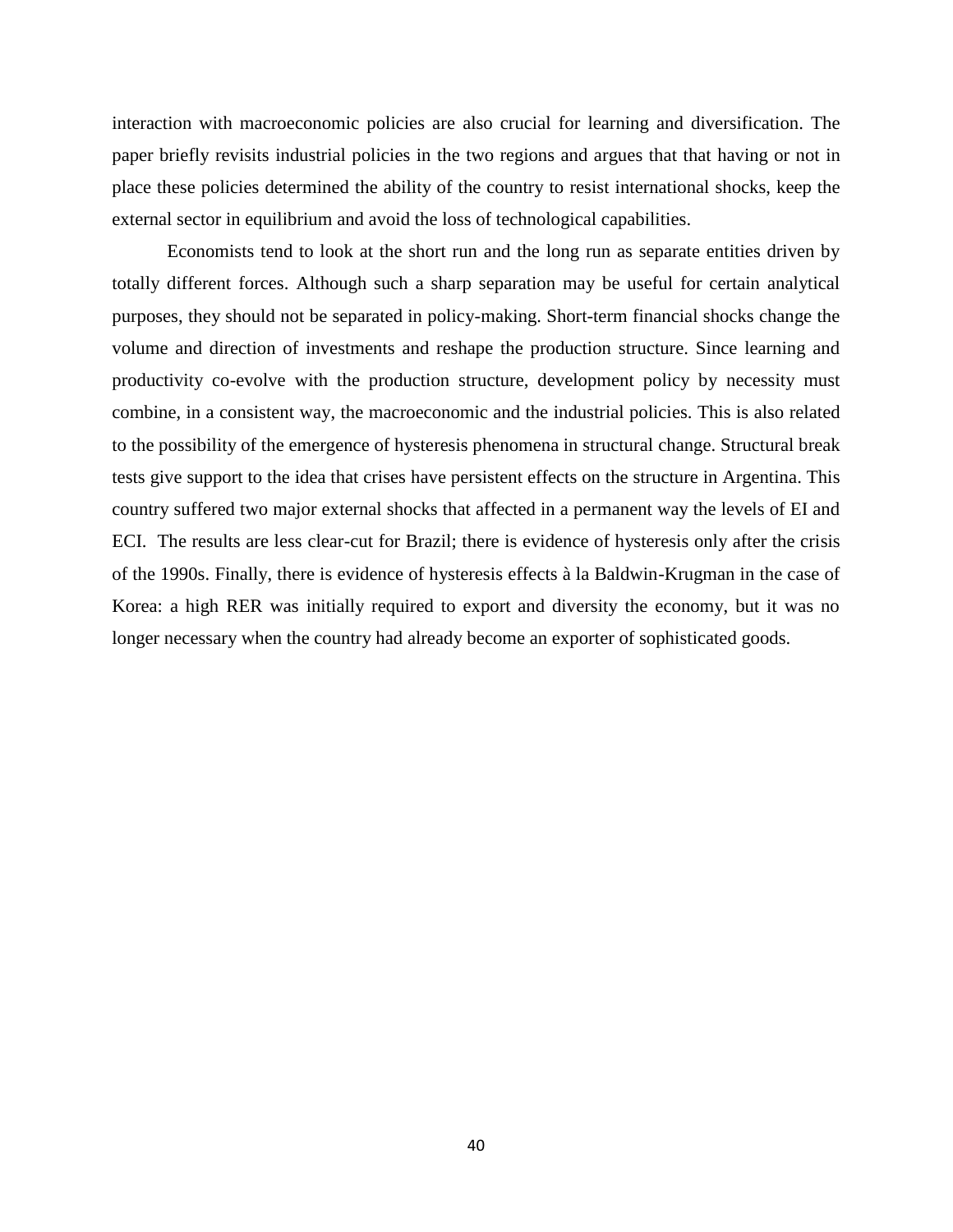#### **Bibliography**

- Abdon, A., M. Bacate, J. Felipe and U. Kumar (2010). Product complexity and economic development, Working Paper No. 616. Levy Economics Institute of Bard College.
- Ainzenman, J. and Marion, N.P. (2004), "International Reserves Holdings with Sovereign Risk and CostlyTax Collection," Economic Journal, Vol. 114 (July), pp. 569–91.
- Aldrighi, D. And Colistete, R. (2013) "Industrial growth and Structural Change: Brazil in a Long Run Perspective", Working Paper Series N. 2013-10, Department of Economics, University of Sao Paulo.
- Amsden, A. (1989), *Asia"s* Next Giant: South Korea and Late Industrialization, New York, Oxford University Press.
- Anderson, M. and Ejermo, O. (2006) "Technology and Trade an analysis of technology specialization and export flows", Working Paper 2006/05, CIRCLE, Lund University.
- Ahrens, N. (2013), "China's industrial policymaking process", A Report of the CSIS Hills Program on Governance, Center for Strategic and International Studies, Washington, DC.
- Kenneth Arrow, "Path Dependence and Competitive Equilibrium", in History Matters: Essays on Economic Growth, Technology and Demographic Change, Stanford University Press, 2004, chapter 1, pp. 23-35.
- Baldwin, R. (1988) "Hysteresis in Import Prices: The Beachhead Effect", American Economic Review, 78, pp. 773-785.
- Baldwin R., Krugman P. R. (1989) "Persistent Trade Effects of Large Exchange Rate Shocks", Quarterly Journal of Economics, 104, pp. 635-654.
- Baltar, C.T (2015) "Inflation and Economic Growth in an Open Developing Country: the Case of Brazil‖, Cambridge J Econ (2015) 39 (5): 1263-1280.
- Bekerman, Marta and Dalmasso, Gonzalo Políticas productivas y competitividad industrial: El caso de Argentina y Brasil. Rev. Econ. Polit., Mar 2014, vol.34, no.1, p.158-181. ISSN 0101-3157
- Bell, M. (2006), "Time and technological learning in industrialising countries: how long does it take? How fast is it moving (if at all)?" International Journal of Technology Management, vol. 36, No. 1–3, pp. 25–39.
- Bértola, L. and Ocampo, J.A. (2012), The Economic Development of Latin America since Independence, Oxford: Oxford University Press.
- Blanchard, O. (2016) "The US Phillips Curve: Back to the 1960s?", Peterson Institute for International Economics, Number PB 16-1, January.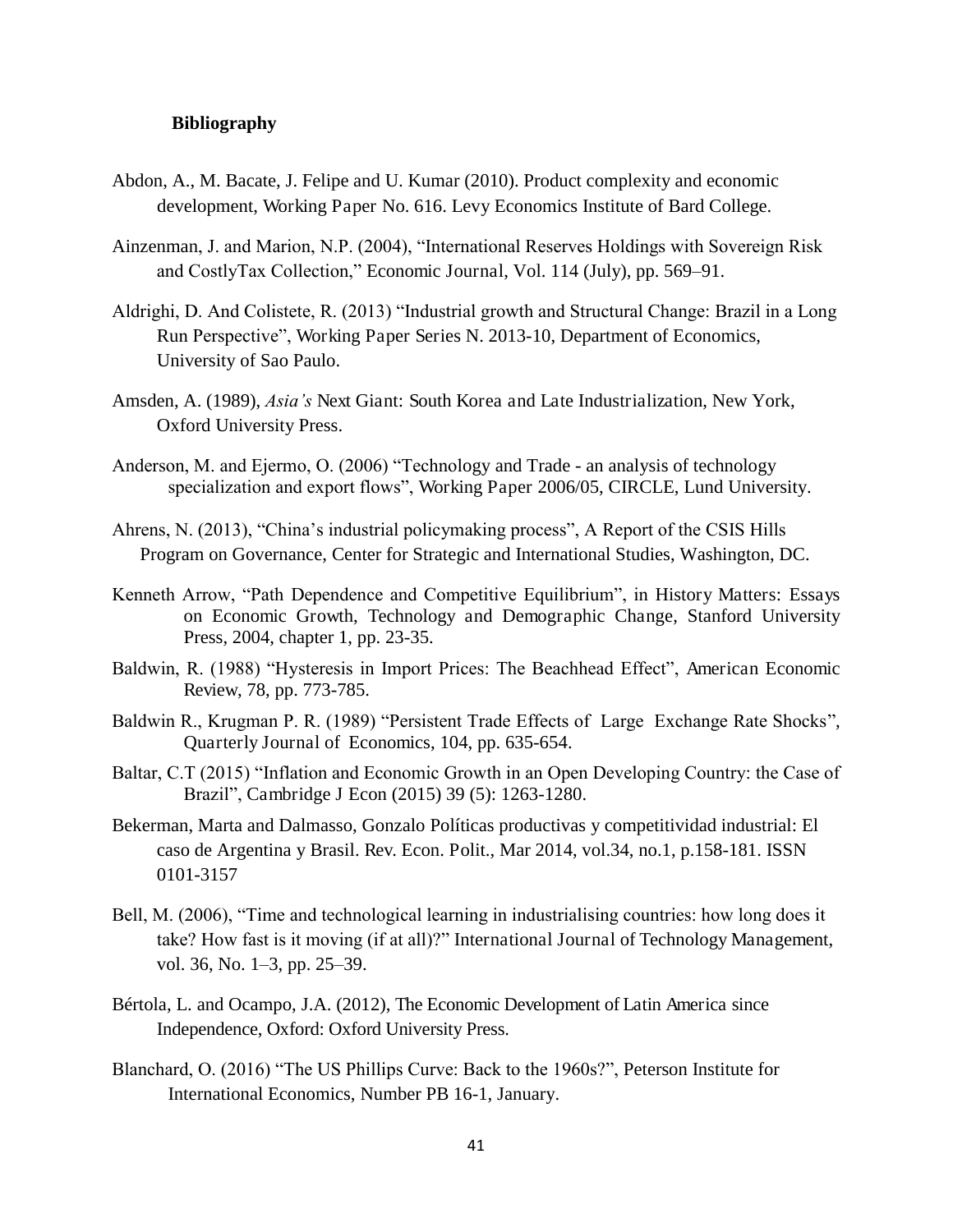- Blanchard, O., E. Cerutti, and L. Summers (2015). "Inflation and Activity: Two Explorations and Their Monetary Policy Implications", In Inflation and Unemployment in Europe:
- Blecker, R.A. (2011) "Long-run growth in Open economies: Export-Led Cumulative Causation or a Balance-of-Payments Constraint?" in G. Harcourt and P. Kriesler, eds., Handbook of Post-Keynesian Economics. Oxford: Oxford University Press, forthcoming.
- Bresser-Pereira, L.C. (2008) "Dutch Disease and its Neutralization: a Ricardian Approach", Brazilian Journal of Political Economy 28 (1) January, pp. 47-71.
- Botta, A. (2009) "A Structuralist Noth-South Model on Structural Change, Economic Growth and Catching up", Structural Change and Economic Dynamics 20, pp. 61-73.
- Brandt, L. (2014) "Industrial upgrading and productivity growth in China", in Fan, S. el al, The Oxford Companion to the Economics of China, London: Oxford U. Press.
- Breznitz, D. and Murphree, M. (2014) The Run of the Red Queen: Government, Innovation, Globalization and Economic Growth in China, New Heaven: Yale University Press.
- Capiello, L. and Ferruci, G. (2008) "The sustainability of China's Exchange Rate Policy and Capital Account Liberalization", European Central Bank, Occasional Paper Series, n. 82, March 2008
- Cardoso, E. and Fishlow, A. (1989) "The Macroeconomics of the Brazilian External Debt", in Sachs, J. (1989) (ed) Developing Country Debt and the World Economy, Chicao University Press.
- Carvalho, B.S. de M. and Garcia, M. (2015) "Ineffective controls on capital inflows under sophisticated financial markets: Brazil in the Nineties", in S. Edwards, M. Garcia (Eds.), Financial Markets Volatility and Performance in Emerging Markets, National Bureau of Economic Research, Cambridge, MA (2008)
- Castellaci, F. (2002) "Technology-gap and Cumulative Growth: Models, Results and Performances", DRUID Winter Conference, Aalborg, January 17-19, 2002.
- Chang, H.J. (2001), "Infant Industry Promotion in Historical Perspective. A Rope to Hang Oneself or a Ladder to Climb With?", document prepared for the conference Development Theory at the Threshold of the Twenty-first Century", Economic Commission for Latin America and the Caribbean (ECLAC), August 2001.
- Chang, H.-J. and P. Evans (2005), ‗The Role of Institutions in Economic Change', in G. Dymski and S. Da Paula (eds), Reimagining Growth, London, Zed Press, pp. 99–129
- Chinn, M. D. and Ito, H. (2008). ["A New Measure of Financial Openness".](http://web.pdx.edu/~ito/kaopen_Chinn-Ito_hi0523.pdf) Journal of Comparative Policy Analysis,Volume 10, Issue 3, p. 309 – 322 (September).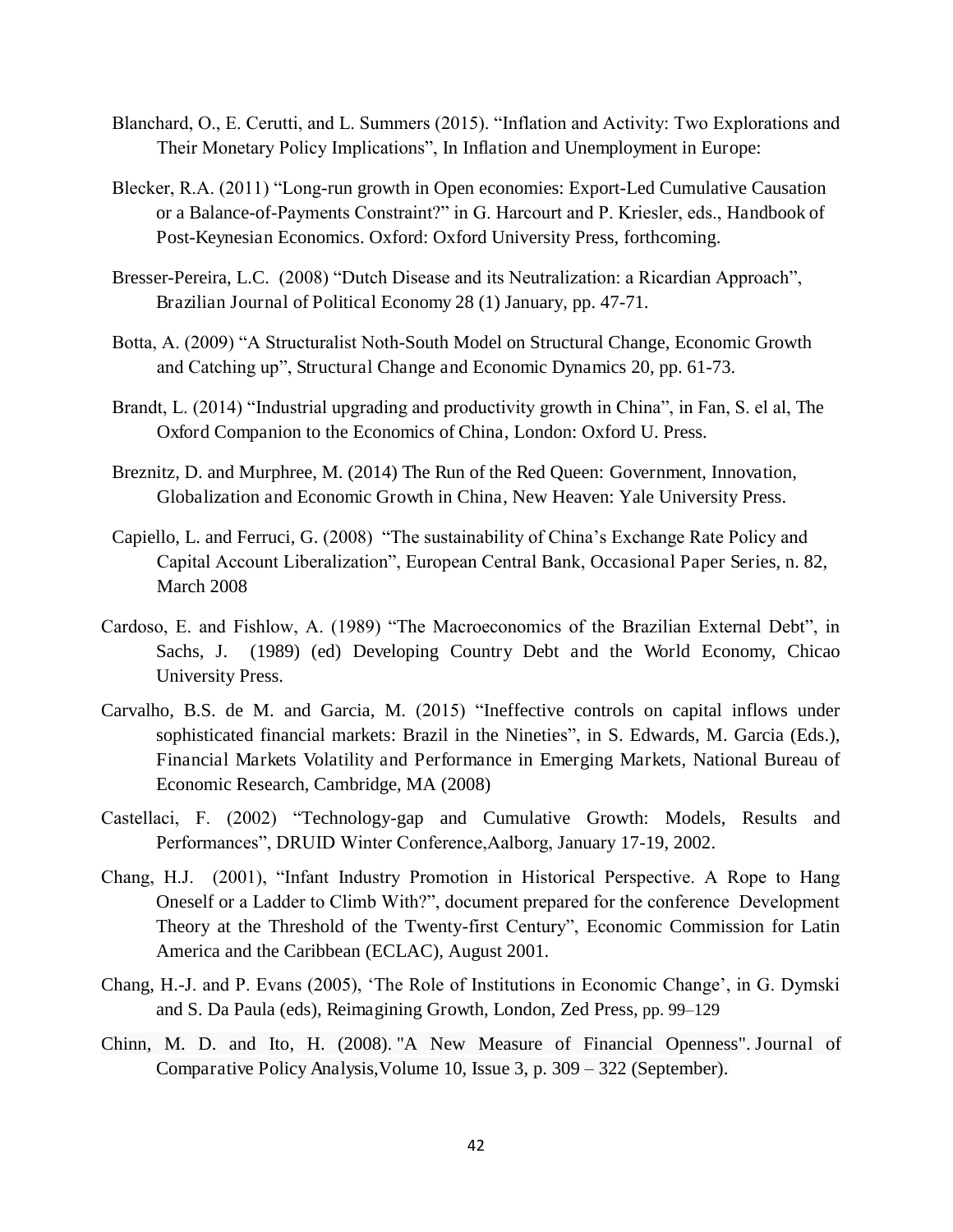- Choi, B.J. (2013) Upside-Down Success Story of *Korea"s Economic Development*. Seoul: Daewon. Ciarli, T., Lorentz, A., Savona, M., & Valente, M. (2010). "The Effect of Consumption and Production Structure on Growth and Distribution. A Micro to Macro Model", Metroeconomica,  $61(1)$ , pp.  $180-218$
- Chen, J.and Quian, X. (2016) "Measuring on-Going Changes in China's Capital Controls: A de Jure and a Hybrid Index Sata Set", China Economic Review 38 (2016) 167-182.
	- Cimoli, M. and J. Katz (2003), "Structural Reforms, Technological Gaps and Economic Development: A Latin American Perspective", Industrial and Corporate Change, 12 (2), April, 387–411.
	- Cimoli, M. and Porcile, G. (2014) "Technology, Structural Change and BOP Constrained Growth: A Structuralist Toolbox", Cambridge Journal of Economics, Cambridge Journal of Economics, (2014) 38 (1):215-237.
	- Davies, K. (2013), "China Investment Policy: An Update", OECD Working Papers on international Investment, 2013/01, OECD Publishing, [http://dx.doi.org/10.1787/5k469l1hmvbt-en.](http://dx.doi.org/10.1787/5k469l1hmvbt-en)
	- Dooley, M.P.; Folkerts-Landau, D. and Garber, P. (2003) "An Essay on the Revived Bretton Woods System", Working Paper 9971, NBER, September.
	- Dornbusch, R. and de Pablo, J.C. (1989), "Debt and Macroeconomic Instability in Argentina", in Sachs, J. (ed) Developing Country Debt and the World Economy, Chicago: University of Chicago Press, pp. 37-56
	- Dosi, G.; Fagiolo, G. and Roventini, A. (2010) Schumpeter meeting Keynes: A policy-friendly model of endogenous growth and business cycles, Journal of Economic Dynamics and Control, [Volume 34, Issue 9,](http://www.sciencedirect.com/science/journal/01651889/34/9) September 2010, pp. 1748–1767
	- Dosi, G.; Grazzi, M. and Moschella, D. (2015) "Technology and Costs in International Competitiveness: From Countries and Sectors to Firms", Research Policy, 44, 1795–1814.
- ECLAC (2012) Structural Change for Equality: An Integrated Approach to Development, Santiago de Chile: United Nations.
	- Fagerber, J. Srholec, M. and Verspagen, B. (2001) "Innovation and Development", in Hall, B. and Rosenberg, N. (eds.): Handbook of the Economics of Innovation, North Holland.
- Faberberg, J. and Verspagen, B. (2002) "Technology gap, Innovation-Diffussion and Transformation: An Evolutionary Interpretation", Research Policy, 31, 1291-1304.
- Fajnzylber, F. (1983) La industrialización trunca de América Latina. México: Nueva Imagen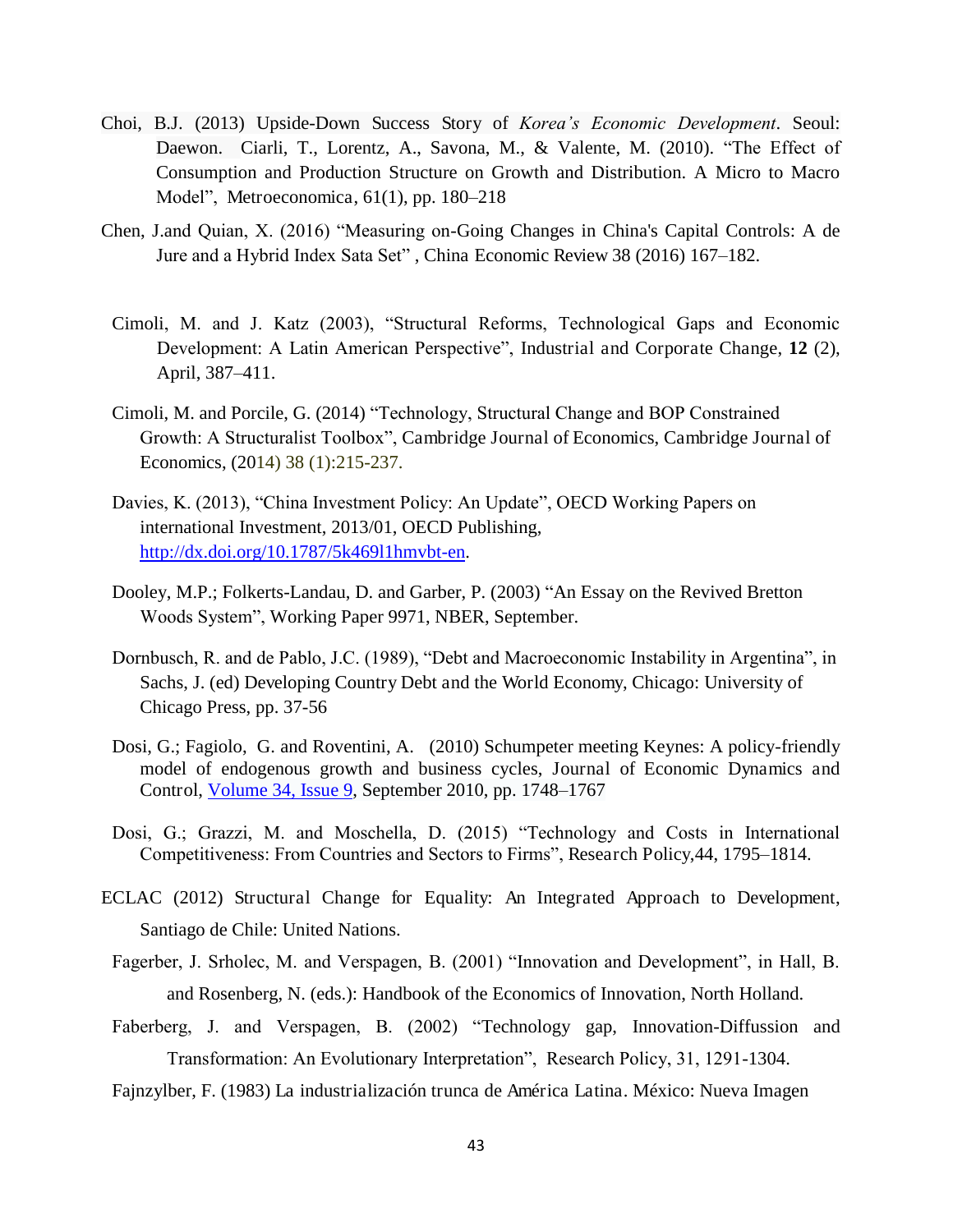- Frenkel, R. and Rapetti, M. (2011) "A Concise History of Exchange Rate Regimes in Latin America", in Ocampo, J.A. and Ros, J. (2011) The Oxford Handbook of Latin American Economics, Oxford University Press.
- Frieden, J.A. (2015) Currency Politics: the Political Economy of Exchange Rate Policy, Princeton University Press.
- Ghosh, A. R., Ostry, J. and Qureshi, M (2015) "Exchange Rate Management and Crisis Susceptibility: A Reassessment", IMF Economic Review, 63(1): 238–76.
- Goldfajn, I. and Minella, A. (2005) "Capital flows and controls in Brazil: what have we learned?", NBER Working Paper, 11640, September.
- Gourdon, J., S. Monjon and S. Poncet (2015), "Trade policy and industrial policy in China: What motivates public authorities to apply restrictions on exports?" CEPII Working Papers, April, pp.11-12, www.cepii.fr/PDF\_PUB/wp/2015/wp2015-05.pdf.
- Gouvea, R.R. and G.T. Lima (2010) "Structural Change, Balance of Payments Constraint and Economic Growth : Evidence from the Multi-Sectoral Thirlwall's Law", Journal of Post Keynesian Economics, 33 (1), October, pp. 169-204.
- Engbom, N.; Detragiache, E. and Raei, F. (2015) "The German Labor Market Reforms and Post-Unemployment Earnings ", IMF Working Paper, Euroepan Department, WP.15/162., July 2015.
- Heilmann, E. and L. Shih (2013), "The rise of industrial policy in China, 1978-2012", Harvard-Yenching Institute Working Paper Series.
- Hopenhayn, B.; Schvarzer, J. and Finkelstein, H. (2002) "El Tipo de Cambio Real en Perspectiva Histórica. Aportes para un Debate", CESPA, Notas de Coyuntura, (2): 1-9.
- International Monetary Fund (2003) "Lessons from the Crisis in Argentina", prepared by the Policy Development and Review Department In consultation with the other Departments October 8, 2003, p. 63.
- Kaltenbrunner, A. and Paincieira, J (2015) "Developing Countries' Changing nature of Financial Integration and New Forms of External Vulnerability: the Brazilian Experience", Cambridge J Econ (2015) 39 (5): 1281-1306.
- Katz, J. (1997), "Structural Reforms, the Sources and Nature of Technical Change and the Functioning of the National Systems of Innovation: The Case of Latin America", paper presented at the STEPI International Symposium on Innovation and Competitiveness in NIEs" Seoul, Korea, May.
- Katz, J. and Stumpo, G. (2001). Sectoral regimes, productivity and international competitiveness. CEPAL Review 75.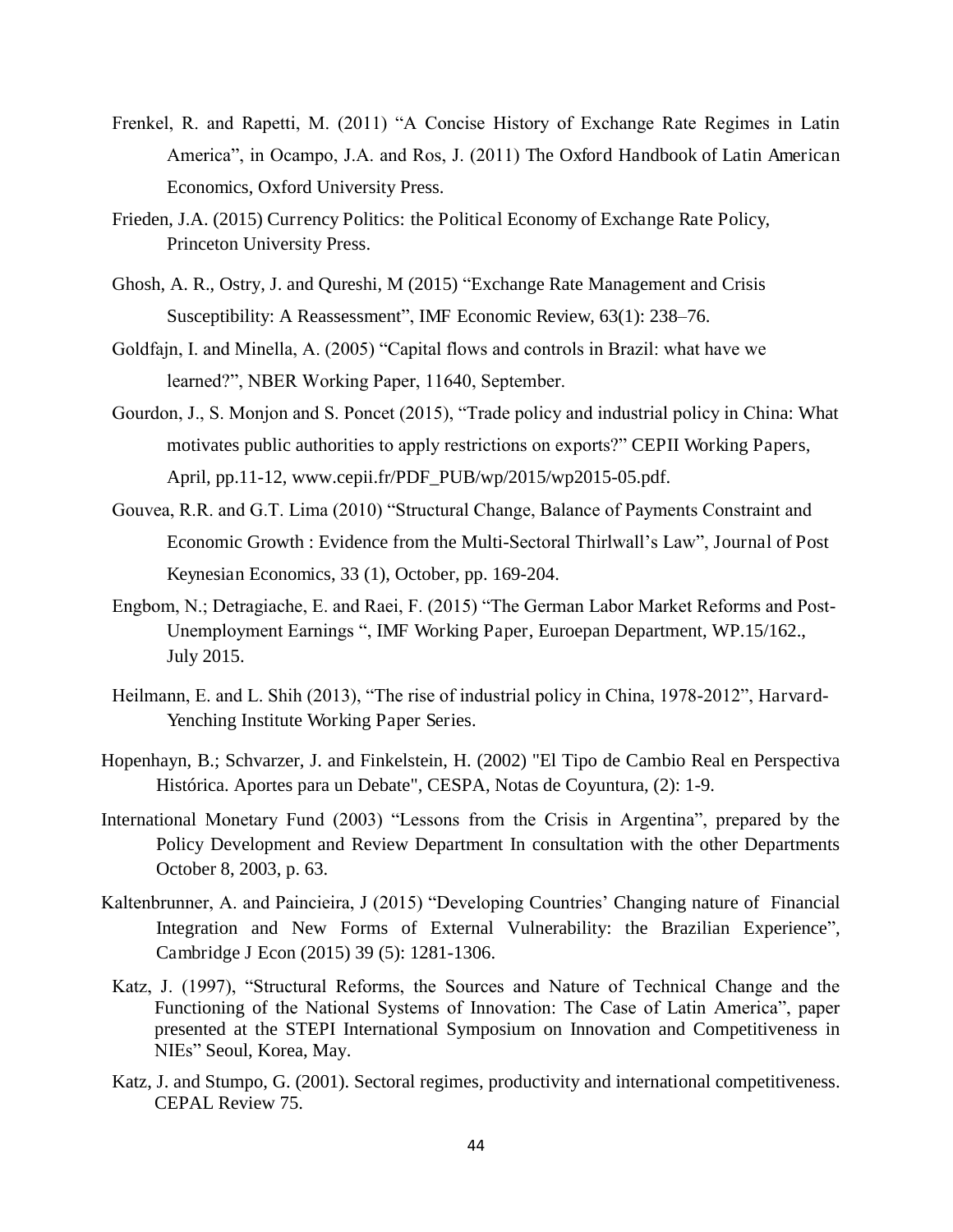- Khan, M. (2000), "Rent-seeking as Process", in M. Khan and K.S. Jomo (2000), Rents, Rent-Seeking and Economic Development: Theory and Evidence in Asia, Cambridge University Press.
- Kim, L. (1997), "Korea's national innovation system in transition", Science and Technology Policy Institute, STPI, Korea.
- Kim, E.M. (2011) "The Korean Development Alliance Between Business, labour and Government", paper presented to the seminar organized by UNRISD and KOICA, Seoul, South Korea, September 29, 2011.
- Koh, Y. (2012) "El crecimiento de la economía coreana y el papel del gobierno", in Sakong and Koh (eds), La Economía Coreana, op.cit.
- Koo, Y. (2013), "Evolution of Industrial Policies and Economic Growth in Korea: Challenges, Crises and Responses", European Review of Industrial Economics and Policy, n. 7, pp. 1-20, [REVEL](http://revel.unice.fr/index.html) Electronic Journals and Conferences Proceedings of UNS.
- Krugman, P. and Taylor, L. (1978) "Contractionary effects of devaluation", Journal of [International Economics,](http://www.sciencedirect.com/science/journal/00221996) 8(3), 445–456.
- Lee, K. (2013) Schumpeterian Analysis of Economic Catch-Up, Cambridge University Press.
- Levi-Yeyati, E.; Schmukler, S.L and van Horen, N. (2010) "Crisis, Capital Controls and Financial Integration", in Masahiro Kawai and Mario B. Lamberte (ed), Managing capital flows, Edward Elgar, 2010.
- Lim, P.W. (2004) "Path Dependence in Action: The Adoption and Persistence of the Korean Model of Economic Development", in Guinanne, T.W., Sundstrom, W.A. and Whatley, W. History Matters: Essays on Economic Growth, Technology and Demographic Change, Stanford University Press, Stanford, California, 2004.
- Lo, D. and M. Wu, (2014), "The state and industrial policy in Chinese economic development", in J. Salazar-Xinirachs, I. Nubler and R. Kozul-Wright (eds.), Transforming Economies: Making Industrial Policy Work for Growth, Jobs and Development, pp. 307-326, UNCTAD-ILO, Geneva, www.ilo.org/wcmsp5/groups/public/---dgreports/---dcomm/-- publ/documents/publication/wcms\_242878.pdf.
- McMillan, M. and Rodrik, D. (2011) "Globalization, Structural Change and Productivity Growth", Joint ILO-WTO paper, February, M. (2013) The Entrepreneurial State: Debunking Public Vs Private Sector Myths. London: Anthem.
- Moreira, M. M.. Industrialization, Trade and Market Failures: The Role of Government Intervention in Brazil and South Korea. London: Palgrave McMillan.
- Moreno-Brid, J. (2003) "Capital Flows, Interest Payments and the Balance of Payments Constrained Growth Model: A Theoretical and Empirical Analysis", Metroeconomica, 54 (3), pp. 346-365.
- Nahm, J. (2014) "Contradictory or Complementary? Indigenous Innovation and Manufacturing Policy in China's Wind and Solar Sectors", MIT Political Science, Working paper N. 2014-10,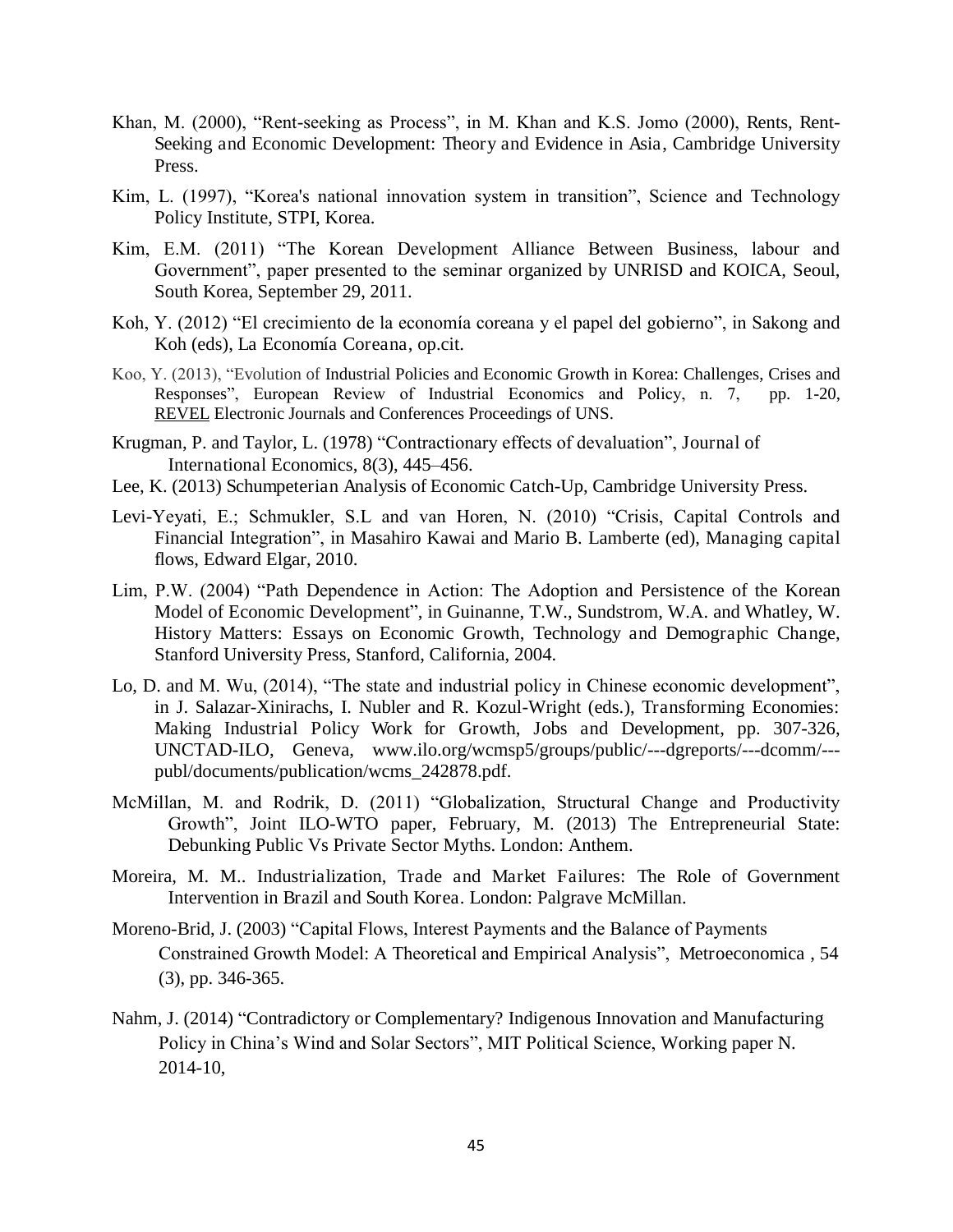- Narula, R. (2004) "Understanding Absorptive Capacities in an Innovation Systems Context: Consequences for Economic and Employment Growth", DRUID Working Paper n. 04-02, December.
- Nassif, A.; Feijo, C.; Araujo, E. (2011) "The Long Term Optimal Real Exchange rate and the Currency Overvaluation Trend in Open Emerging Economies: The case of Braziil", UNCTAD Discussion Papers 206, December.
- Nassif, A.; Feijo, C.; Araujo, E. (2012) "Structural Change and Economic Development: Is Brazil catching Up or Falling Behind?", paper presented at the Congress of the of the Brazilian Centers of Graduate Studies in Economics (ANPEC), December.
- Nassif, A.; Feijo, C.; Araujo, E.. Structural change, catching up and falling behind in the BRICS: A comparative analysis based on trade patterns and Thirlwall's law, PSL Quarterly Review, vol. 69 n. 278 (December, 2016), 373-421.
- Noland, M. (2017), "South Korea's Experience with International Capital Flows", in Capital Controls and Capital Flows in Emerging Economies: Policies, Practices and Consequences Volume Author/Editor: Sebastian Edwards, editor Volume Publisher: University of Chicago Press.
- Noughton, B. (2007), The Chinese Economy: Transitions and Growth, Cambridge, Mass and London: The MIT Press.
- Ocampo, J.A. (2016) "Balance-of-Payments Dominance: Implications for Macroeconomic Policy", in Damill, M., Rapetti, M. and Rozenwurcel, G. (eds), Macroeconomics and Development: Roberto Frenkel and the Economies of Latin America, New York: Columbia University Press, chapter 10, pp. 211-228.
- Ocampo, J.A. (2017), Resetting the International Monetary (Non)System, Oxford: Oxford University Press.
- Ocampo, J.A., Rada, C and Taylor, L. (2009) Growth and Policy in Developing Countries: A Structuralist Approach. Oxford University Press.
- Oreiro, J.L. Punzi, L. Araujo, E. (2012) "Macroeconomic Constraints to Growth of the Brazilian Economy: Diagnosis and Some Policy Proposals", Cambridge J Econ (2012) 36 (4): 919-939.
- Pacheco-Lopez, P. and Thirlwall, A.P. (2006) "Trade Liberalization, the Income Elasticity of Demand for Imports and Economic Growth in Latin America", Journal of Post-Keynesian Economics 29 (1), pp. 41-61.
- Palma, G. (2010) " Flying Geese and Waddling Ducks: The Different Capabilities of East Asia and Latin America to Demand-Adapt and Supply-Upgrade Their Export Productivity Capacity", in M. Cimoli, G. Dosi and J. E. Stiglitz (eds) The Political Economy of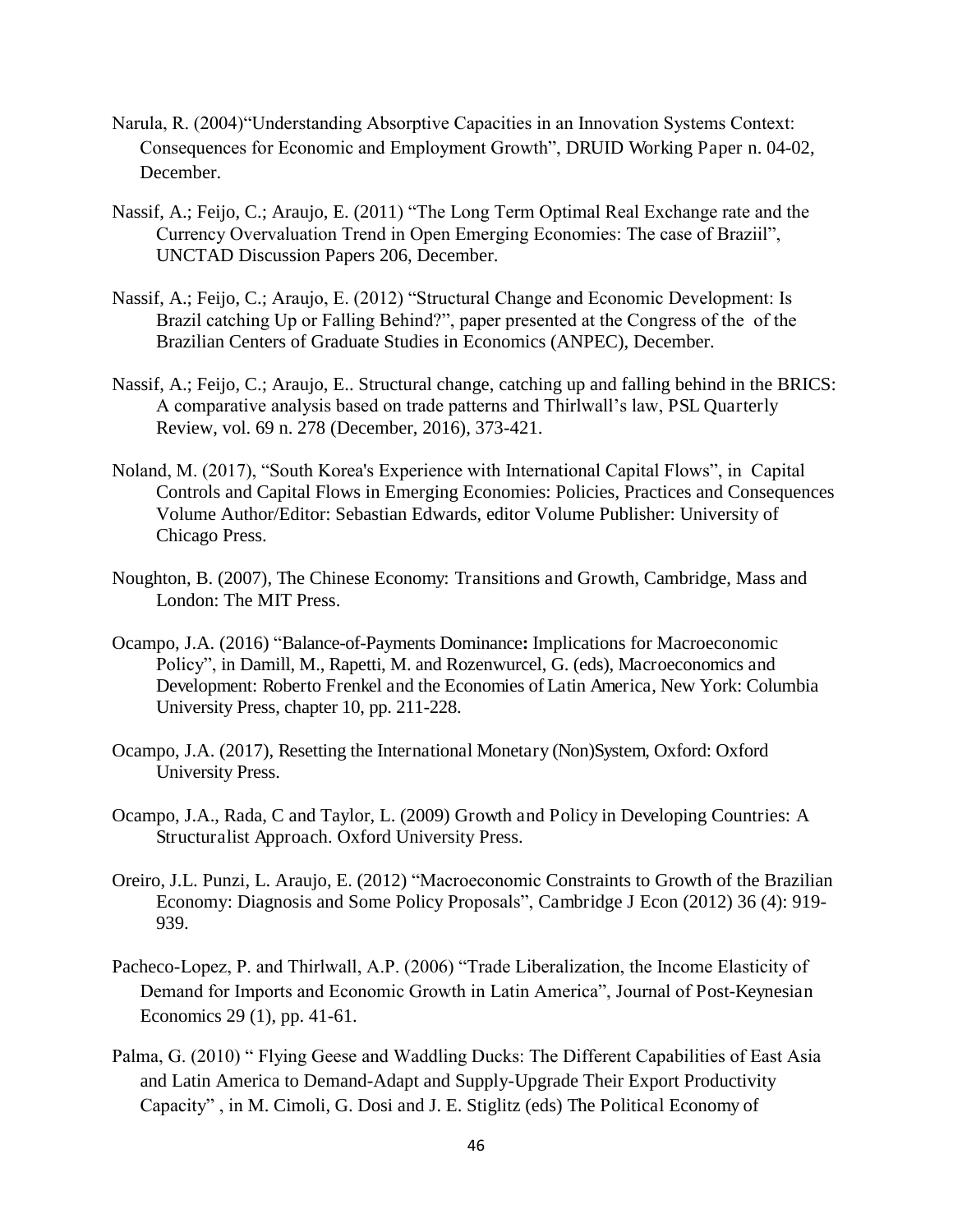Capabilities Accumulation: the Past and Future of Policies for Industrial Development, Oxford University Press.

- Palma, J.G. (2012), "How the full opening of the capital account to highly liquid financial markets led Latin America to two and a half cycles of 'mania, panic and crash'", Cambridge Working Papers in Economics 1201, January.
- Poo, D. (2014) "China's Development Trajectory: A Strategic Opening for Industrial Policy in the South", UNIDO, Working Paper, N. 218, December.
- Peres, W. (2010), "The (slow) return of industrial policies in Latin America and the Caribbean", M. Cimoli, G. Dosi and J. E. Stiglitz (eds) The Political Economy of Capabilities Accumulation: the Past and Future of Policies for Industrial Development, Oxford University Press.
- Prates, D. Cunha, A., Lelis, M (2009), "La Gestión del Régimen Cambiario en Brasil", Revista de la CEPAL, vol 99, 97-118.
- Rodrik (1994) "Getting interventions Right: How South Korea and Taiwan Grew Rich", NBER Working paper 4964, December.
- Rodrik, D. (2008) "The Real Exchange Rate and Economic Growth. Brookings Economic Studies Program, The Brookings Institution, vol. 39 (2 (fall)), pp. 365-439.
- Rodrik, D. (2011) The Globalization Paradox: Democracy and the Future of the World Economy, New York: W.W. Norton @ Company, Inc.
- Salvia, S. (2015) "The Boom and Crisis of the Convertibility Plan in Argentina", Revista de Economia Politica, vol.35, no.2, São Paulo, Apr./June 2015.
- Sakong, I. and Koh, Y. (2012), La economía coreana: seis décadas de crecimiento y desarrollo, Santiago: CEPAL-Korean Development Institute.
- Setterfield, M. and Suresh, S.G. (2014) "Multi-Agent Systems as a Tool for Analyzing Path-Dependent Macrodynamics", Structural Change and Economic Dynamics, [38,](http://www.sciencedirect.com/science/journal/0954349X/38/supp/C) September 2016, Pages 25–37.
- Setser, B. (2016) "The Return of the East Asian Savings Glut." Oct 2016. Council on Foreign Relations, October.
- Stalling, B. and Peres, W. (2000) Growth, Employment and Equity: The Impact of Economic Reforms in Latin Ameerica and the Caribbean, Washington, DC: Brookings Institution Press.
- Storm, S. and Nastepaad, C.W. (2915) "Crisis and recovery in the German economy: The real [lessons](http://www.sciencedirect.com/science/article/pii/S0954349X15000028)", Structural Change and Economic Dynamics, Volume 32, March, Pages 11-24.